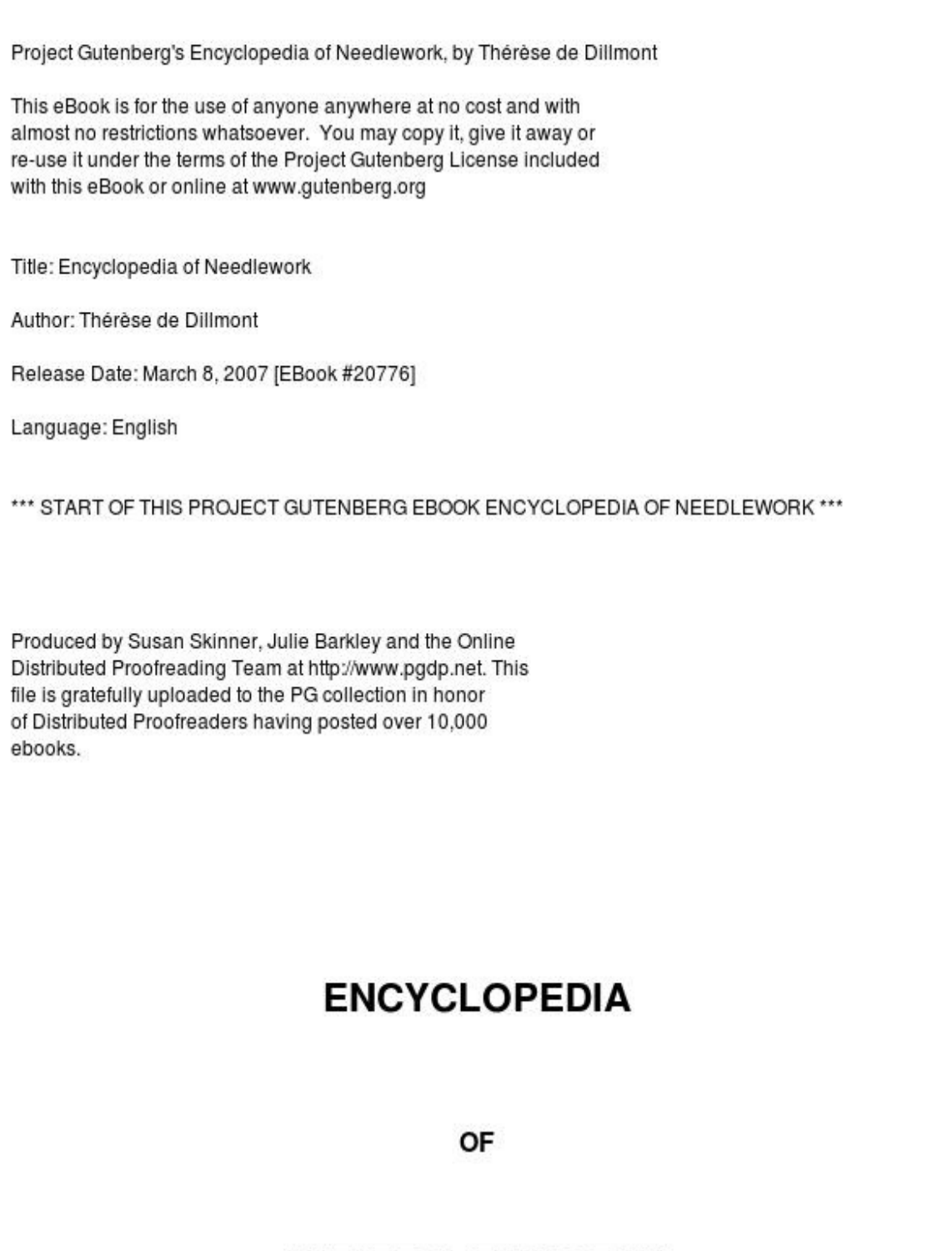Project Gutenberg's Encyclopedia of Needlework, by Thérèse de Dillmont

This eBook is for the use of anyone anywhere at no cost and with almost no restrictions whatsoever. You may copy it, give it away or re-use it under the terms of the Project Gutenberg License included with this eBook or online at www.gutenberg.org

Title: Encyclopedia of Needlework

Author: Thérèse de Dillmont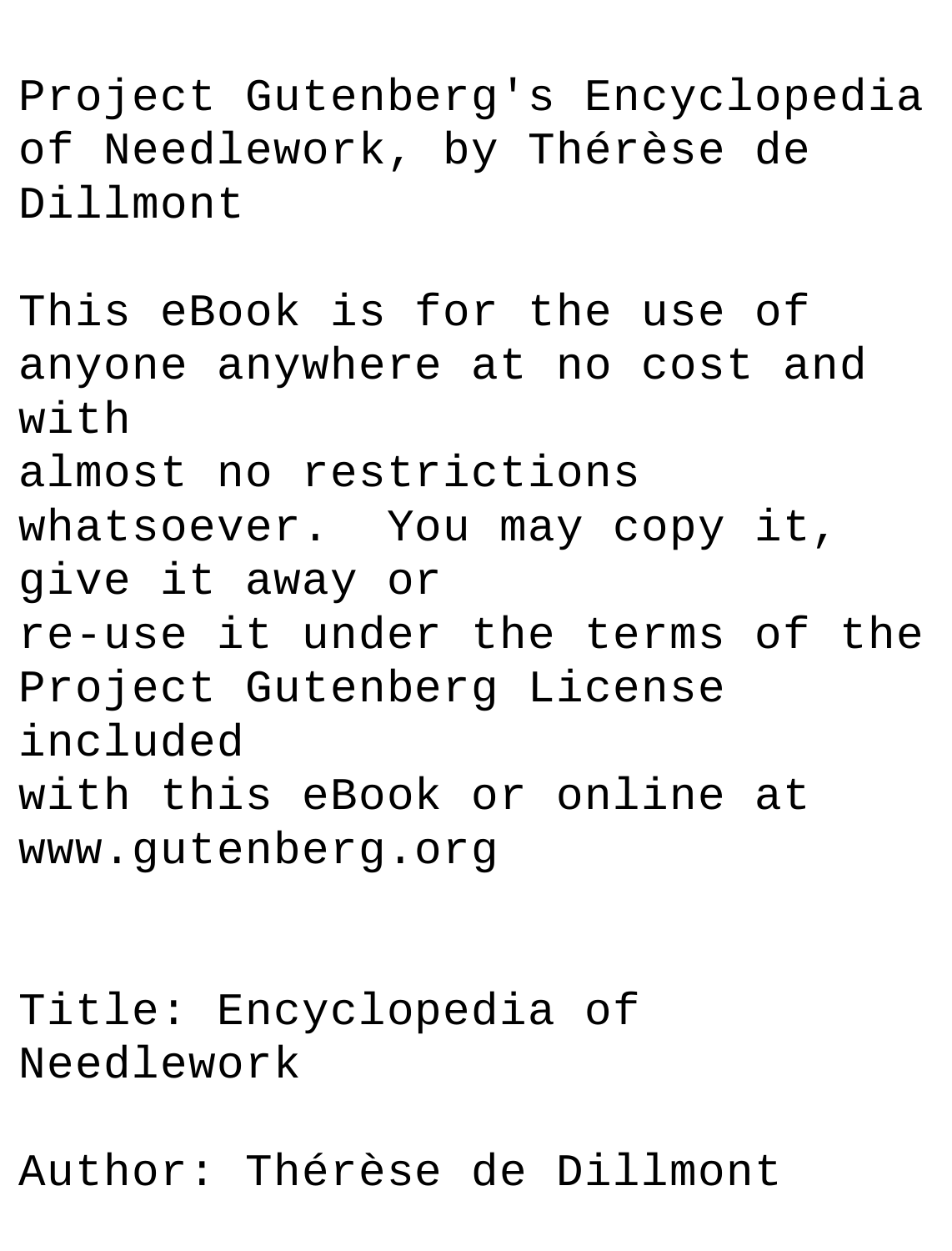Release Date: March 8, 2007 [EBook #20776]

Language: English

\*\*\* START OF THIS PROJECT GUTENBERG EBOOK ENCYCLOPEDIA OF NEEDLEWORK \*\*\*

Produced by Susan Skinner, Julie Barkley and the Online Distributed Proofreading Team at http://www.pgdp.net. This file is gratefully uploaded to the PG collection in honor of Distributed Proofreaders having posted over 10,000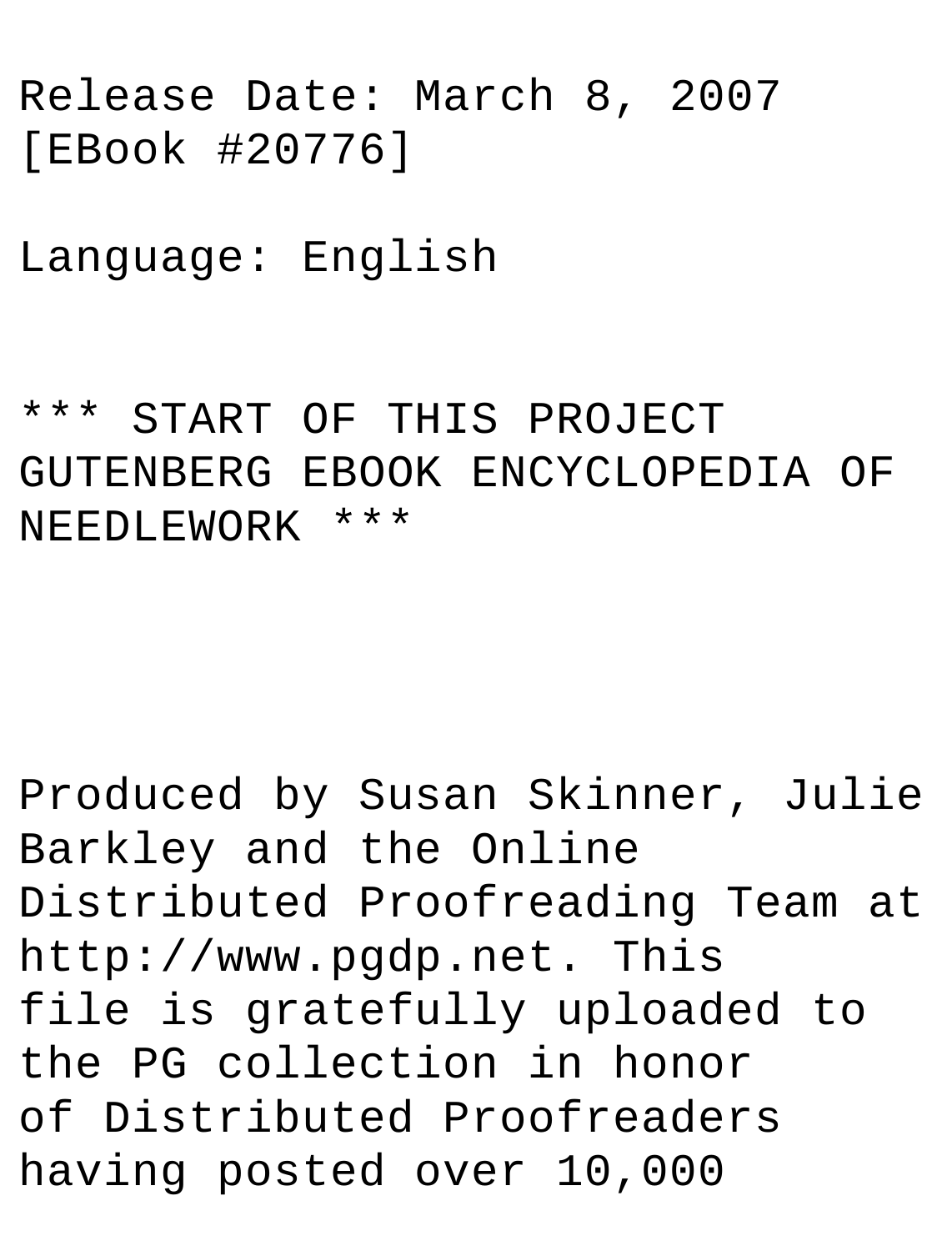ebooks.

## **ENCYCLOPEDIA**

#### **OF**

# **NEEDLEWORK**

**BY**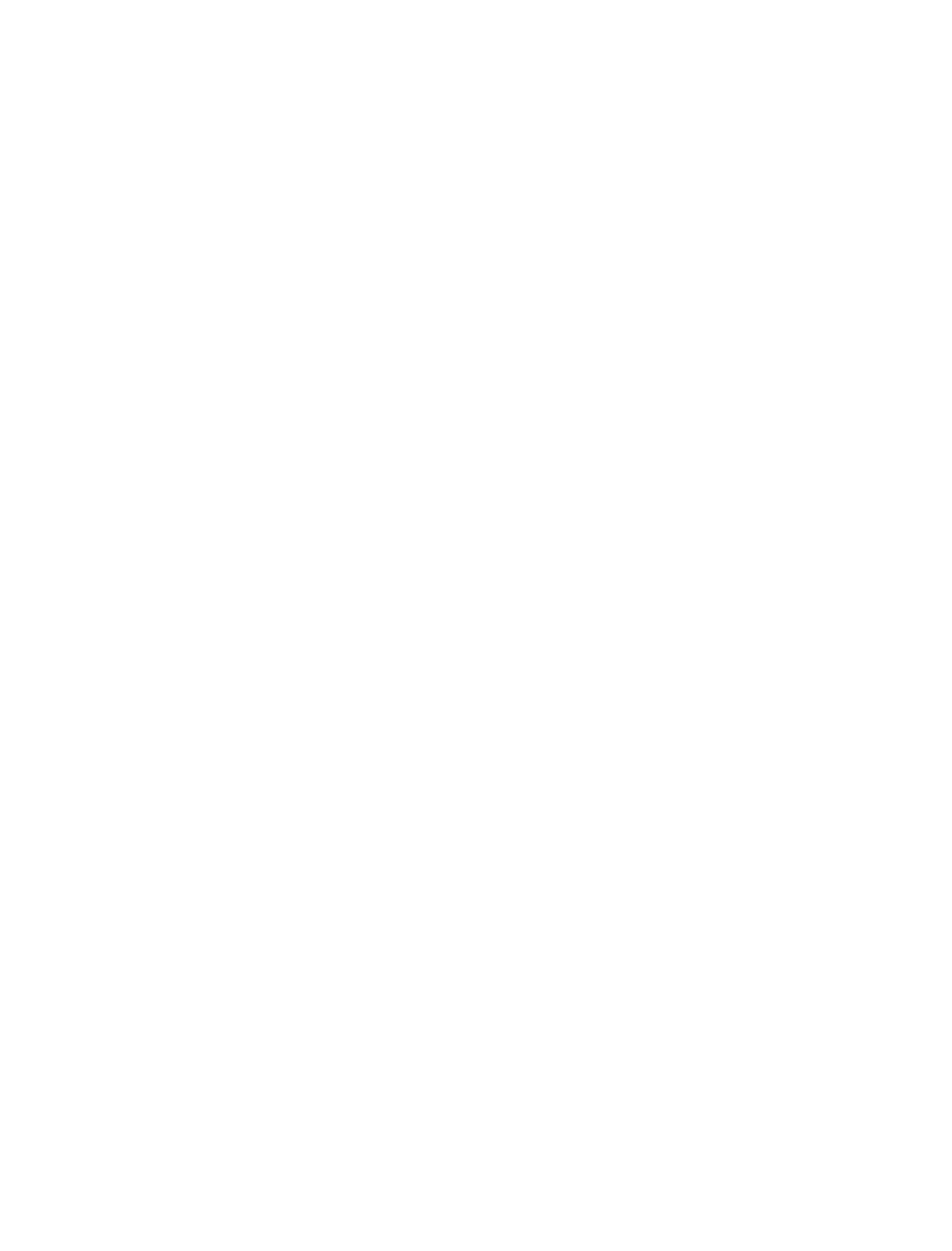# **THÉRÈSE DE DILLMONT**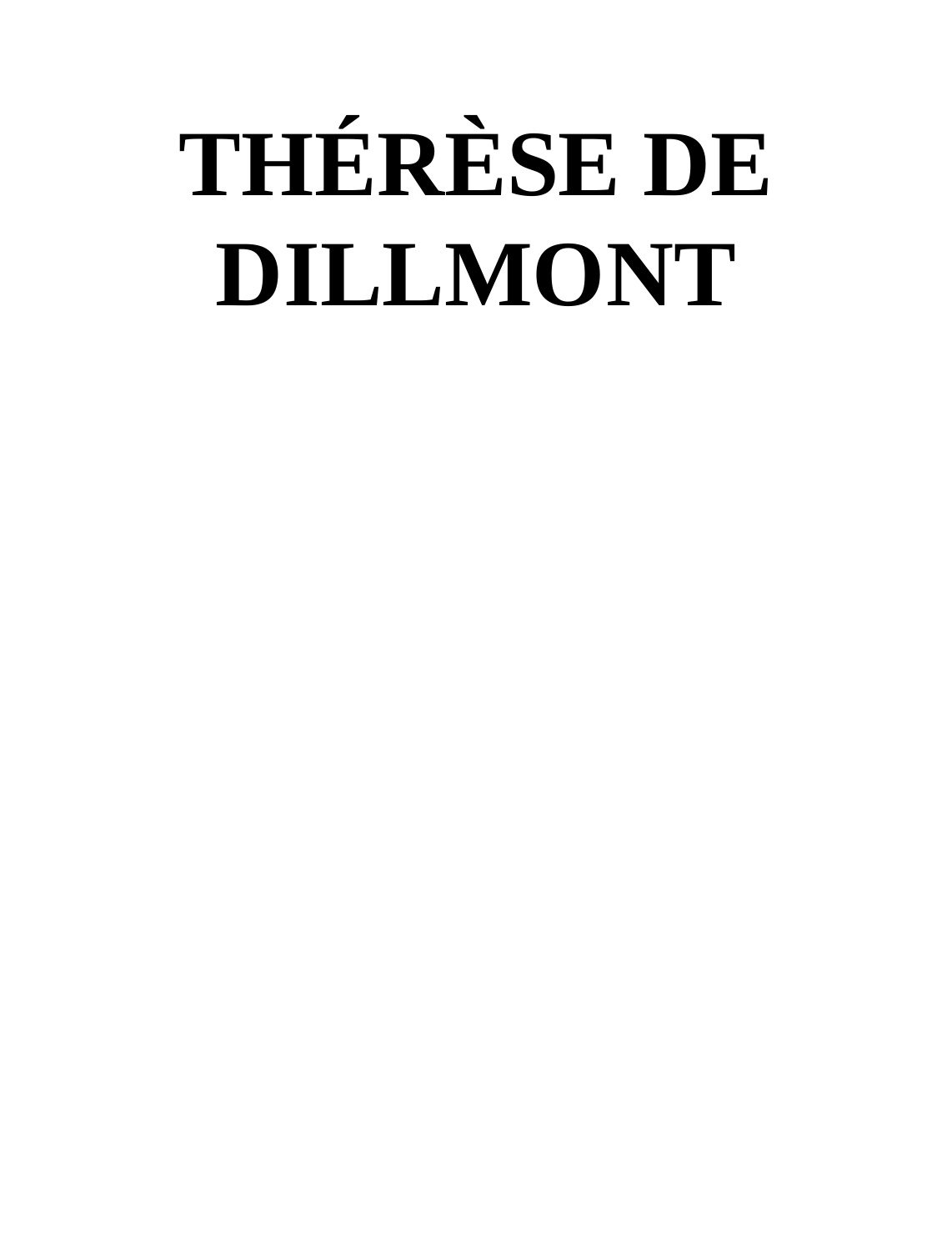

#### *ENGLISH EDITION*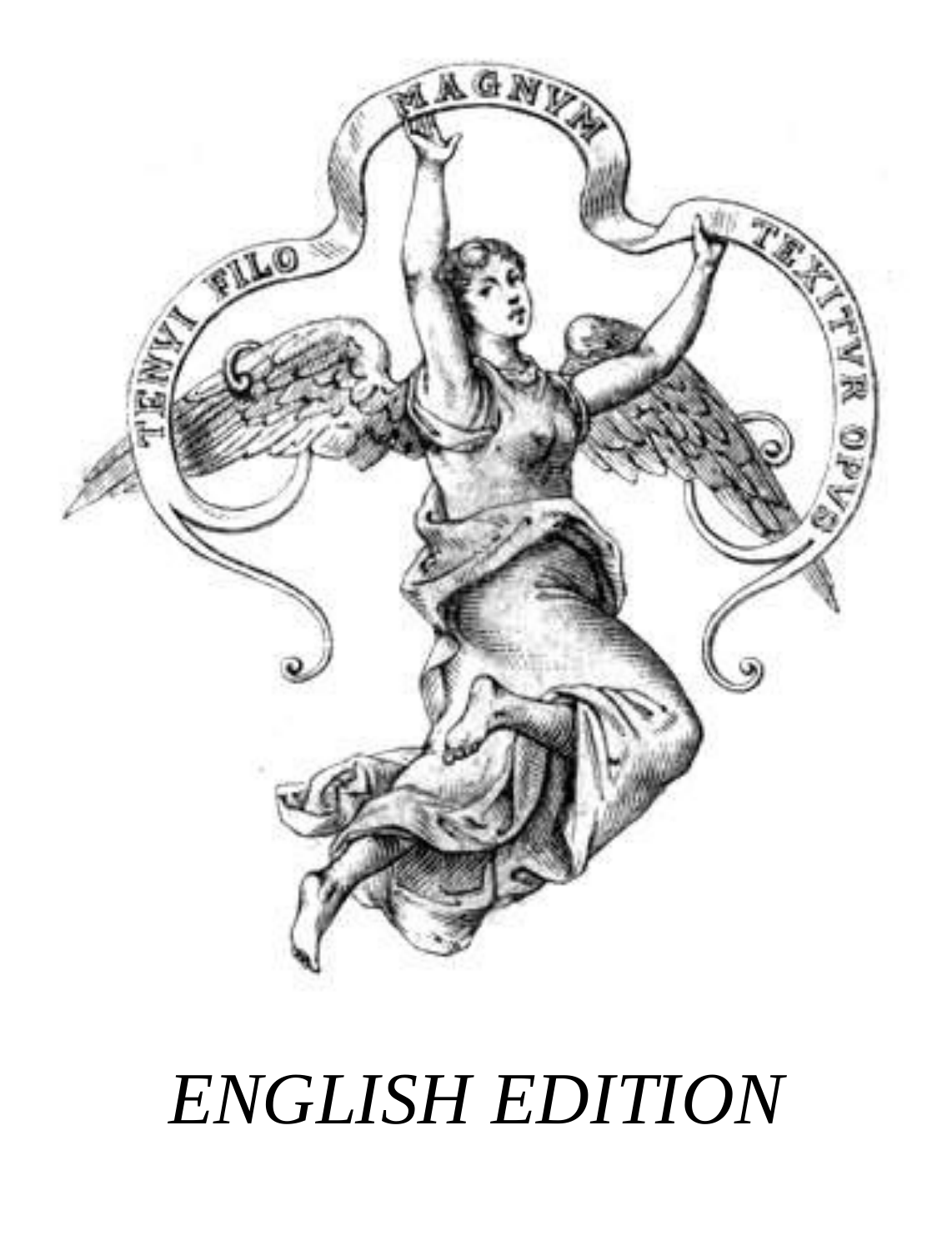#### ALL RIGHTS RESERVED



#### *To be had:*

### *of TH. DE DILLMONT, DORNACH, Alsace, and at all booksellers, and embroidery shops*.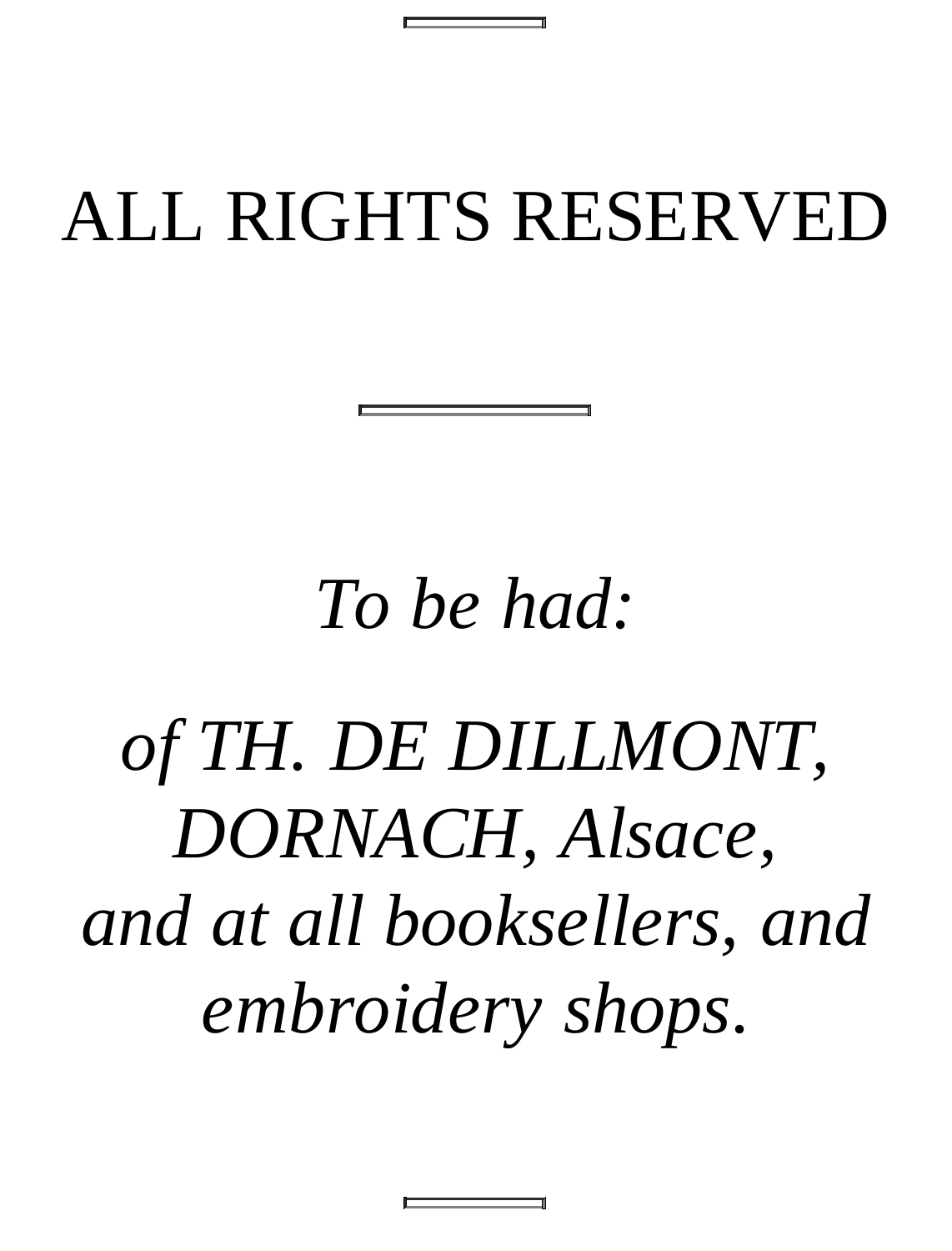### Price, English bound with gilt edges:

English edition Sh. 3.— French edition Fr. 5.75 German edition Mk. 3.—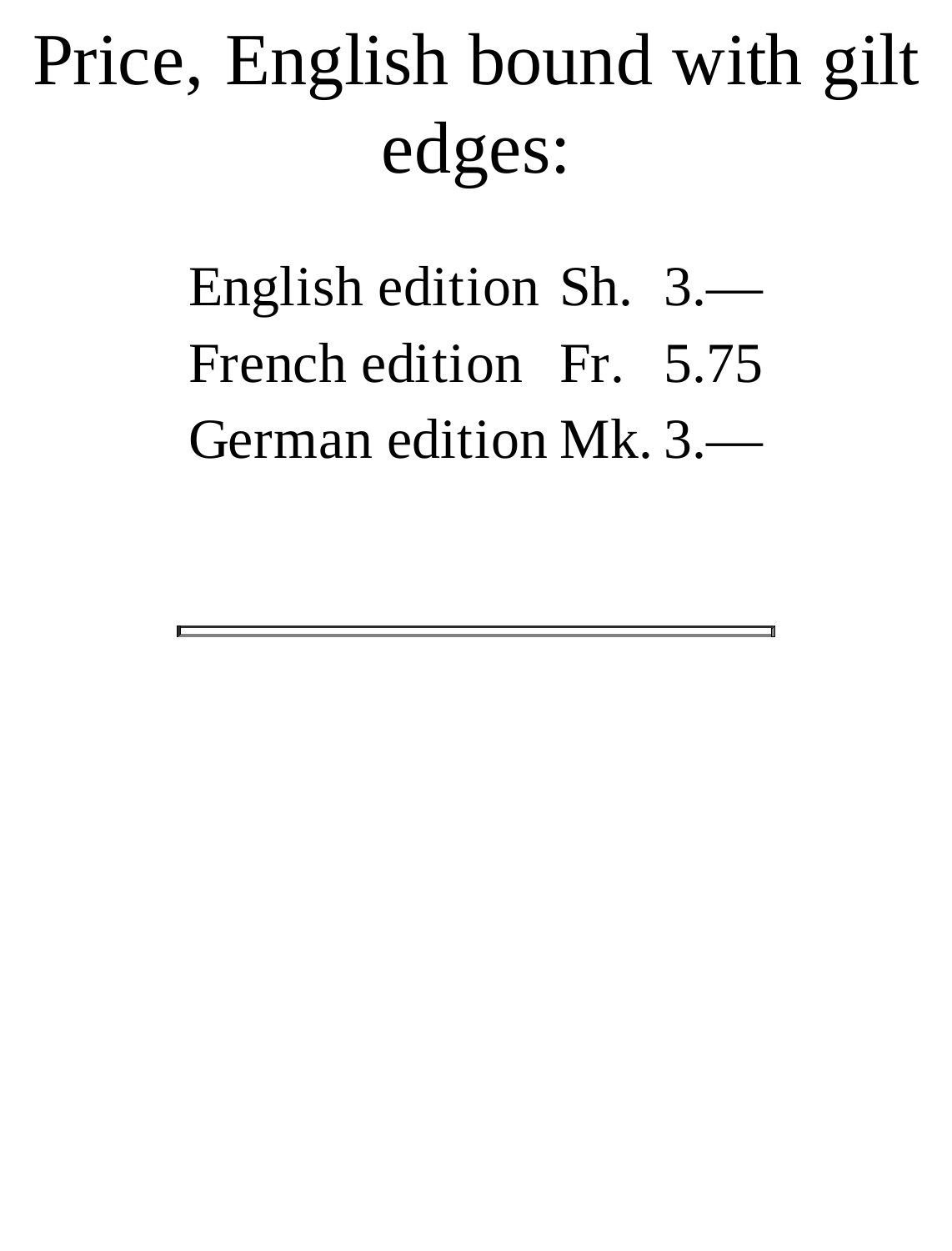### **Preface.**

The absolute want of any comprehensive book on needlework—such an one as contains both verbal and pictorial descriptions of everything included under the name of needlework—has led me to put into the serviceable form of an Encyclopedia, all the knowledge and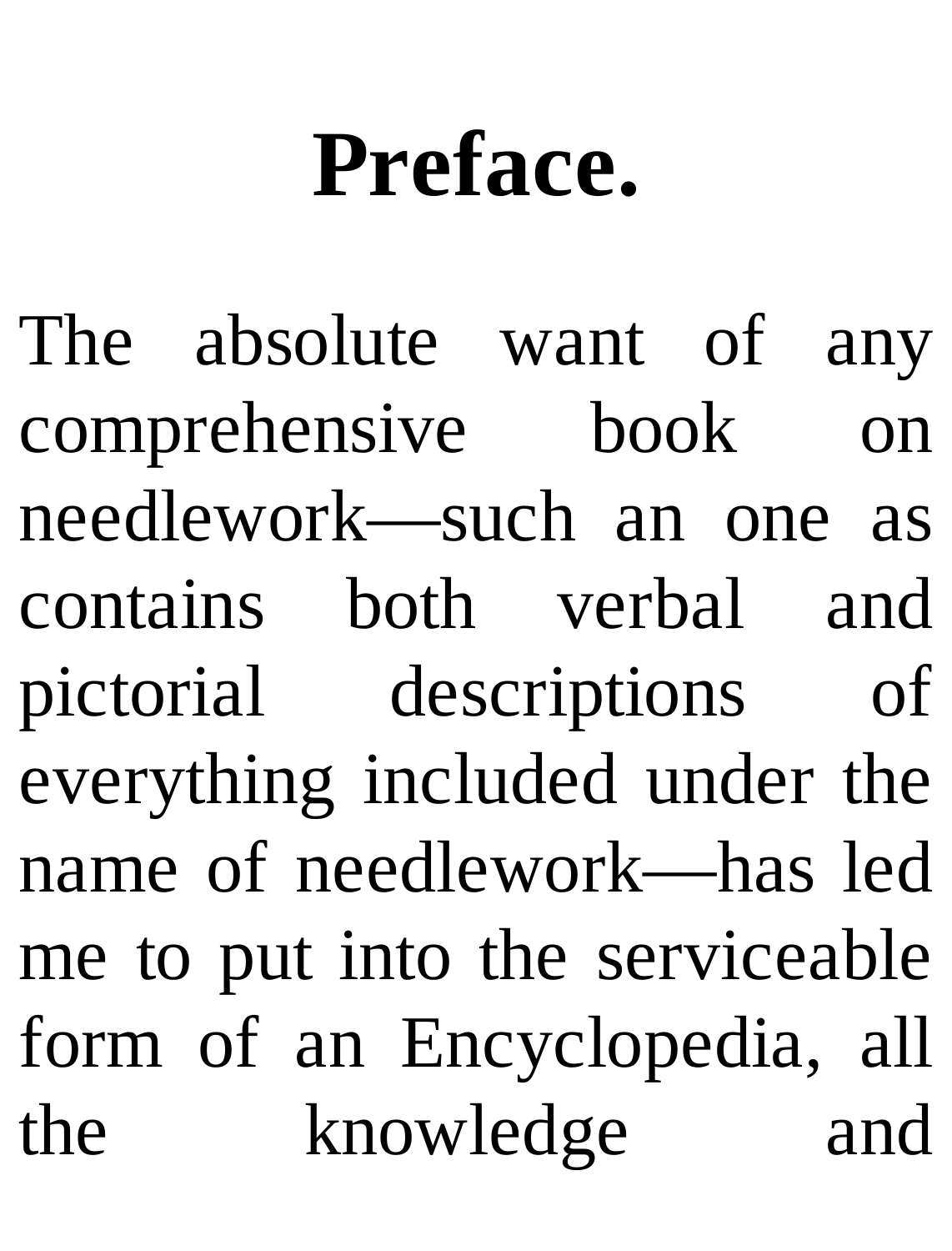experience, which years of unceasing study and practice have enabled me to accumulate on the subject, with the hope that diligent female workers of all ages, may be able, by its means to instruct themselves in every branch of plain and fancy needlework.

All the patterns given, even the most insignificant, were worked afresh for the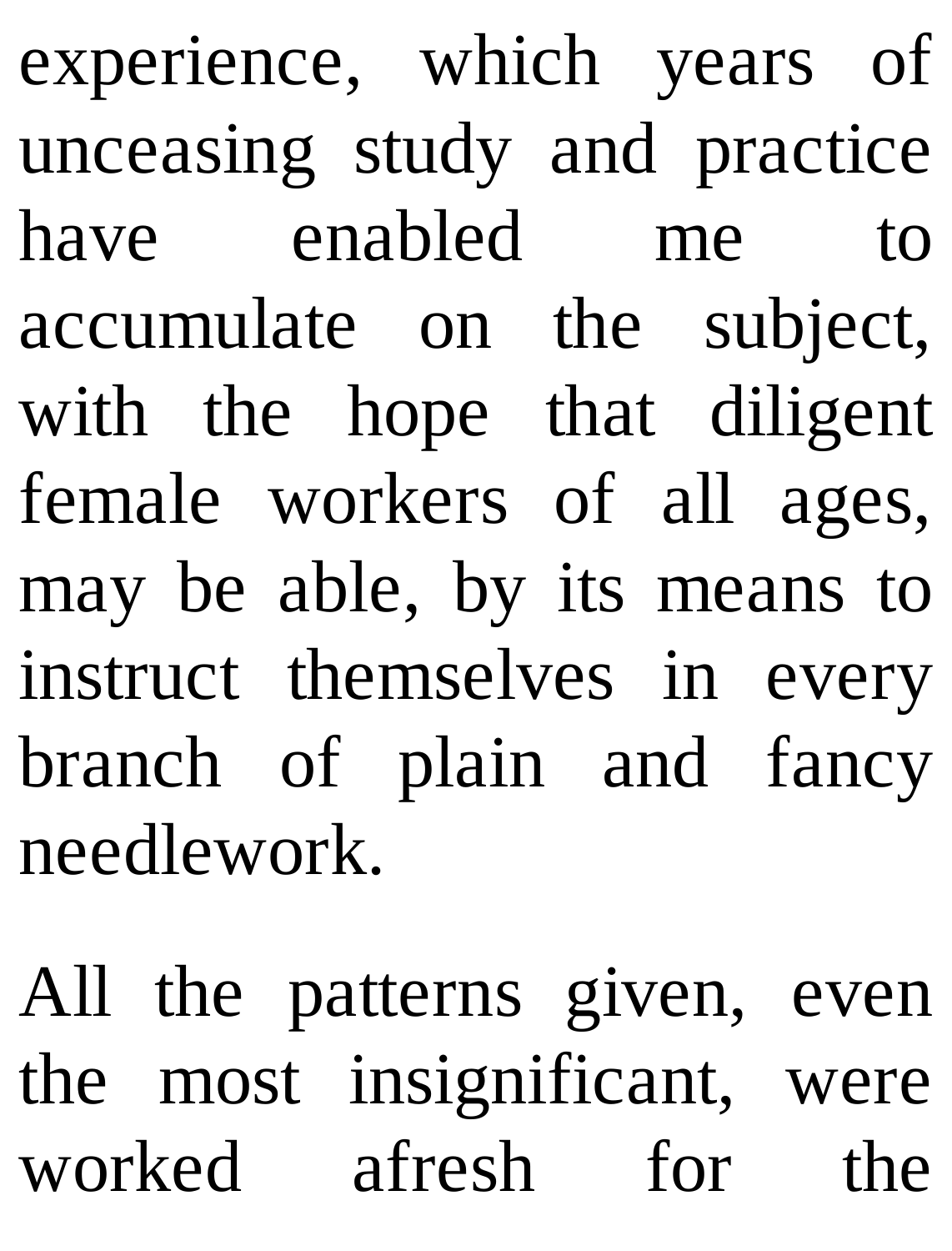purpose, and thus, not merely faithful representations, but also lucid and intelligible explanations of the same, are secured.

In order that my readers may have something besides the dull theory, the work is enlivened by a number of useful patterns, some new, some derived from the artistic productions of such countries and epochs as have become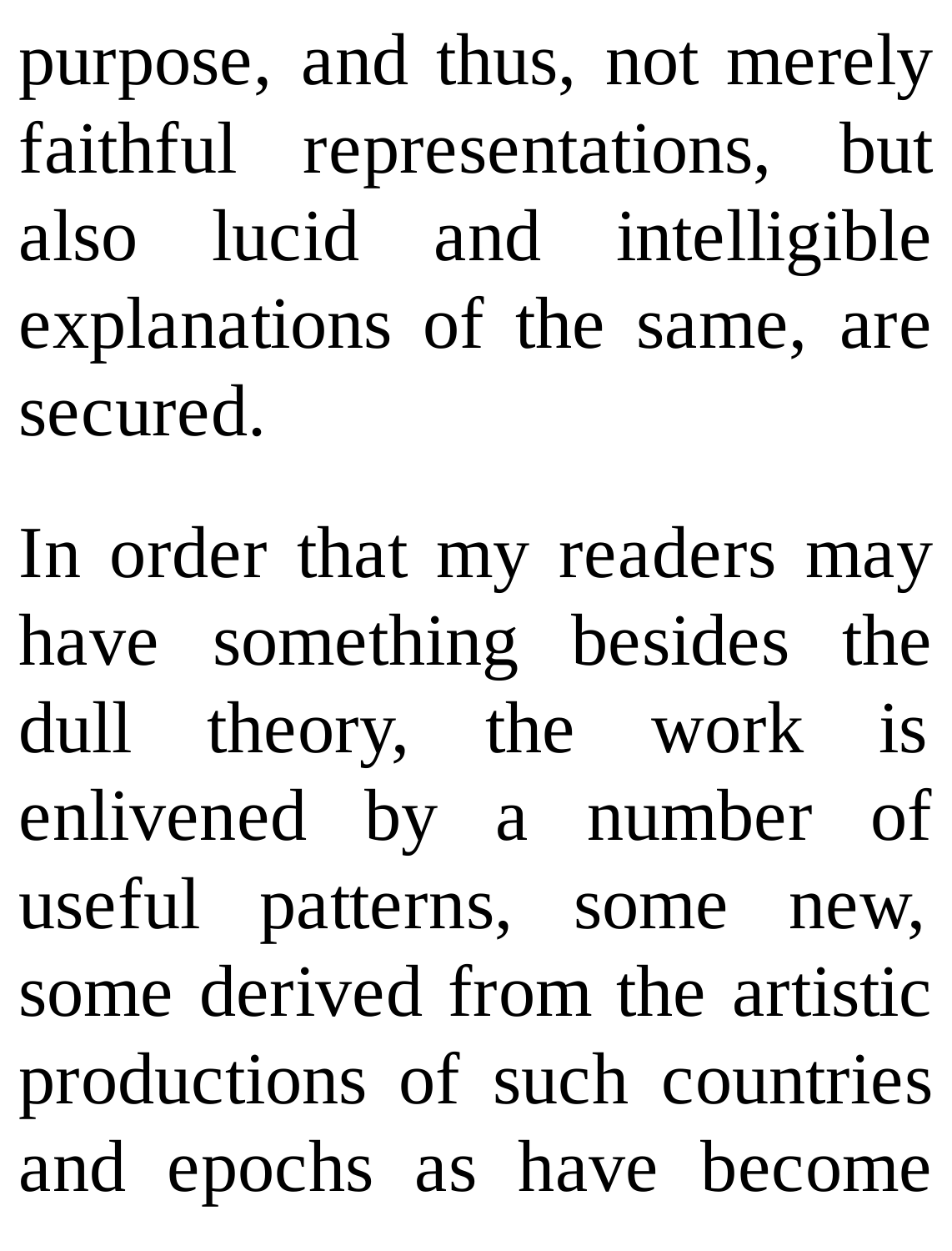famous by special excellence in the domain of needlework.

Though, at first sight, the reproduction of many of these patterns may seem to present insuperable difficulties, they will, after a careful study of the text, and exact attention to the directions given, prove easy to carry out.

Many of these interesting designs are drawn from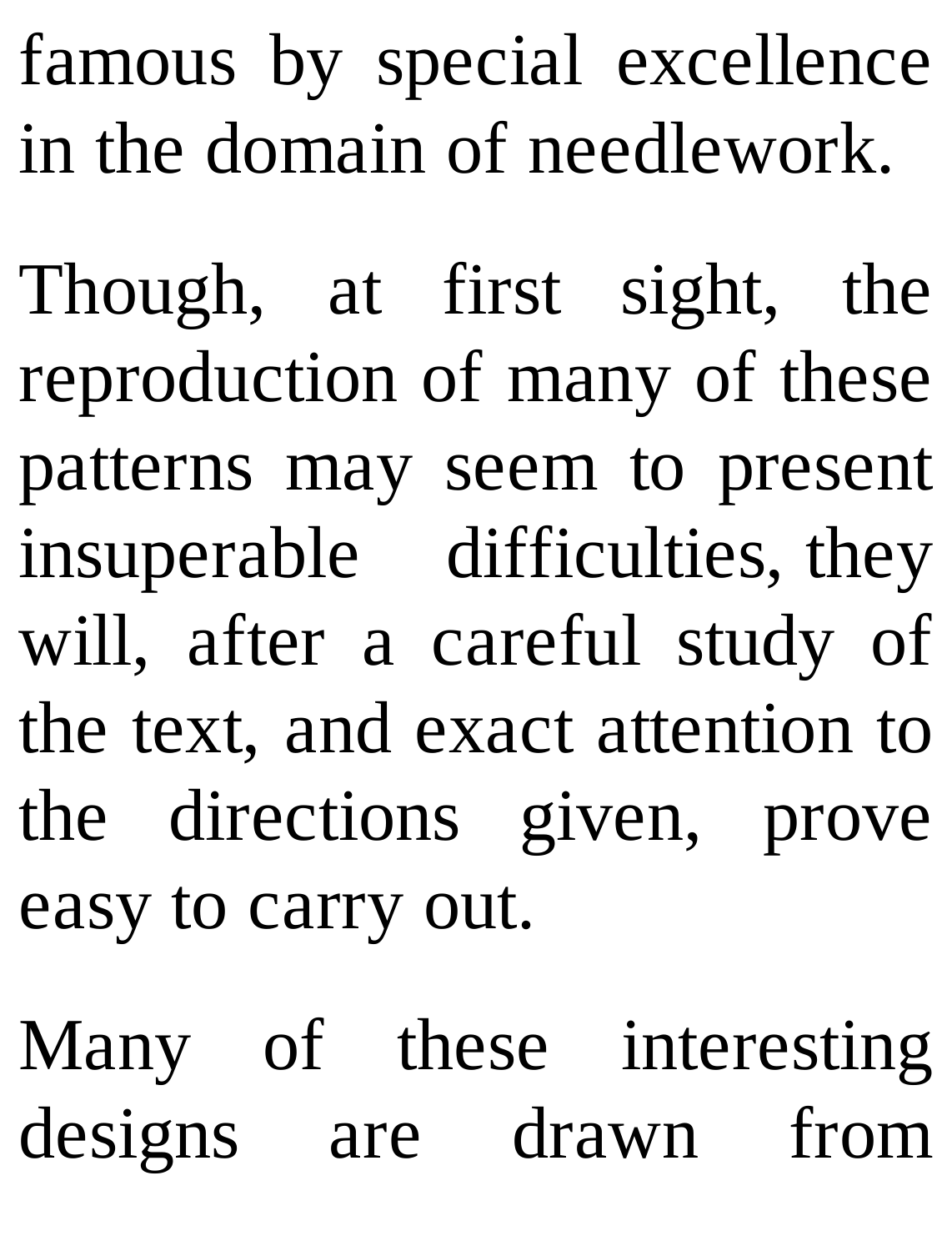private collections, whose owners, with great kindness, placed their treasures at my disposal, to copy and borrow from at discretion, for which I desire to take the present opportunity, of tendering them my warmest thanks.

The choice of colours and material—a difficult matter to many—my readers will find rendered comparatively easy to them by the notes affixed to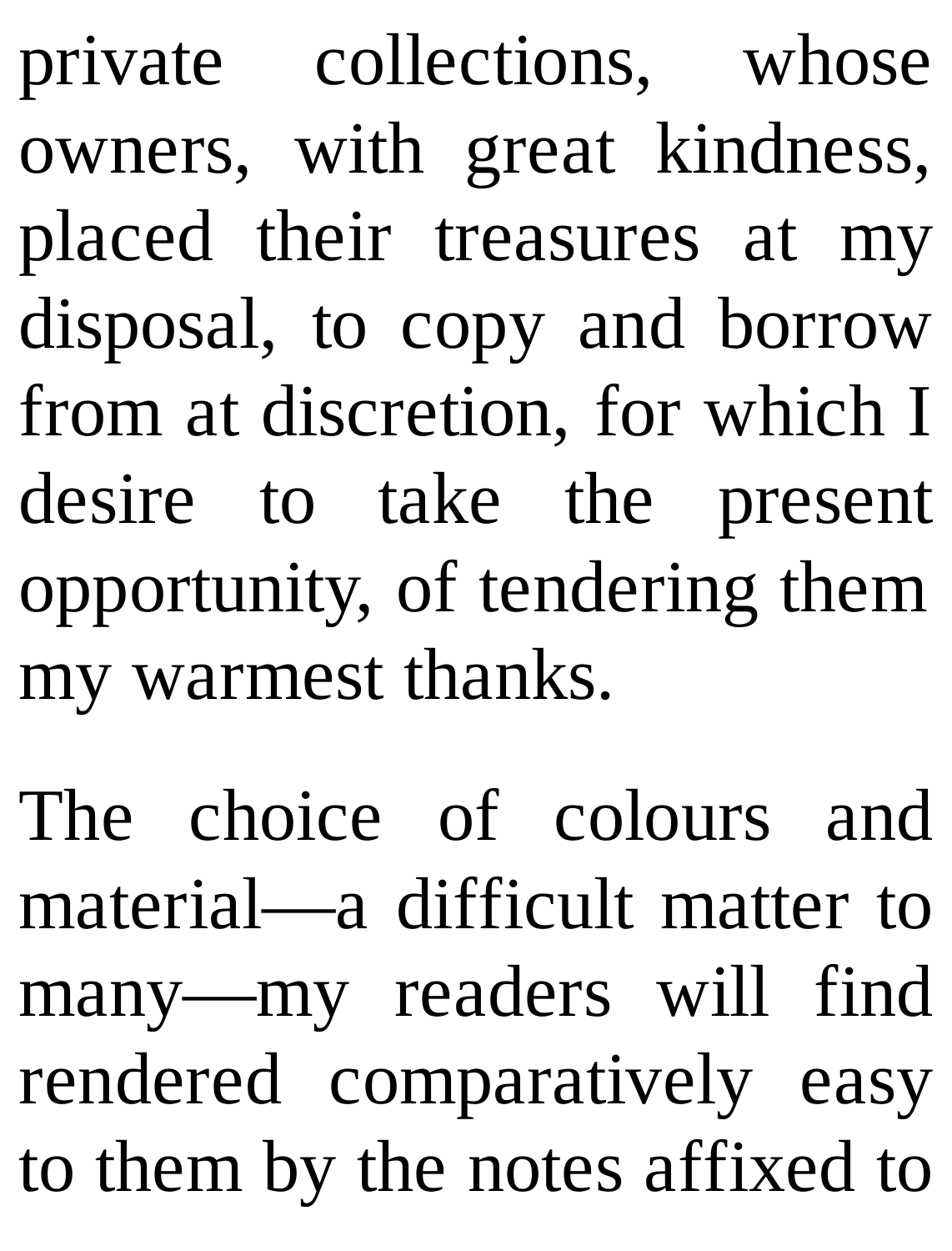the illustrations; and I may point out, that most of the patterns were worked with D.M.C cottons, which enjoy the well-earned reputation of being, the very best of their kind, in the market of the world.

Experience has convinced me that, in many instances, these cottons may with advantage take the place of wool, linen thread, and even silk.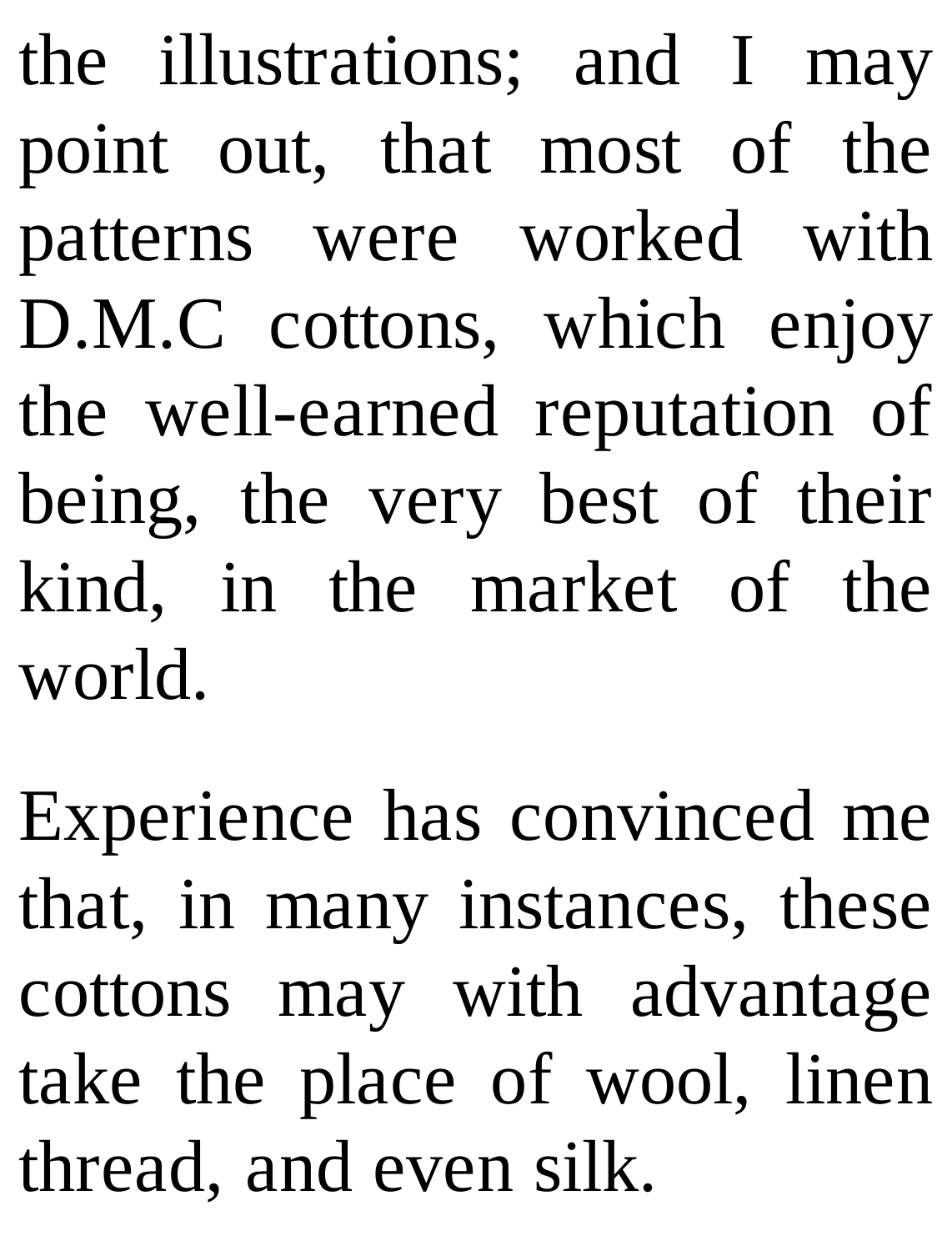If this work meet with indulgent judges, and prove really useful, I shall find ample reward in that fact for the trouble and difficulties that have unavoidably attended its completion.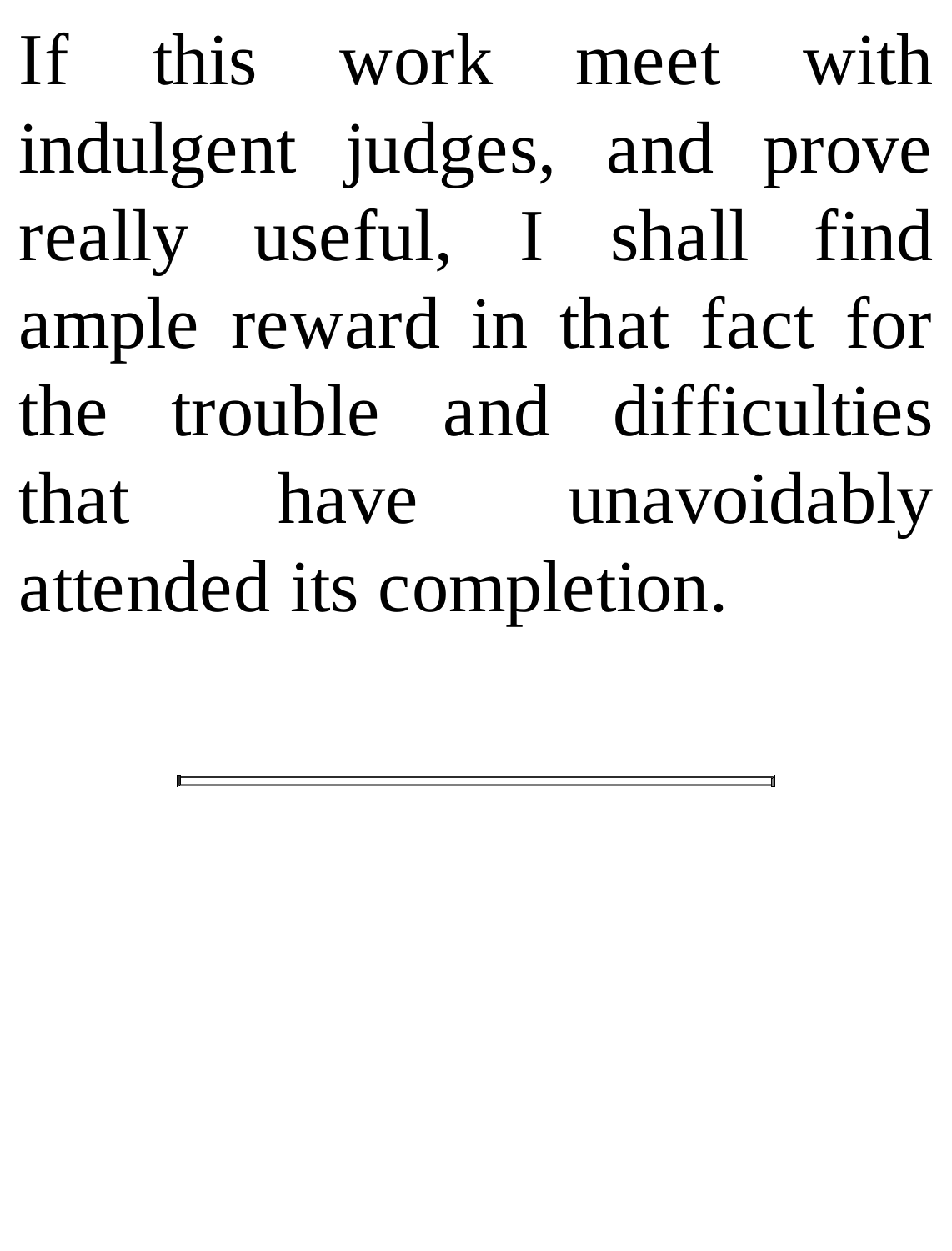# **TABLE OF CONTENTS.**

### PREFACE. Page

| <b>PLAIN SEWING</b>      |    |
|--------------------------|----|
| <b>Stitches</b>          |    |
| <b>Seams</b>             |    |
| Gathering                |    |
| Sewing on cord and flaps | 10 |
| <b>Button-holes</b>      | 11 |
| Sewing on buttons        | 12 |
| <b>Binding slits</b>     | 13 |
| Sewing on piping         | 13 |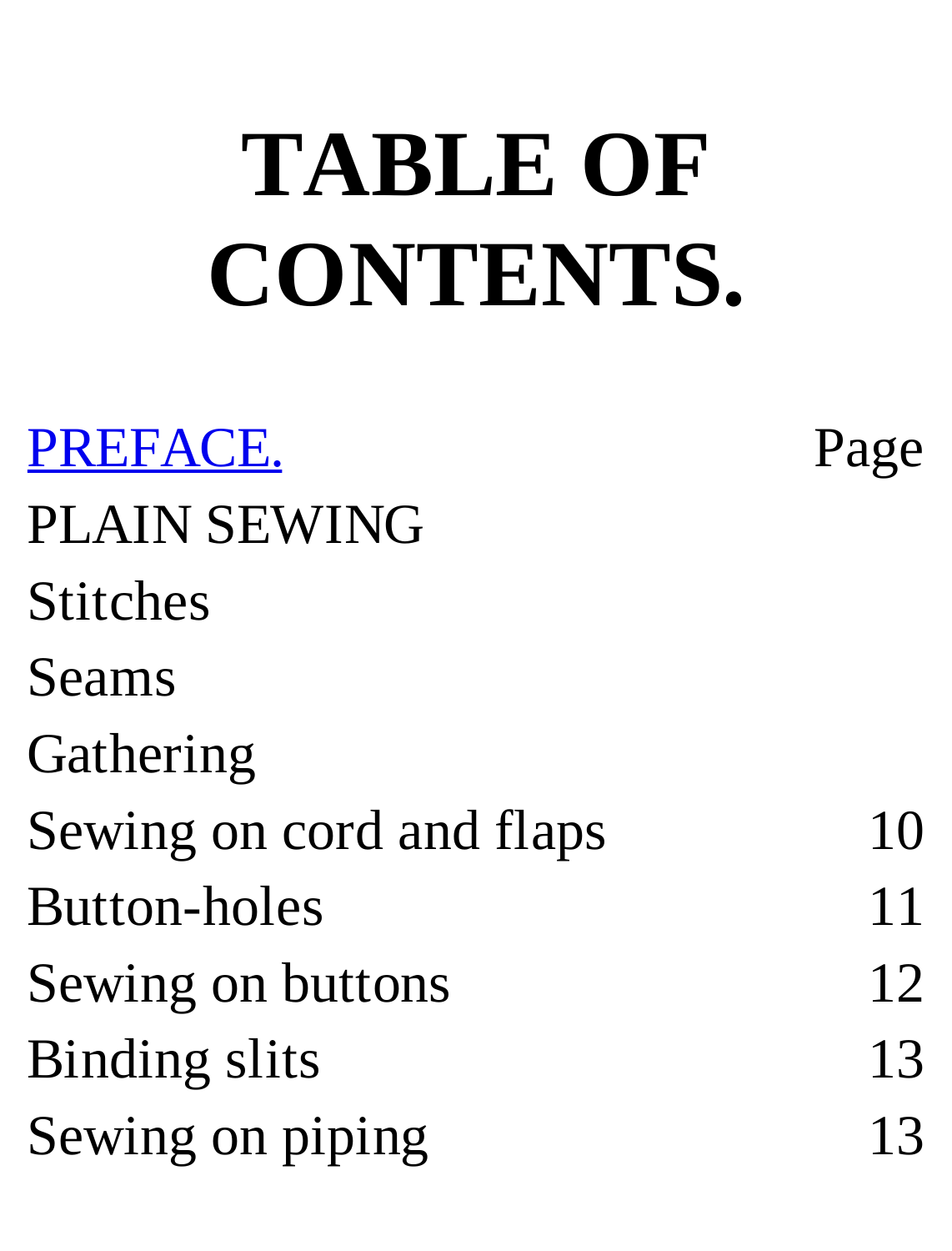| Fixing whale-bones—Herring-                | 14 |
|--------------------------------------------|----|
| boning                                     |    |
| <b>MENDING</b>                             | 15 |
| Linen darning                              | 16 |
| Satin or twill darning                     | 17 |
| Damask darning                             | 18 |
| Fine-drawing                               | 20 |
| Patching                                   | 20 |
| <b>SINGLE AND CUT OPEN-</b><br><b>WORK</b> | 23 |
| Hem-stitching                              | 24 |
| Open-work patterns                         | 27 |
| Cutting out threads at the corners         | 39 |
| Cut open-work                              | 40 |
| Patterns for cut open-work                 | 42 |
| <b>NET AND DAMASK STITCHES</b>             | 51 |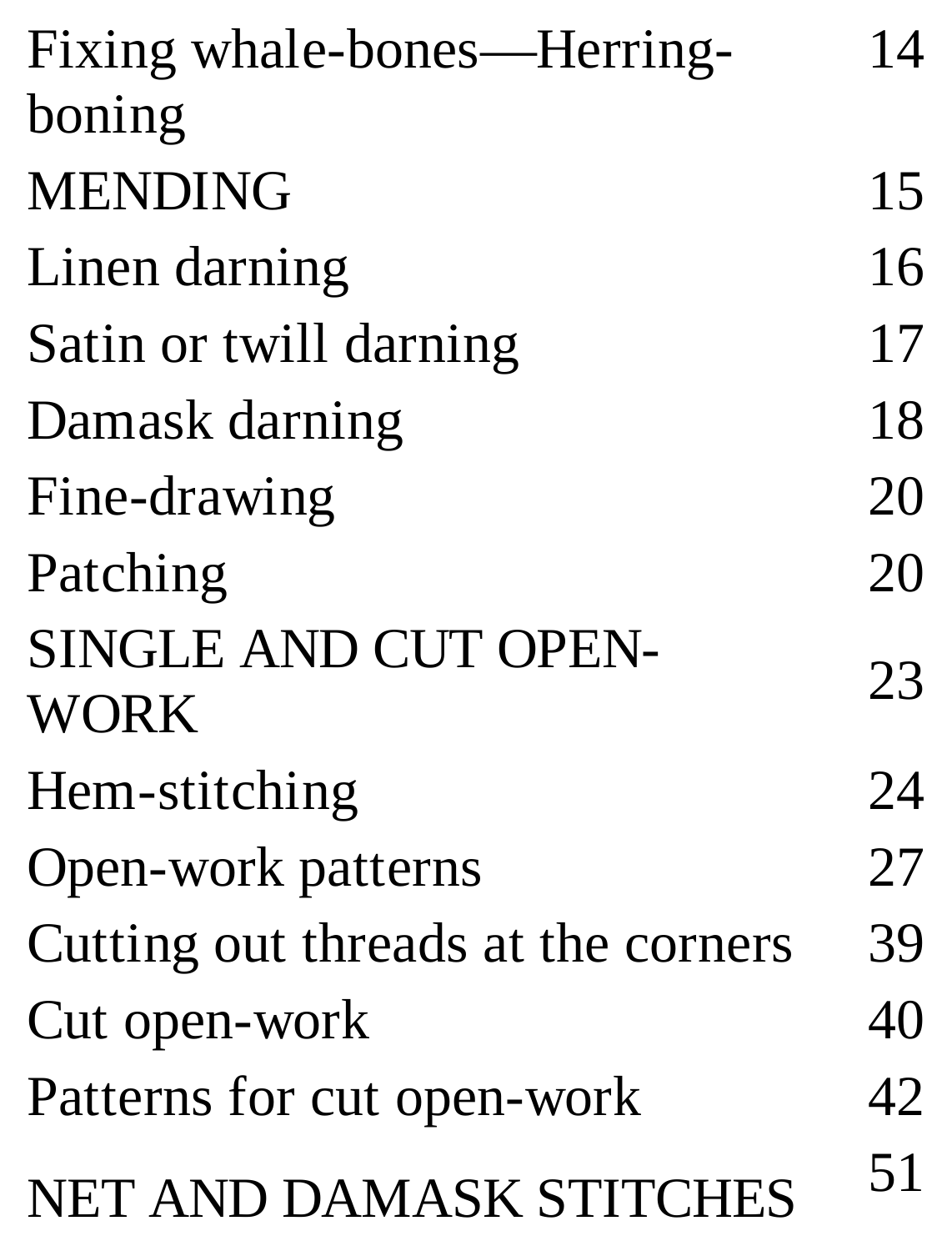| Net embroidery                                   | 51  |
|--------------------------------------------------|-----|
| Net patterns                                     | 52  |
| Net darning                                      | 62  |
| Damask stitches                                  | 63  |
| <b>WHITE EMBROIDERY</b>                          | 76  |
| <b>Stitches</b>                                  | 77  |
| Different kinds of scallops                      | 79  |
| Eyelet holes                                     | 80  |
| Six ways of making dots                          | 81  |
| Venetian embroidery                              | 82  |
| Patterns and alphabets                           | 83  |
| <b>FLAT STITCH AND GOLD</b><br><b>EMBROIDERY</b> | 105 |
| Encroaching satin stitch                         | 105 |
| Oriental stitch                                  | 106 |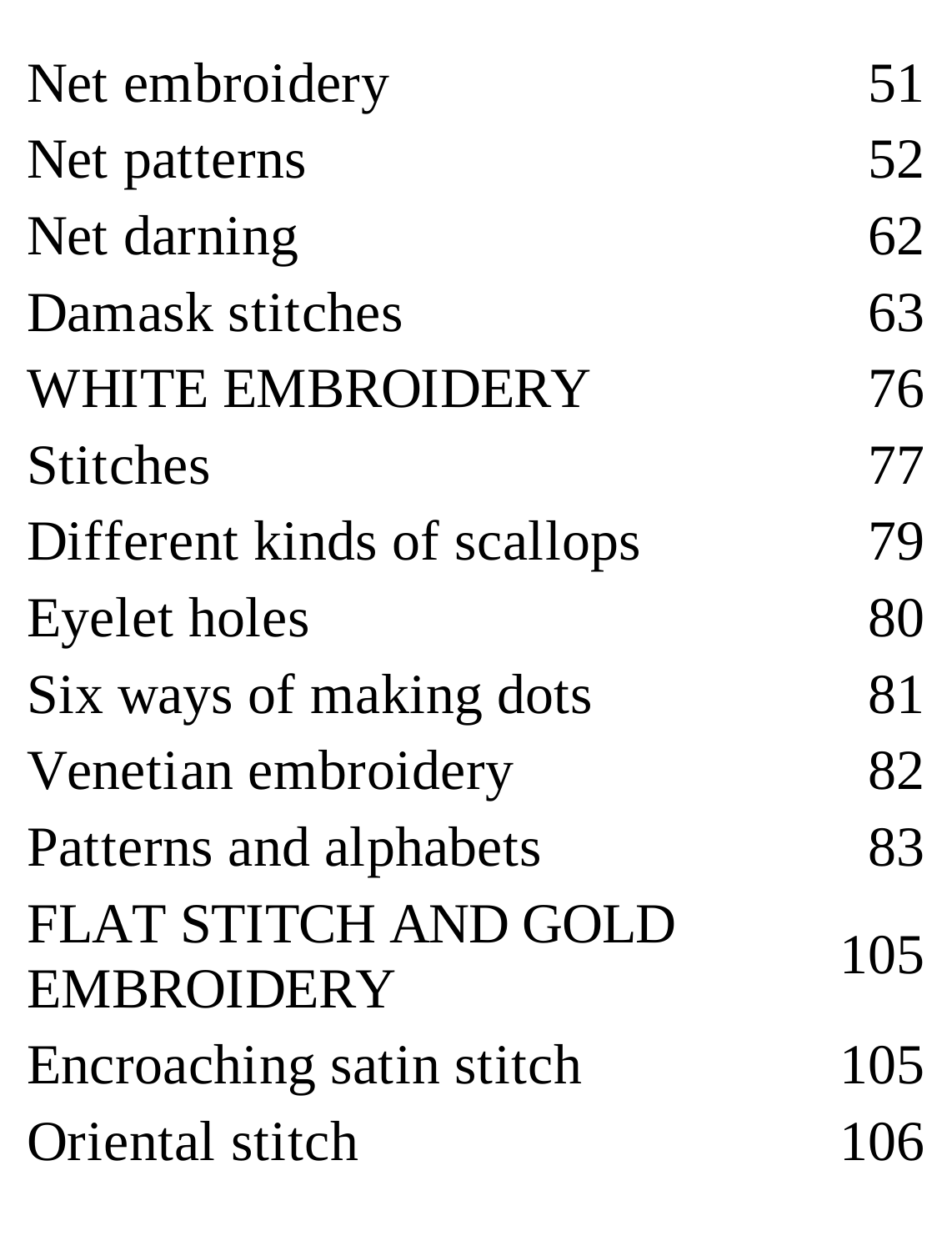| Plaited stitch and mosaic stitch                 | 108 |
|--------------------------------------------------|-----|
| Persian stitch                                   | 109 |
| Straight and encroaching flat<br>stitch patterns | 110 |
| Chinese embroidery                               | 111 |
| Raised embroidery                                | 113 |
| Turkish embroidery                               | 113 |
| Implements and materials for<br>gold embroidery  | 115 |
| Stitches used in gold embroidery                 | 119 |
| Patterns for gold embroidery                     | 120 |
| <b>TAPESTRY AND LINEN</b><br><b>EMBROIDERY</b>   | 127 |
| Marking out the embroidery<br>ground             | 128 |
| Tapestry stitches                                | 129 |
|                                                  |     |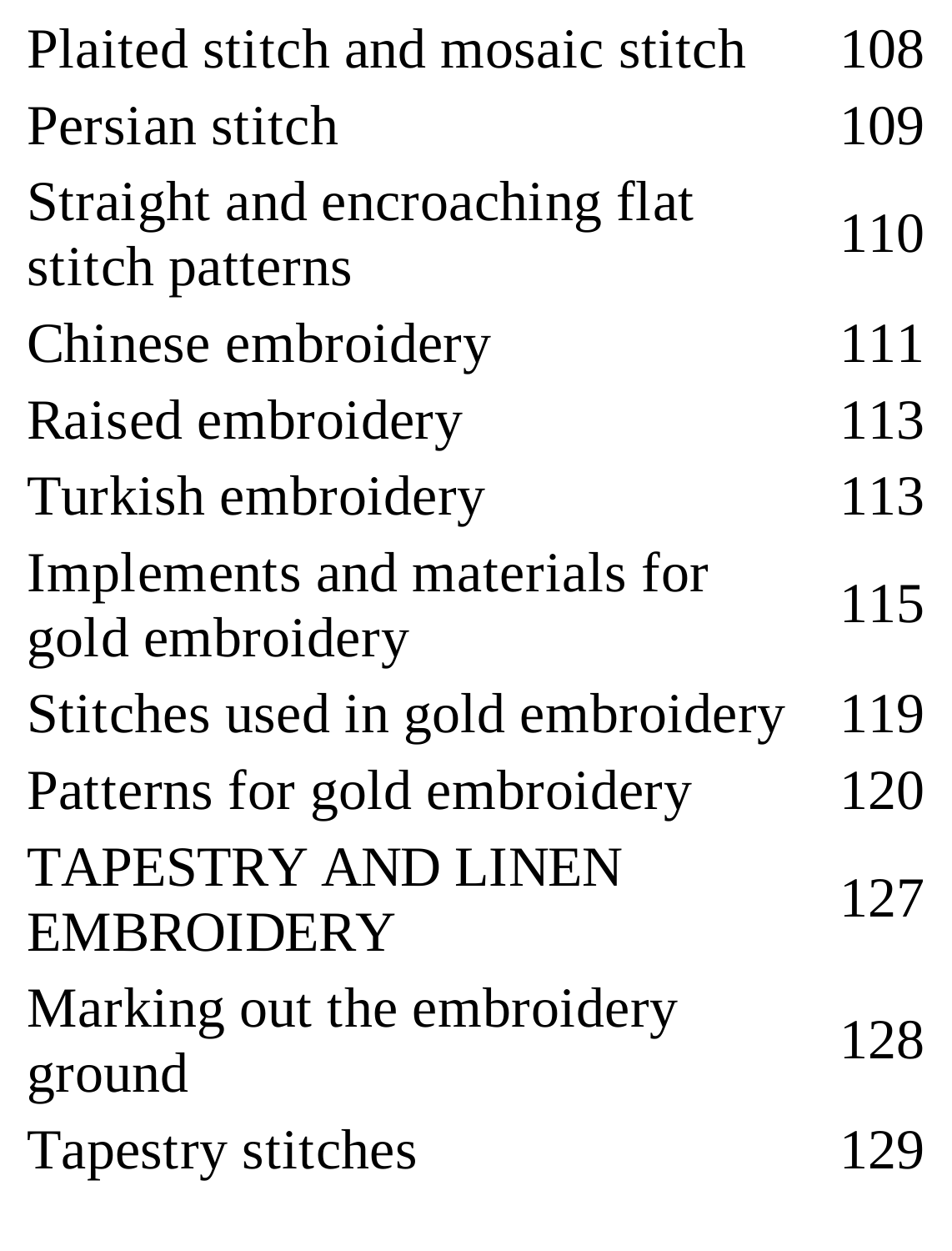| Tapestry patterns             | 138 |
|-------------------------------|-----|
| Stitches for linen embroidery | 143 |
| Patterns for linen embroidery | 152 |
| <b>KNITTING</b>               | 171 |
| Position of the hands         | 172 |
| Casting on                    | 173 |
| <b>Stitches</b>               | 178 |
| <b>Stocking knitting</b>      | 182 |
| Scalloped edge                | 183 |
| <b>Heels</b>                  | 184 |
| <b>Toes</b>                   | 189 |
| Mending knitting              | 190 |
| Piqué patterns                | 195 |
| Patent knitting               | 201 |
| Turkish stitch                | 201 |
| Knitting patterns             | 203 |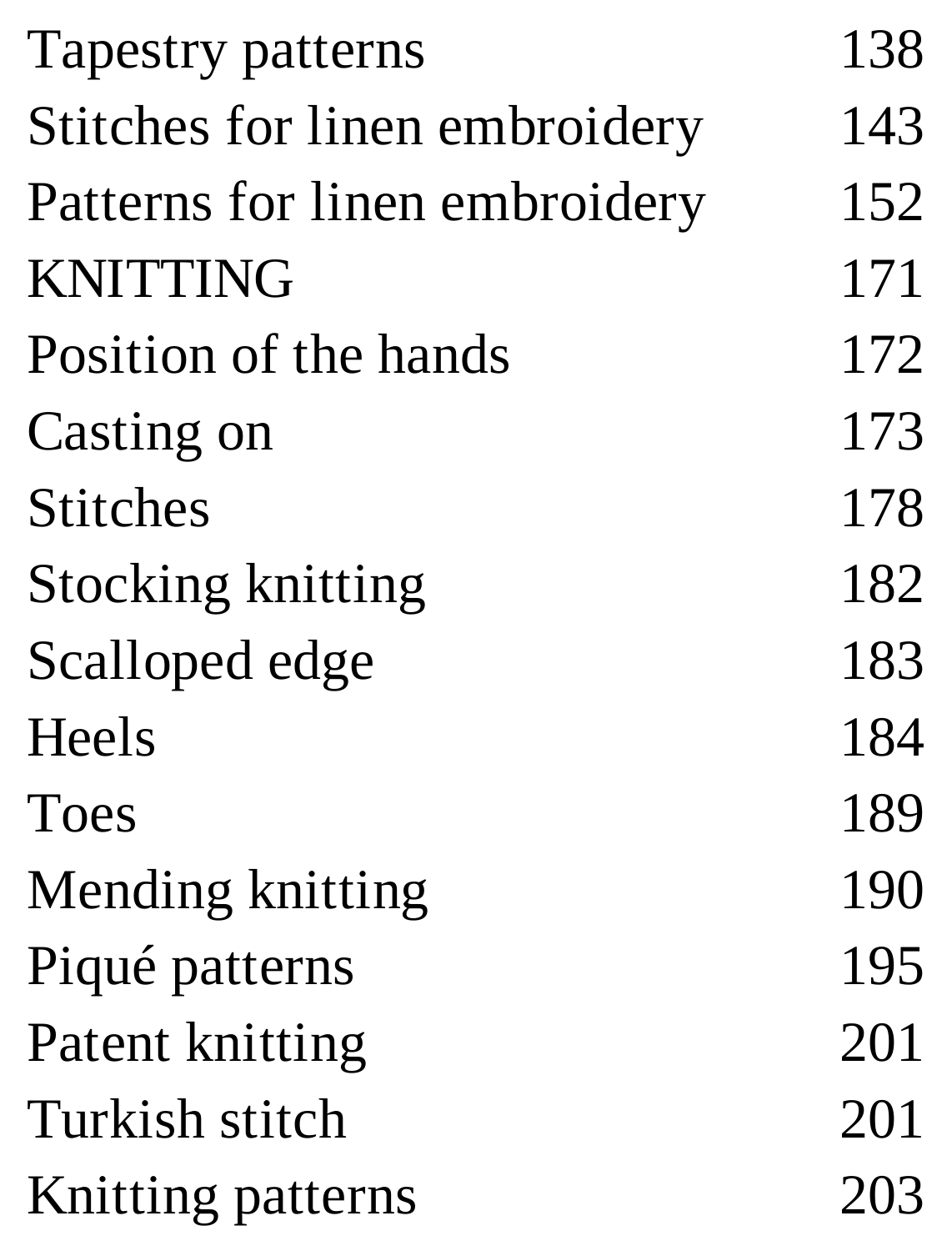| <b>CROCHET WORK</b>                                | 221 |
|----------------------------------------------------|-----|
| Position of the hands                              | 223 |
| <b>Stitches</b>                                    | 223 |
| Method for copying tapestry<br>patterns in crochet | 238 |
| Crochet with soutache or lacet                     | 239 |
| Crochet square, hexagon and star                   | 240 |
| Tunisian crochet                                   | 241 |
| Hairpin crochet                                    | 243 |
| Patterns for hairpin crochet                       | 245 |
| Crochet lace patterns                              | 249 |
| Crochet counterpanes                               | 284 |
| Crochet stars                                      | 300 |
| Crochet collar                                     | 304 |
| Crochet chair-back                                 | 316 |
| TATTING                                            | 325 |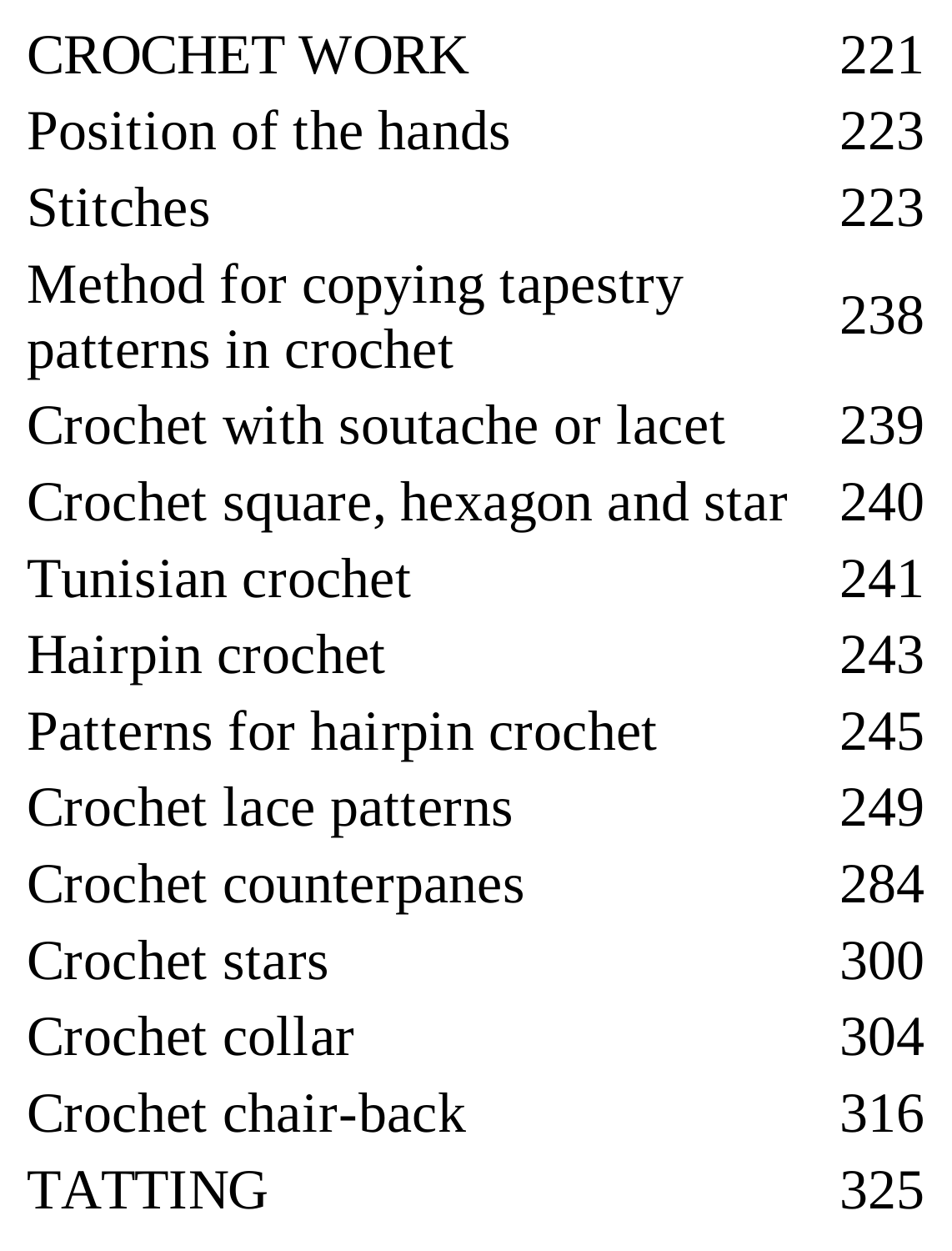| Position of the hands                  | 326 |
|----------------------------------------|-----|
| Knots                                  | 328 |
| Patterns of scallops and<br>medallions | 331 |
| <b>MACRAMÉ</b>                         | 343 |
| Materials and implements               | 344 |
| Formation of the knots                 | 345 |
| Macramé shuttles                       | 360 |
| Macramé patterns                       | 361 |
| <b>NETTING</b>                         | 395 |
| Implements and materials               | 395 |
| <b>Stitches</b>                        | 397 |
| Patterns produced in netting           | 400 |
| Mounting the netting on the<br>frame   | 410 |
| Stars and wheels                       | 414 |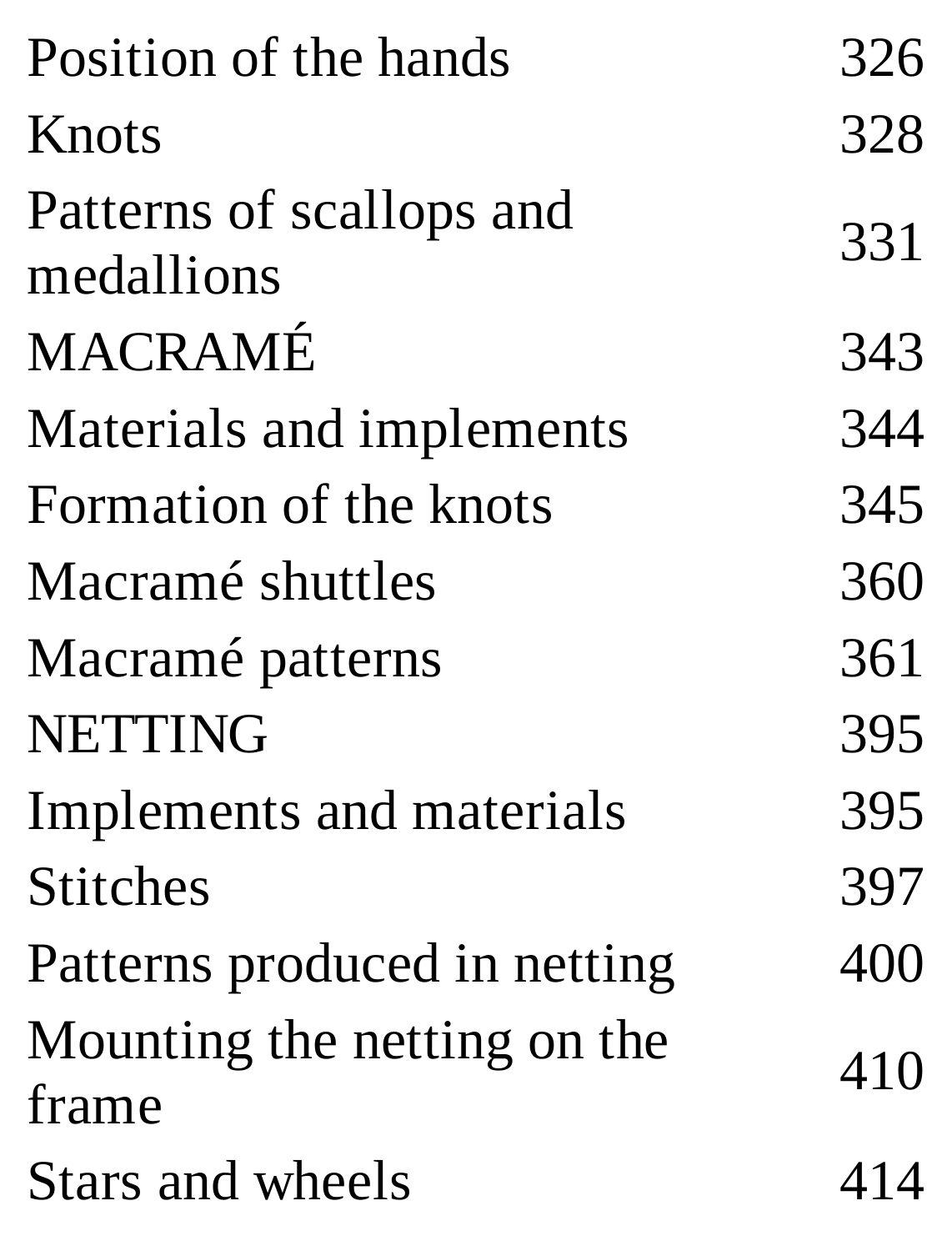| Grounds and lace                                      | 423 |
|-------------------------------------------------------|-----|
| Embroidery on netting                                 | 434 |
| Netted insertion                                      | 438 |
| <b>IRISH LACE</b>                                     | 439 |
| <b>Materials</b>                                      | 439 |
| Tacking down the braids                               | 440 |
| Bars of different kinds                               | 442 |
| Insertion stitches                                    | 445 |
| Lace stitches                                         | 450 |
| Needle-made picots                                    | 467 |
| Irish lace patterns                                   | 468 |
| <b>LACES OF DIFFERENT KINDS</b>                       | 473 |
| Pillow lace and the implements<br>for its manufacture | 474 |
| «Stitches» or passings                                | 481 |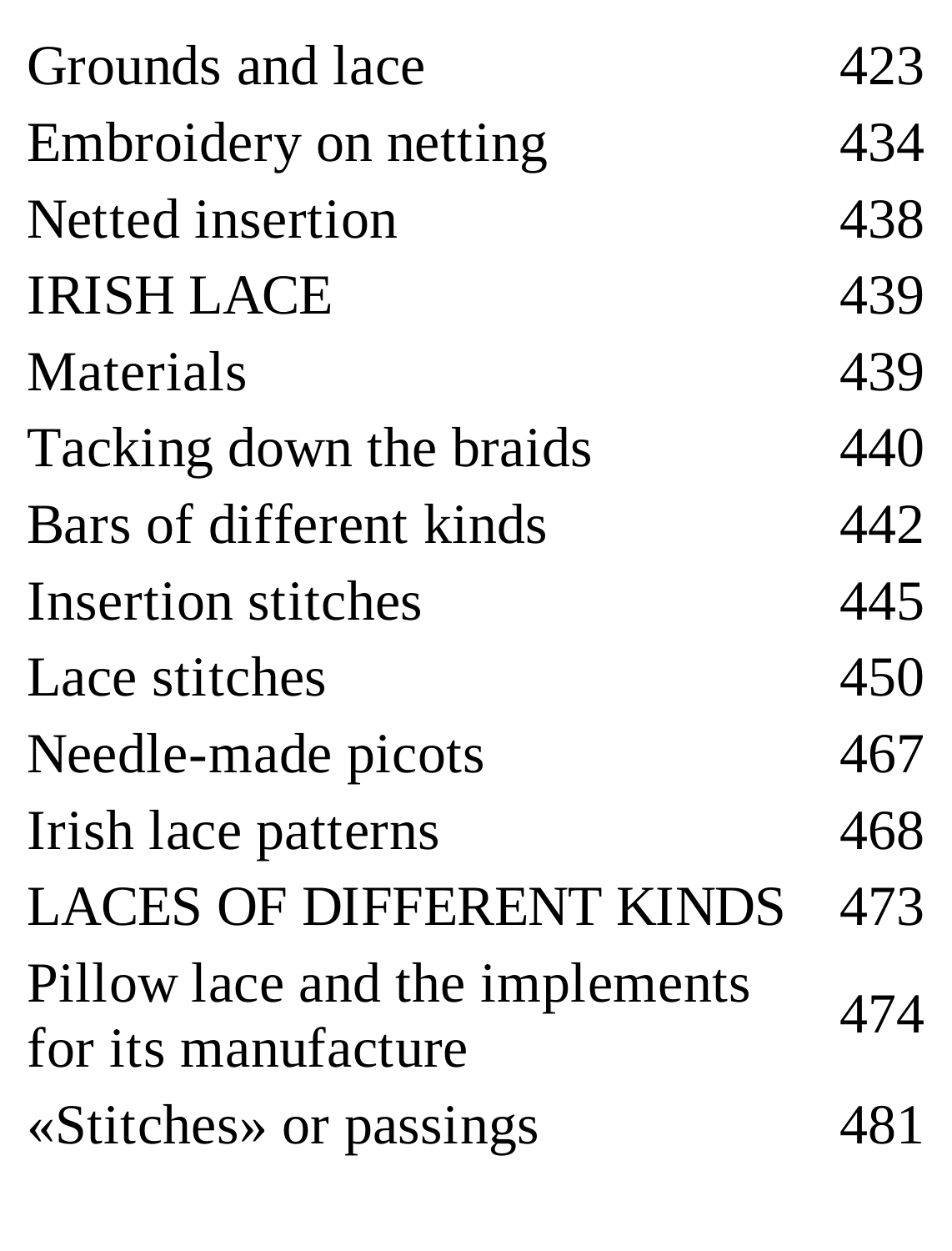| Patterns or grounds                       | 481 |
|-------------------------------------------|-----|
| Armenian lace                             | 503 |
| Laces in knotted stitch                   | 505 |
| Reticella-lace                            | 508 |
| Venetian-lace                             | 510 |
| Brussels-lace                             | 515 |
| <b>MISCELLANEOUS FANCY</b><br><b>WORK</b> | 517 |
| Knotted cord                              | 518 |
| <b>Balls for trimmings</b>                | 519 |
| Tambour work                              | 521 |
| Smyrna stitch                             | 523 |
| Malta stitch                              | 525 |
| Triangular Turkish stitch                 | 526 |
| Turkish embroidery                        | 530 |
| Appliqué-work                             | 531 |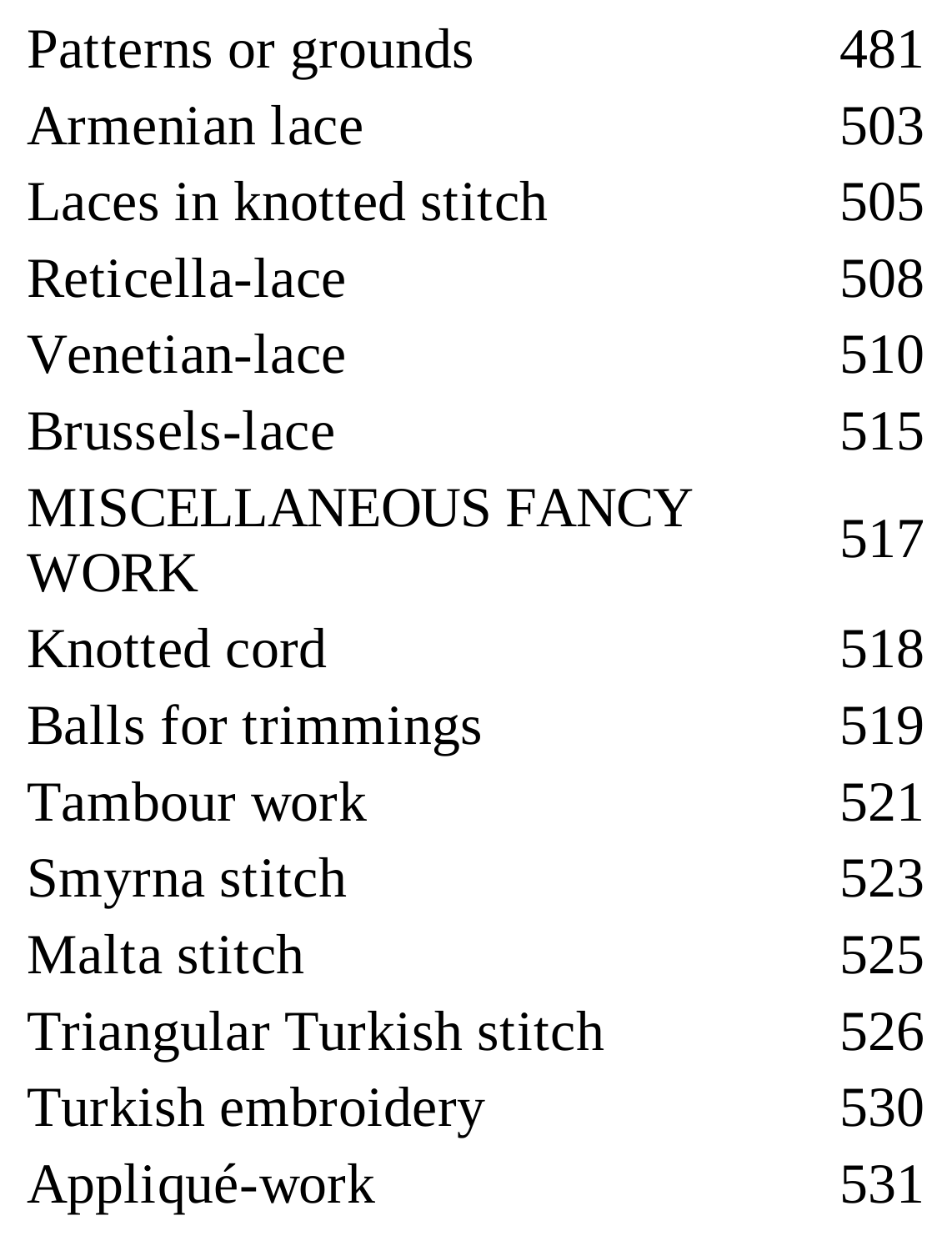| Morocco embroidery                                                   | 535 |
|----------------------------------------------------------------------|-----|
| Spanish embroidery                                                   | 536 |
| Different kinds of linen stitches                                    | 540 |
| Pattern for linen stitches                                           | 541 |
| Pattern for Roumanian stitch                                         | 544 |
| Pattern for Piqué embroidery                                         | 546 |
| <b>Embroideries with Soutache</b>                                    | 546 |
| Chinese subject                                                      | 551 |
| PRACTICAL DIRECTIONS                                                 | 553 |
| Tracing and drawing the designs                                      | 553 |
| The preparation of the stuffs and<br>the subdivision of the patterns | 557 |
| To transpose and repeat patterns<br>by means of looking glasses      | 559 |
| To alter the proportions of a                                        |     |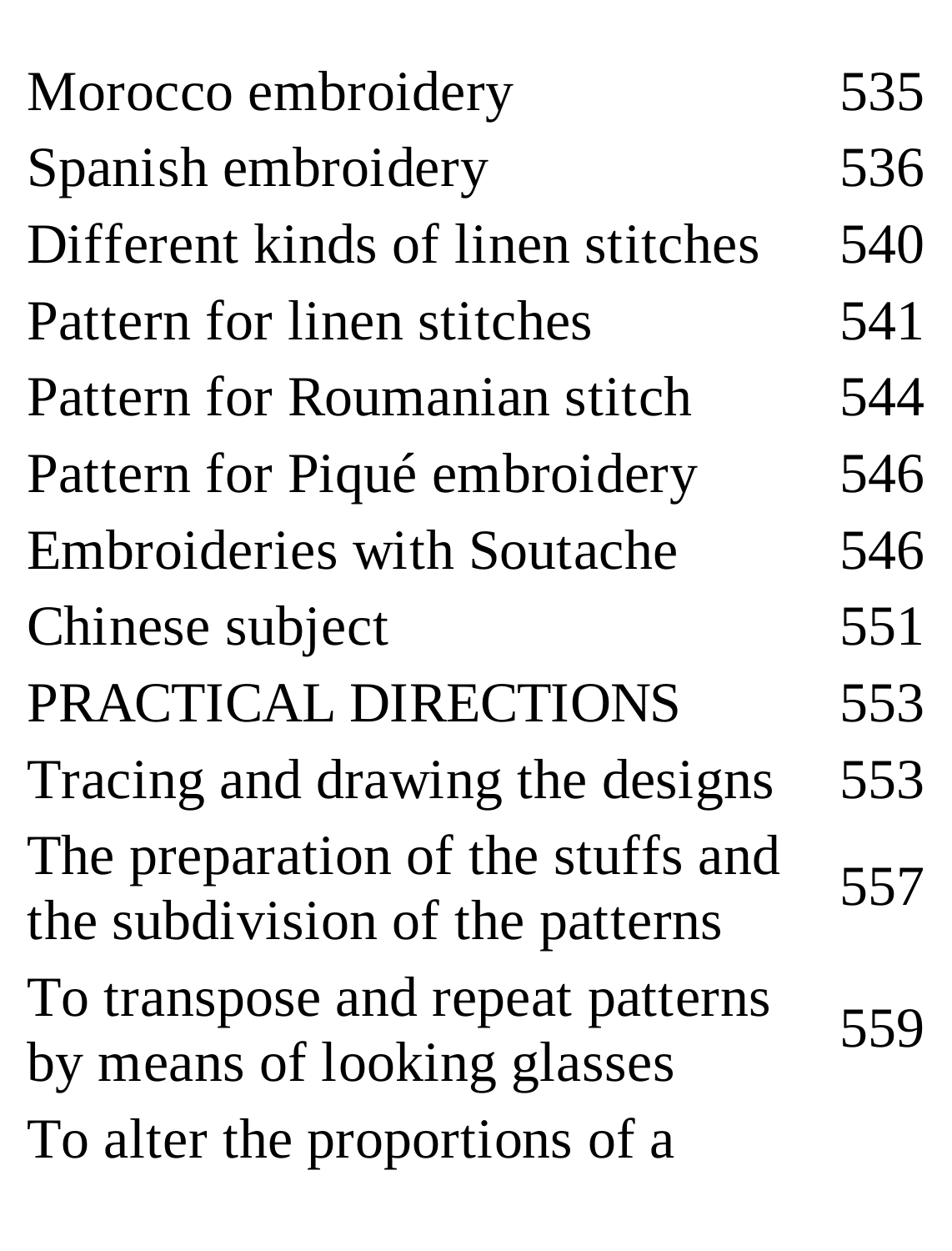| pattern by dividing the ground<br>into squares          | 560 |
|---------------------------------------------------------|-----|
| To prepare the paste for appliqué<br>work               | 564 |
| To stiffen new needlework                               | 565 |
| To wash ordinary lace                                   | 565 |
| To wash real lace                                       | 566 |
| To stiffen lace                                         | 566 |
| To iron lace                                            | 566 |
| To pin out lace                                         | 567 |
| To wash coloured cottons and<br>work done with the same | 568 |
| <b>Materials</b>                                        |     |
|                                                         |     |

 $\overline{\phantom{0}}$ 

 $\overline{\phantom{a}}$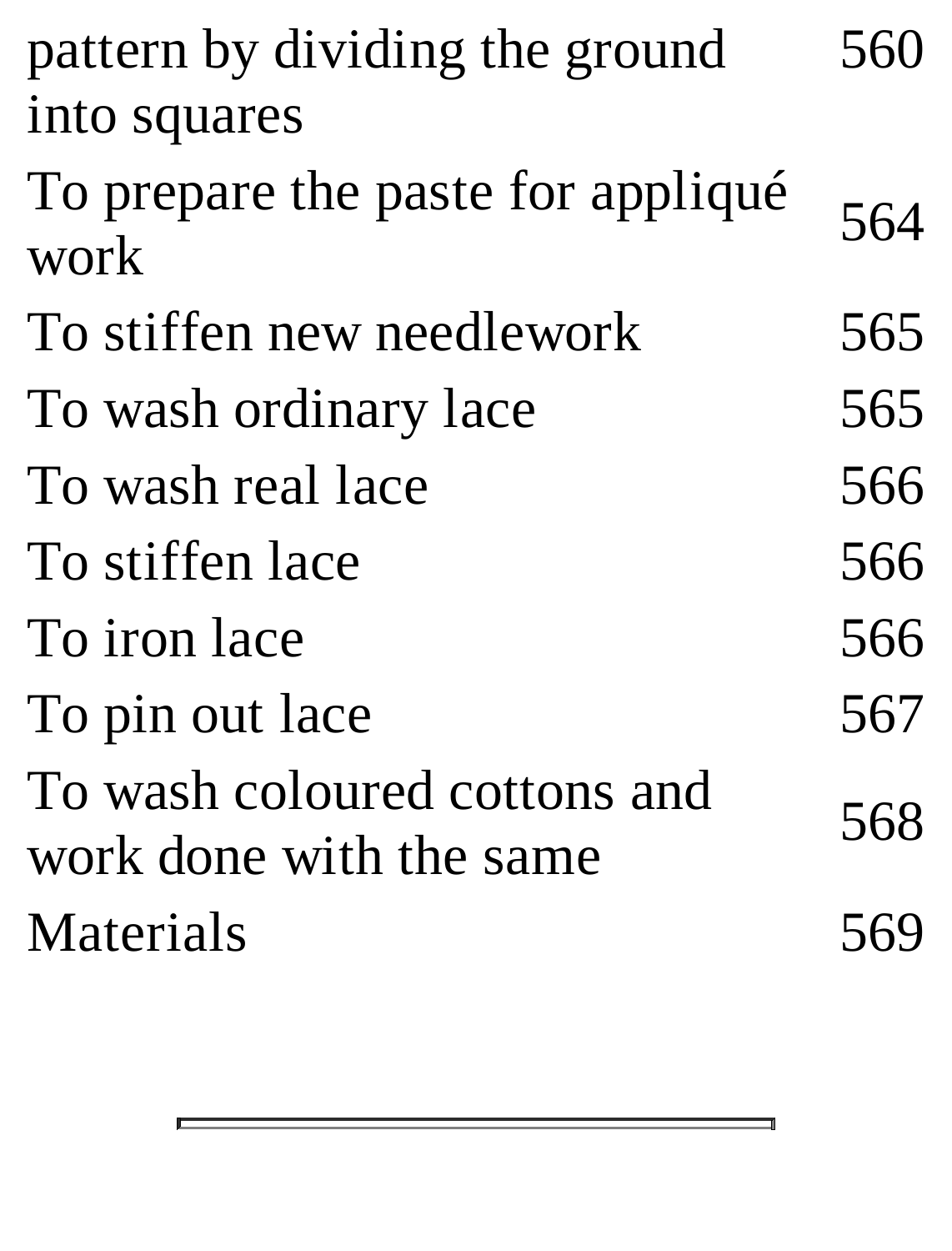#### **■ By the same Author <sup>sai</sup>**

### ALBUM DE **BRODERIES**

AU POINT DE CROIX.

(Album of cross-stitch embroidery)

BY TH. DE DILLMONT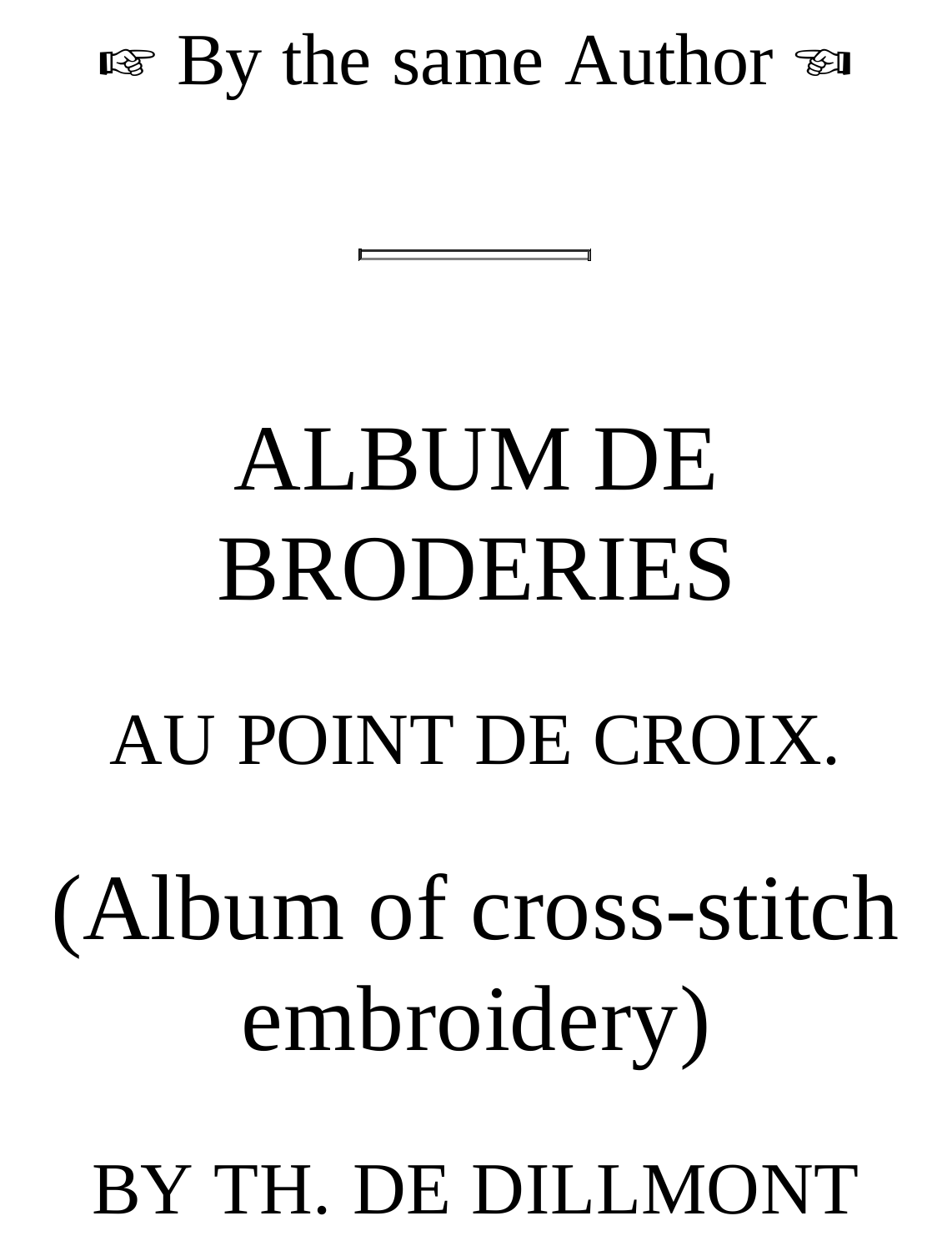32 Plates with 278 Designs, and a complete treatise on the embroidery itself.

Quarto; artistic boards, price 1*s.* 6*d.*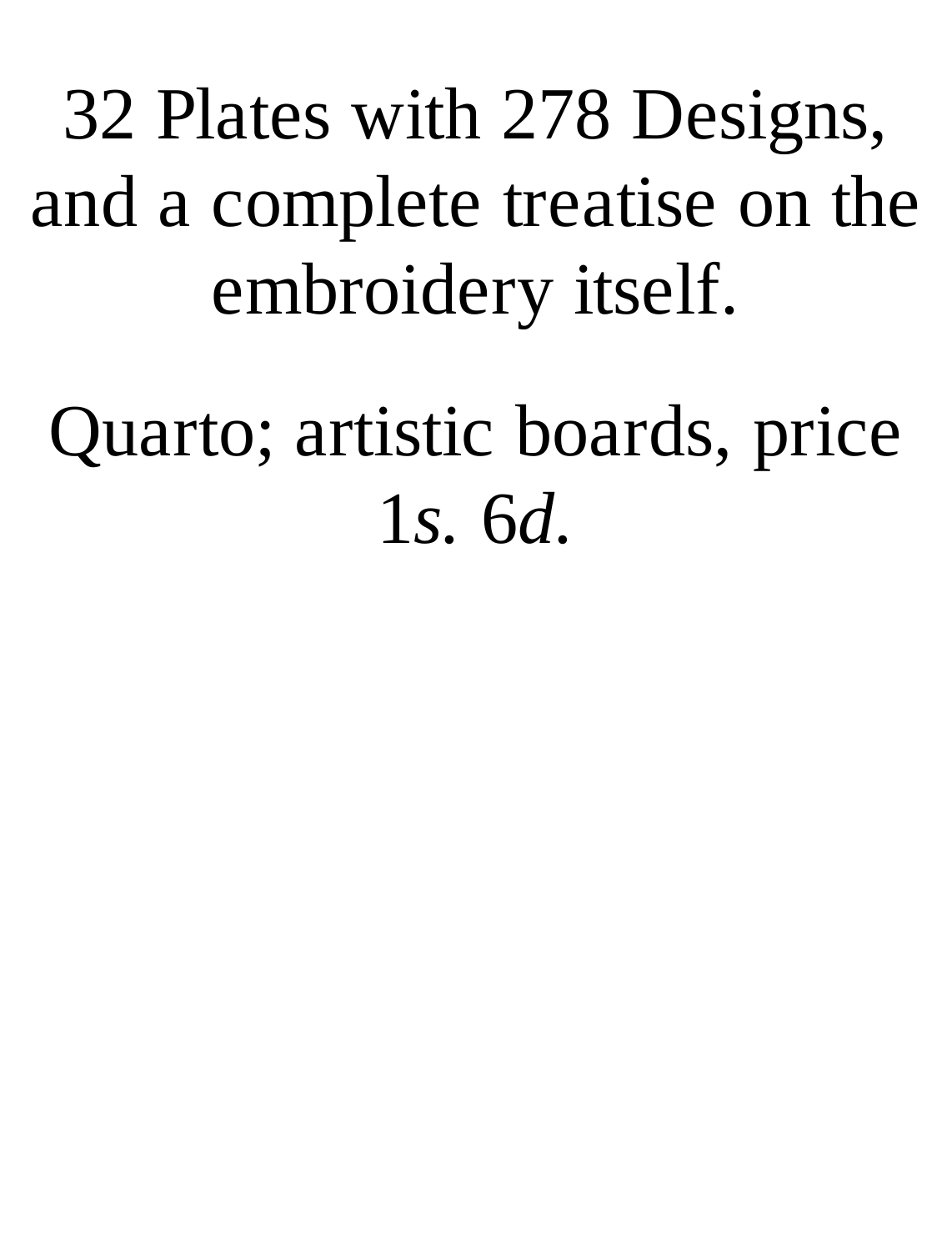

**FIG. 153.**

*To be had by applying to the Author and Editor TH. DE DILLMONT, DORNACH, Alsace, and at all the leading*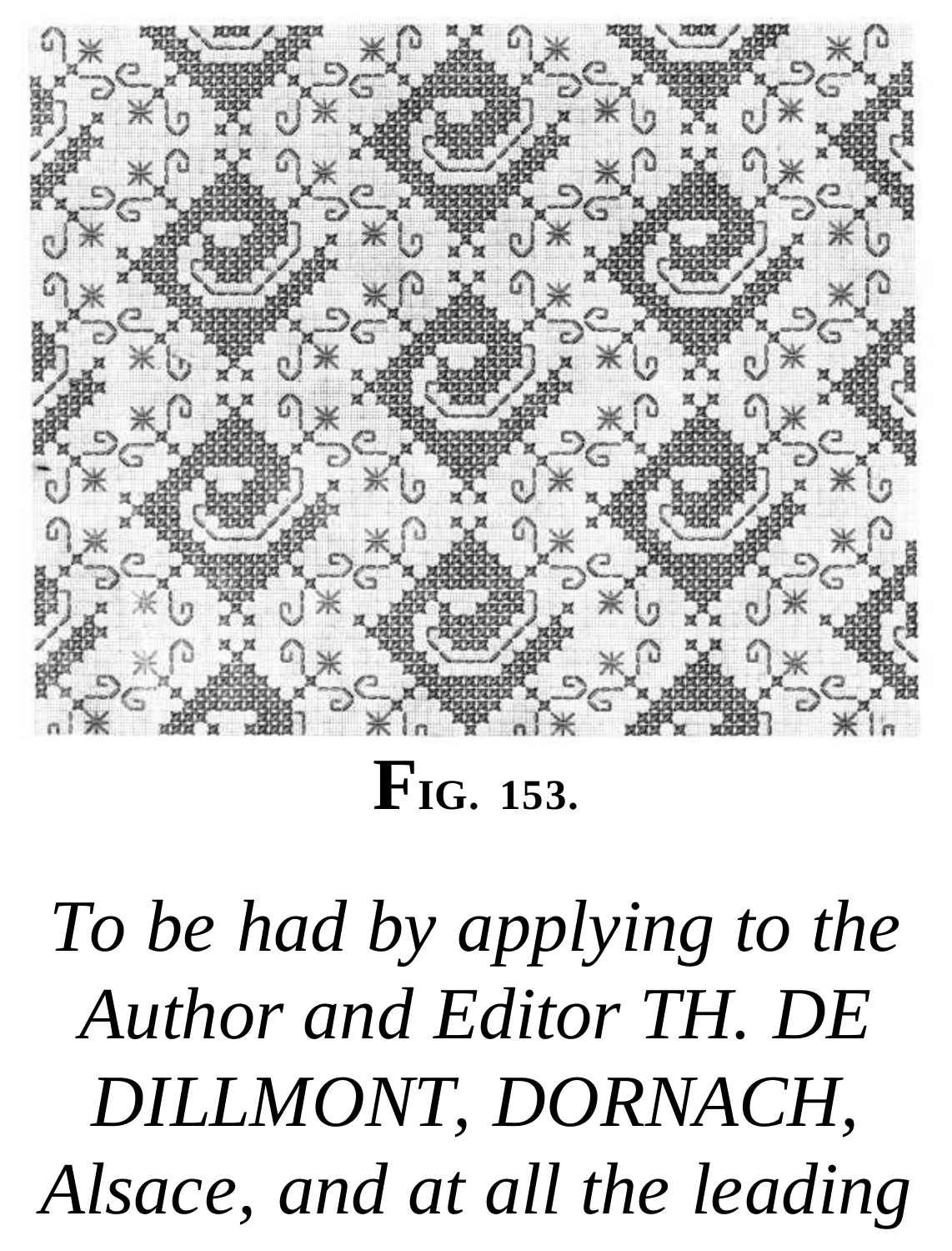### *booksellers and Embroidery shops.*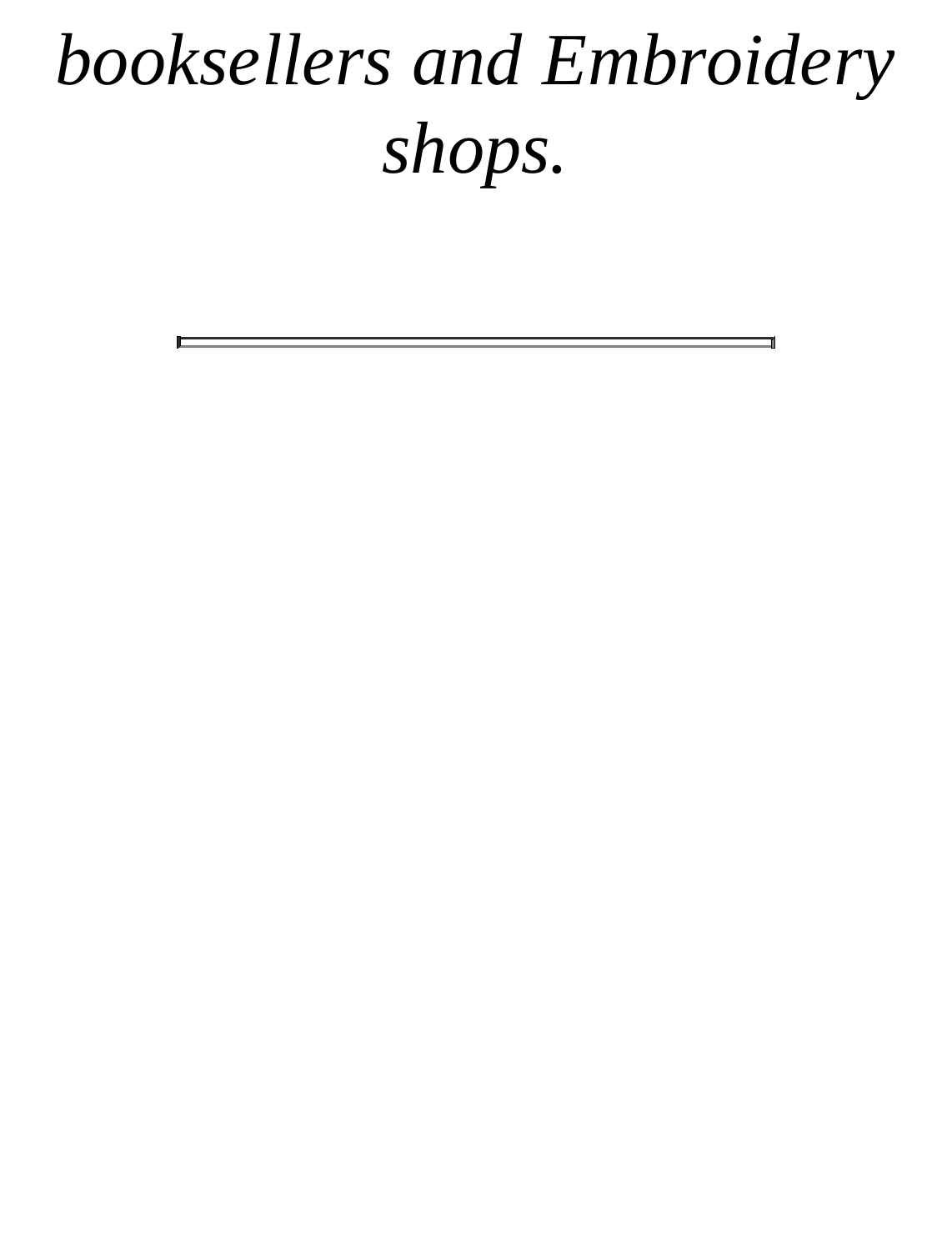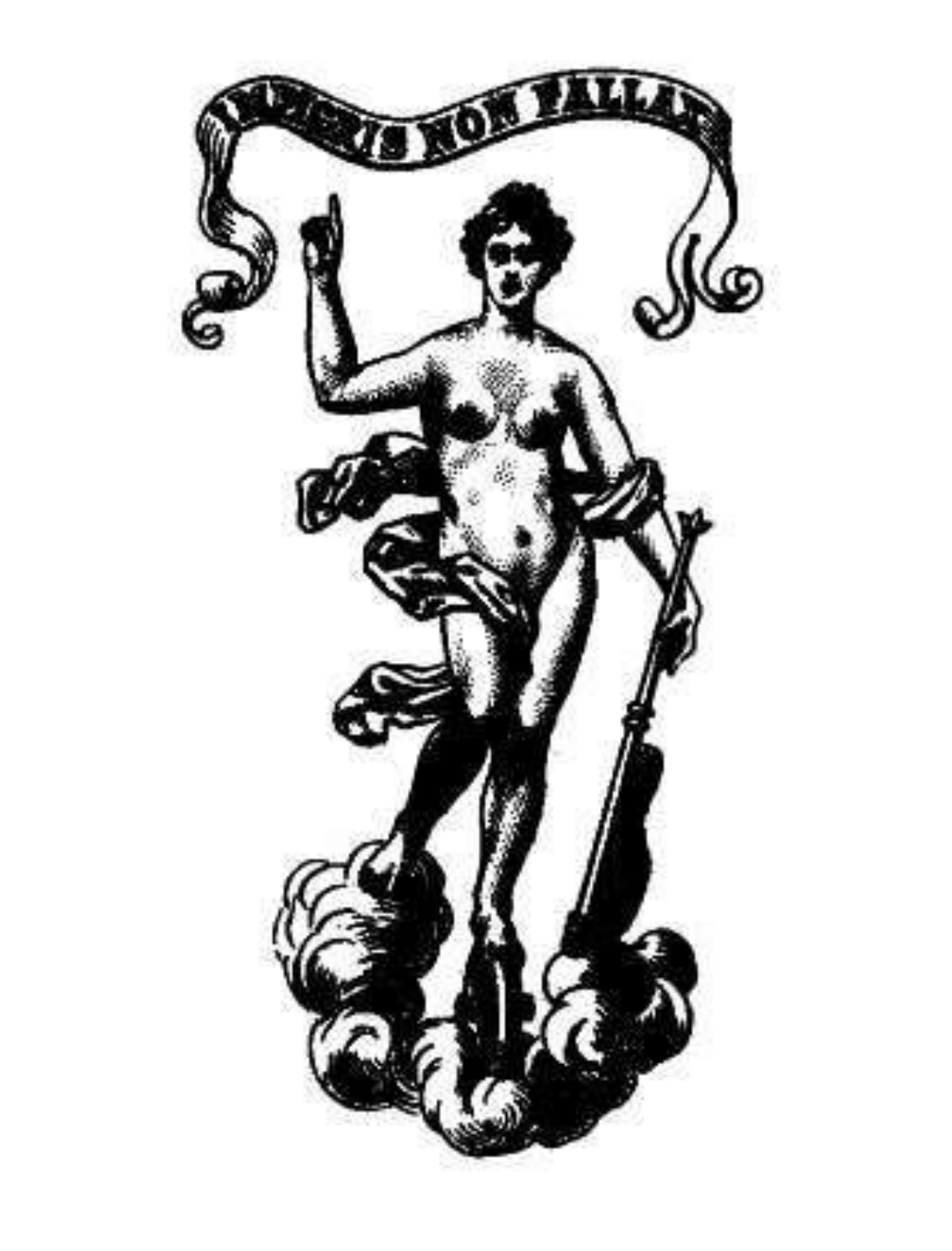#### PRINTED BY BRUSTLEIN & Co.,

#### MULHOUSE (Alsace)

End of Project Gutenberg's Encyclopedia of Needlework, by Thérèse de Dillmont

FND OF THIS PROJECT GUTENBERG EBOOK ENCYCLOPEDIA OF NEEDLEWORK \*\*\*

\*\*\*\*\* This file should be named 20776-h.htm or 20776-h.zip \*\*\*\*\*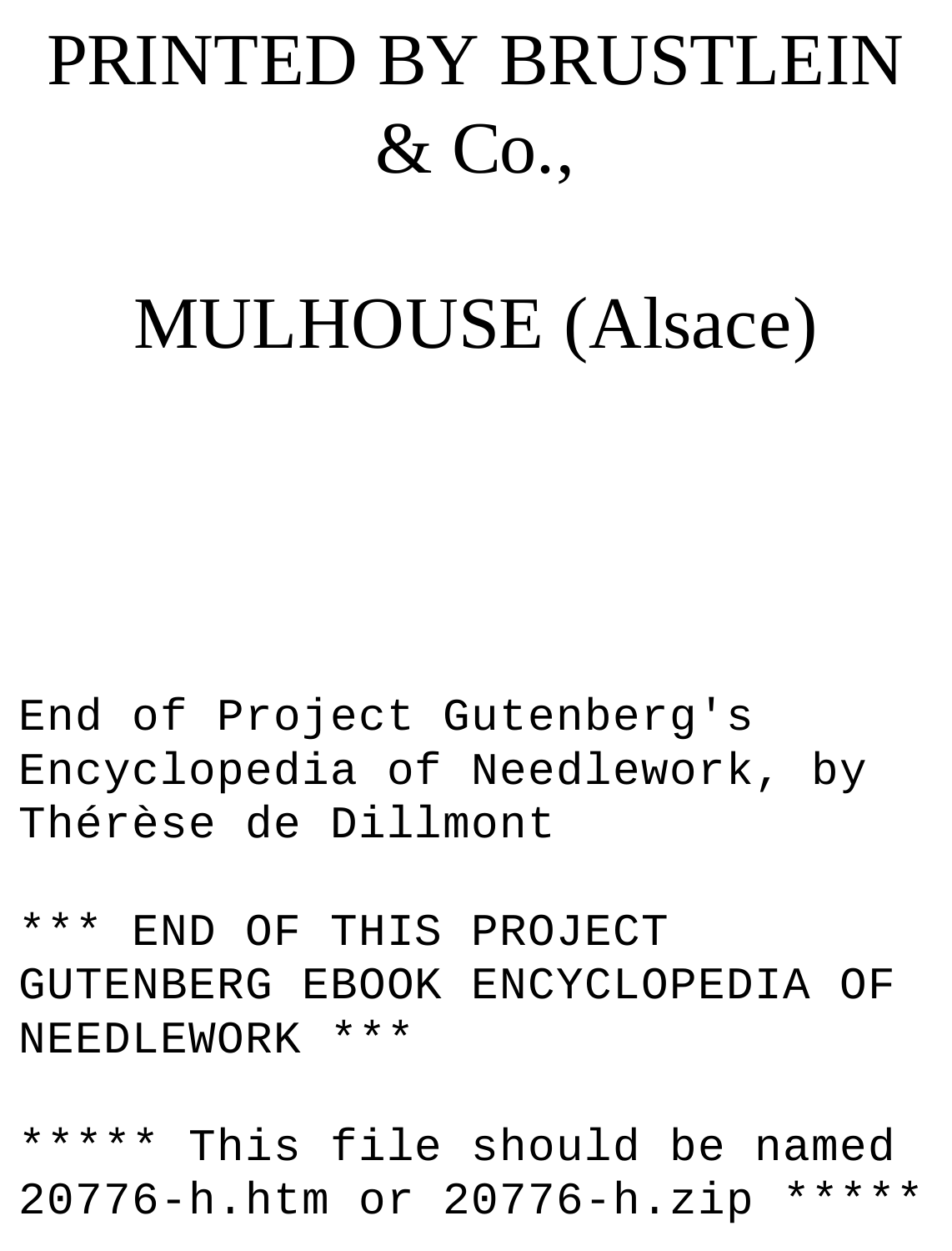This and all associated files of various formats will be found in:

http://www.gutenberg.org/2/0/7/7,

Produced by Susan Skinner, Julie Barkley and the Online Distributed Proofreading Team at http://www.pgdp.net. This file is gratefully uploaded to the PG collection in honor of Distributed Proofreaders having posted over 10,000 ebooks.

Updated editions will replace the previous one--the old editions will be renamed.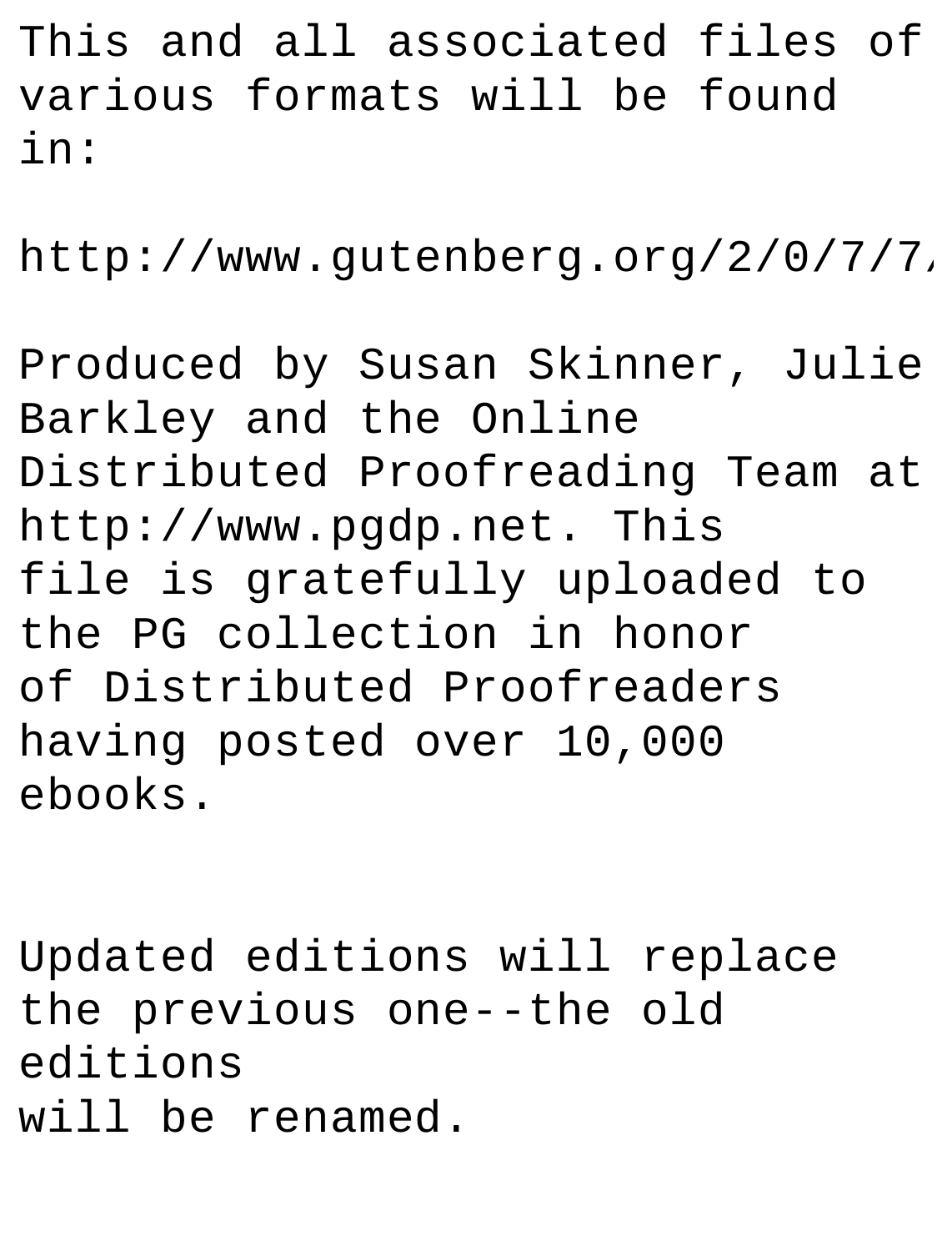```
Creating the works from public
domain print editions means that
no
one owns a United States
copyright in these works, so the
Foundation
(and you!) can copy and
distribute it in the United
States without
permission and without paying
copyright royalties. Special
rules,
set forth in the General Terms
of Use part of this license,
apply to
copying and distributing Project
Gutenberg-tm electronic works to
protect the PROJECT GUTENBERG-tm
concept and trademark. Project
Gutenberg is a registered
trademark, and may not be used
if you
```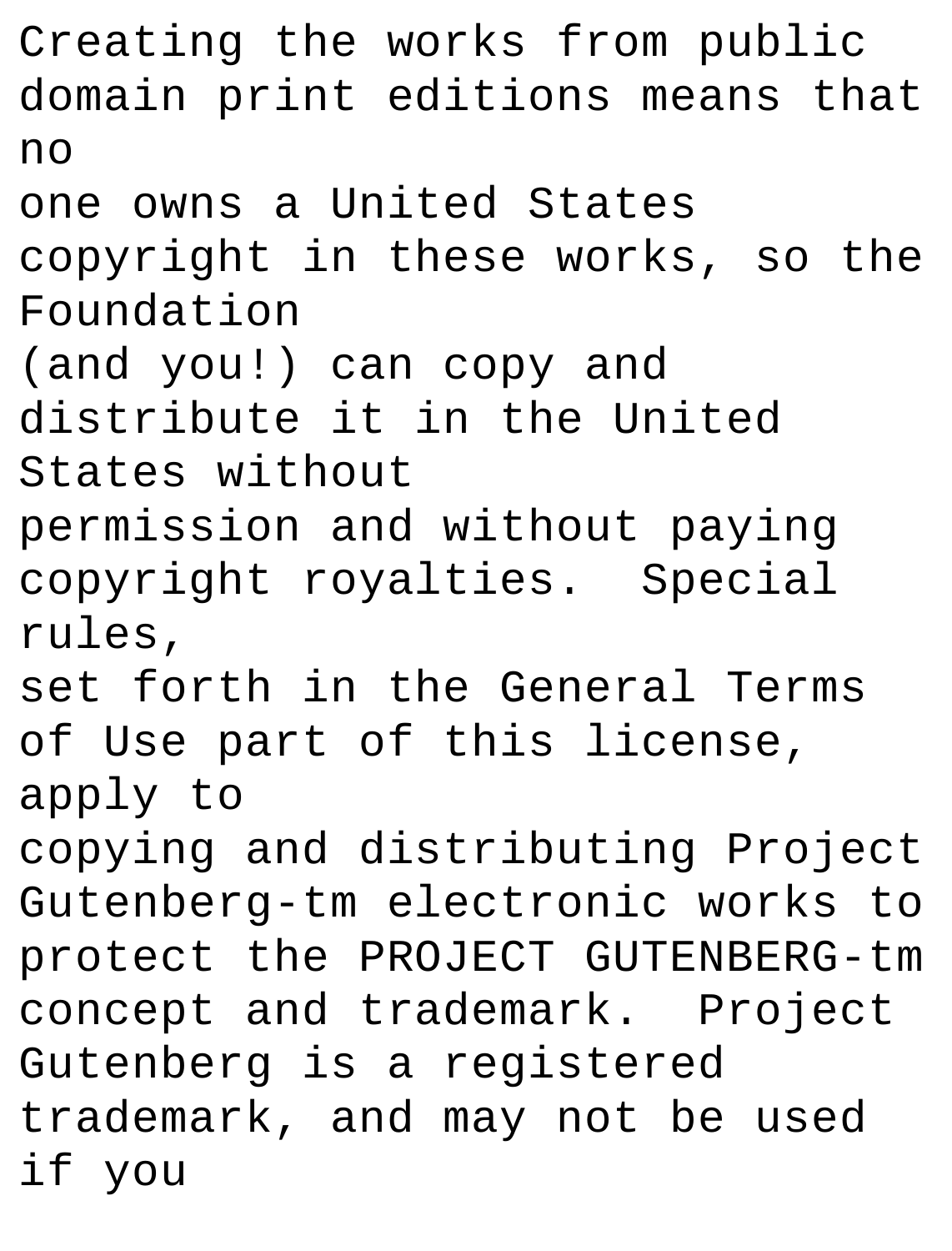charge for the eBooks, unless you receive specific permission. If you do not charge anything for copies of this eBook, complying with the rules is very easy. You may use this eBook for nearly any purpose such as creation of derivative works, reports, performances and research. They may be modified and printed and given away--you may do practically ANYTHING with public domain eBooks. Redistribution is subject to the trademark license, especially commercial redistribution.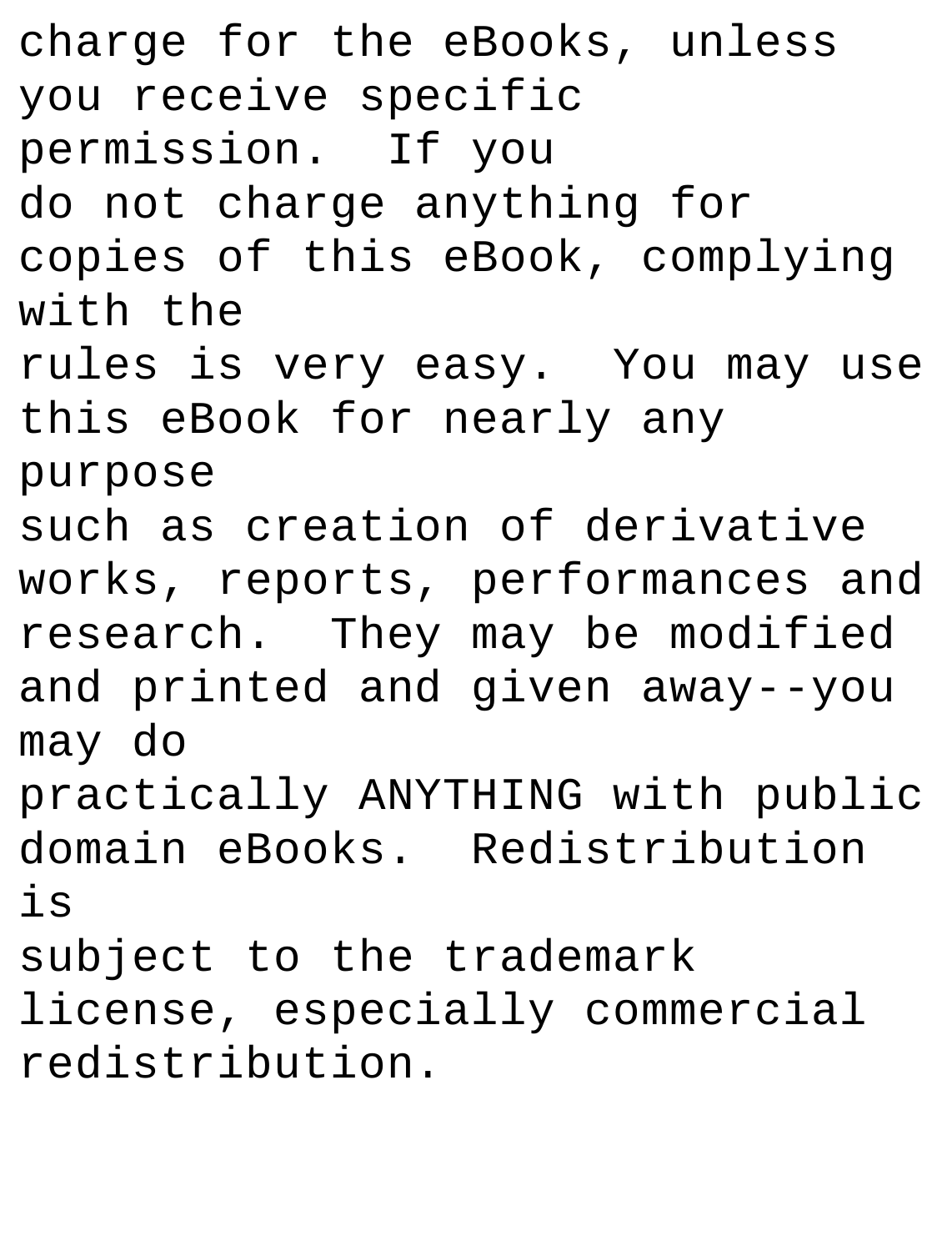## \*\*\* START: FULL LICENSE \*\*\*

THE FULL PROJECT GUTENBERG LICENSE PLEASE READ THIS BEFORE YOU DISTRIBUTE OR USE THIS WORK

To protect the Project Gutenberg-tm mission of promoting the free distribution of electronic works, by using or distributing this work (or any other work associated in any way with the phrase "Project Gutenberg"), you agree to comply with all the terms of the Full Project Gutenberg-tm License (available with this file or online at

http://gutenberg.org/license).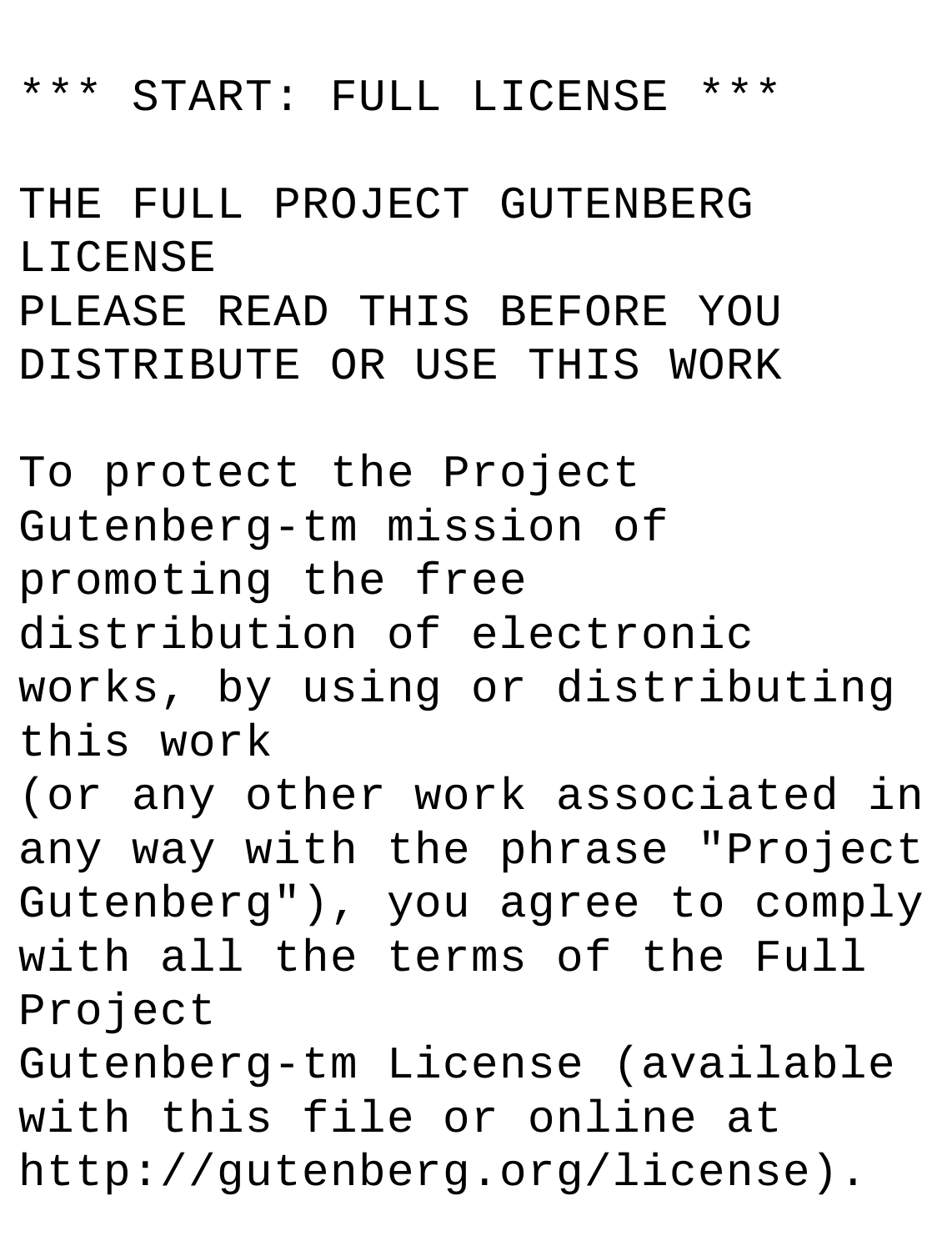Section 1. General Terms of Use and Redistributing Project Gutenberg-tm electronic works

1.A. By reading or using any part of this Project Gutenbergtm electronic work, you indicate

that you have read, understand, agree to

and accept all the terms of this license and intellectual

property

(trademark/copyright)

agreement. If you do not agree to abide by all

the terms of this agreement, you must cease using and return or destroy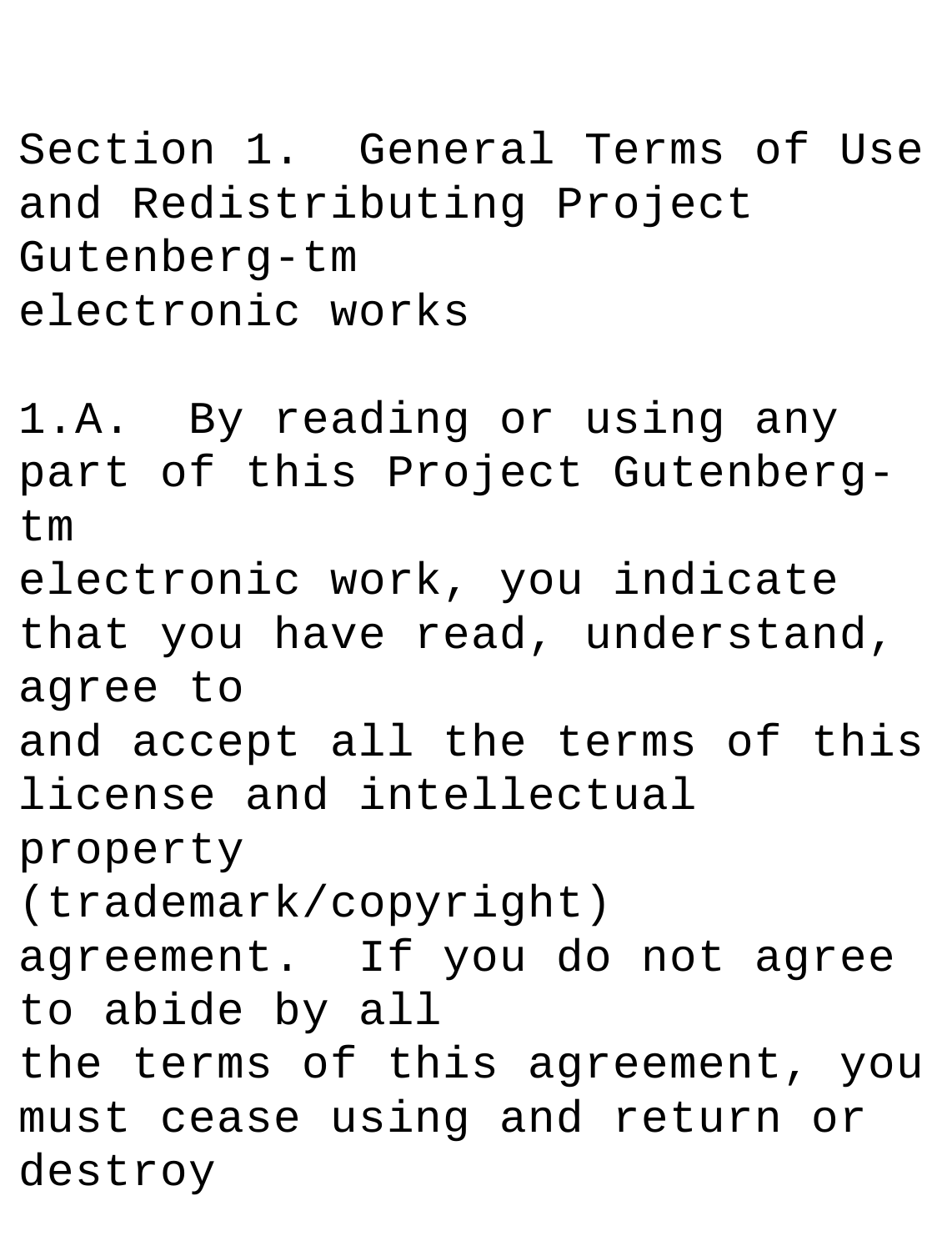all copies of Project Gutenbergtm electronic works in your possession.

If you paid a fee for obtaining a copy of or access to a Project Gutenberg-tm electronic work and you do not agree to be bound by the

terms of this agreement, you may obtain a refund from the person or

entity to whom you paid the fee as set forth in paragraph 1.E.8.

1.B. "Project Gutenberg" is a registered trademark. It may only be used on or associated in any way with an electronic work by people who agree to be bound by the terms of this agreement. There are a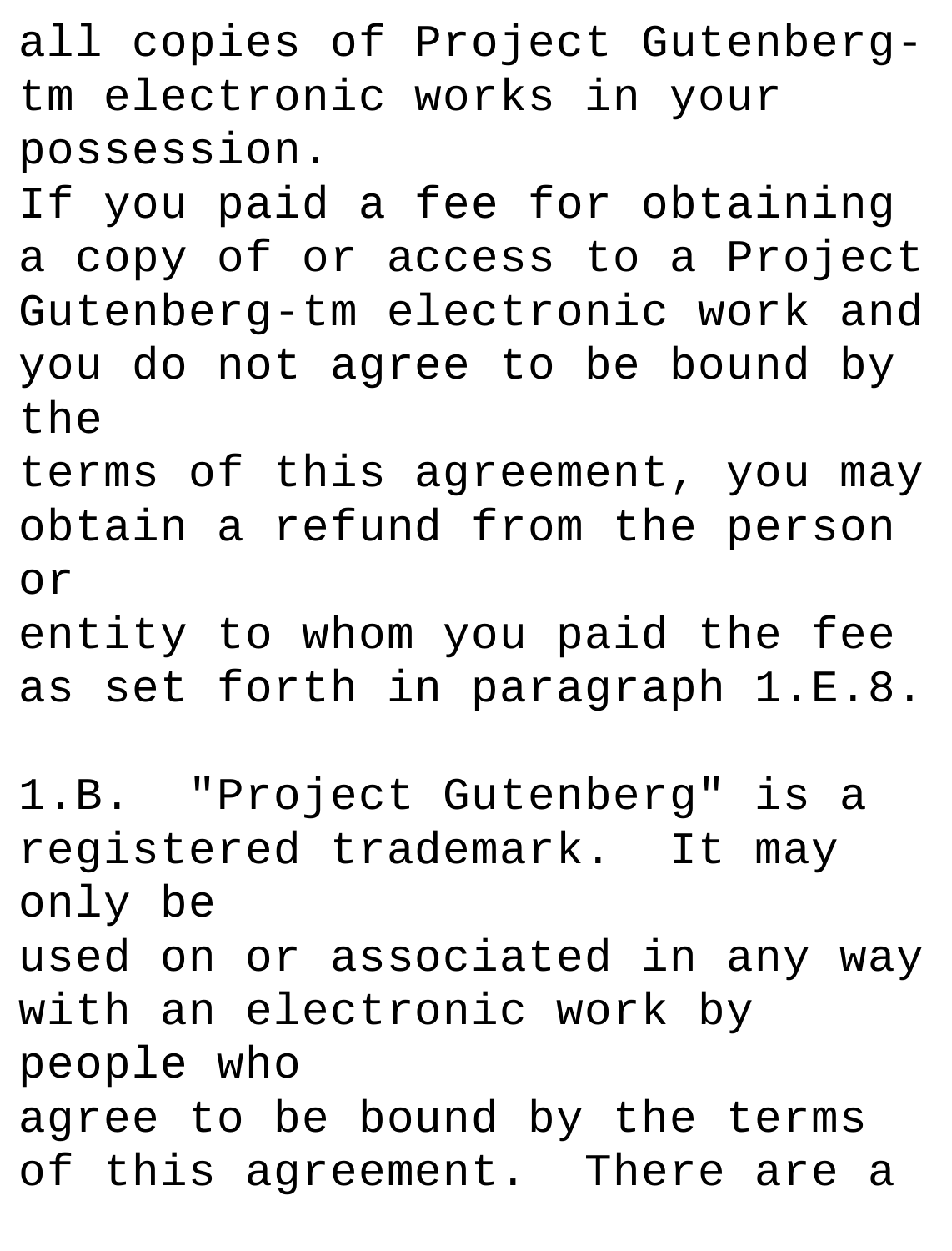few

- things that you can do with most Project Gutenberg-tm electronic works
- even without complying with the full terms of this agreement.
- See
- paragraph 1.C below. There are a lot of things you can do with Project
- Gutenberg-tm electronic works if you follow the terms of this
- agreement
- and help preserve free future access to Project Gutenberg-tm electronic
- works. See paragraph 1.E below.

1.C. The Project Gutenberg Literary Archive Foundation ("the Foundation" or PGLAF), owns a compilation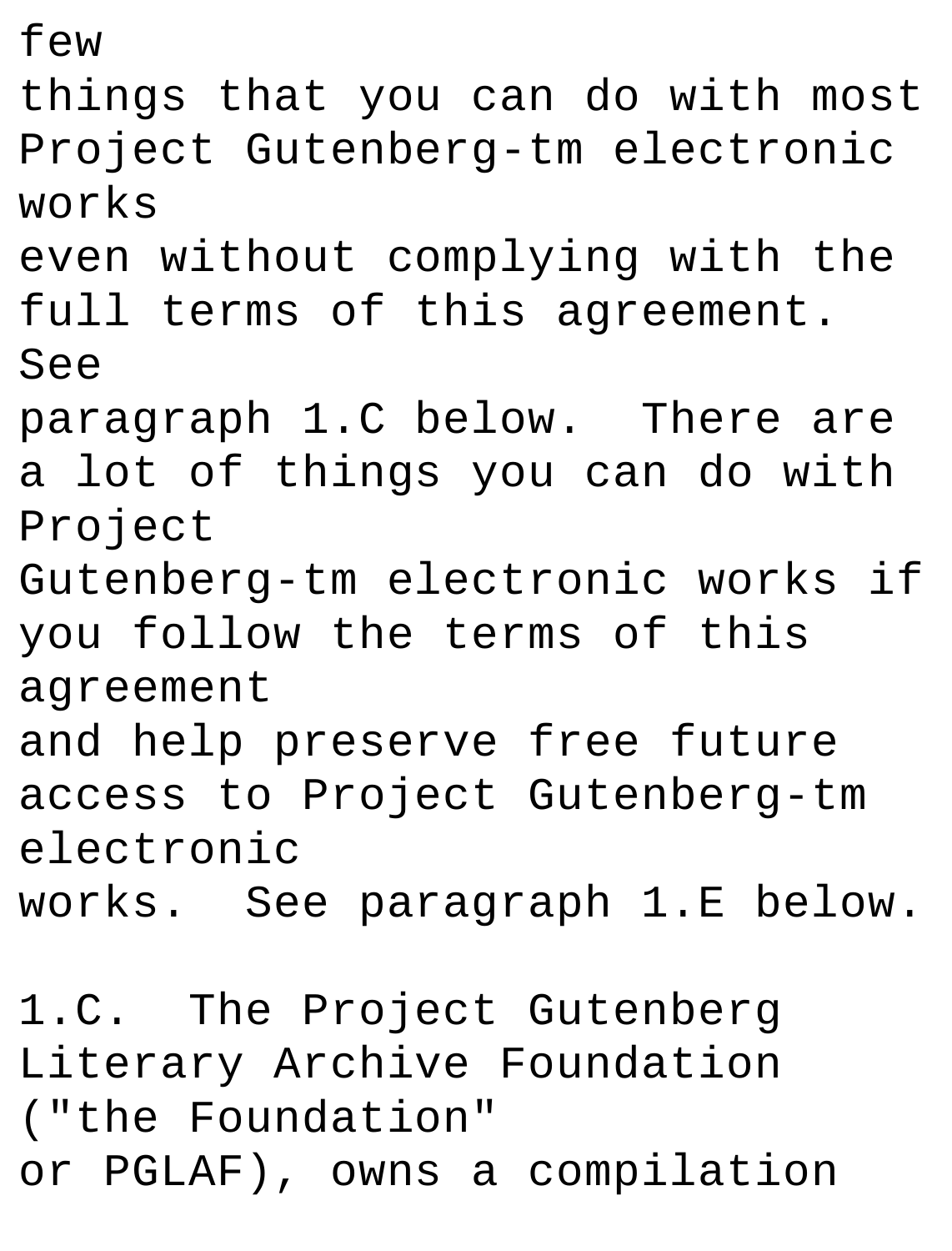copyright in the collection of Project Gutenberg-tm electronic works. Nearly all the individual works in the collection are in the public domain in the United States. If an individual work is in the public domain in the United States and you are located in the United States, we do not claim a right to prevent you from copying, distributing, performing, displaying or creating derivative works based on the work as long as all references to Project Gutenberg are removed. Of course, we hope that you will support the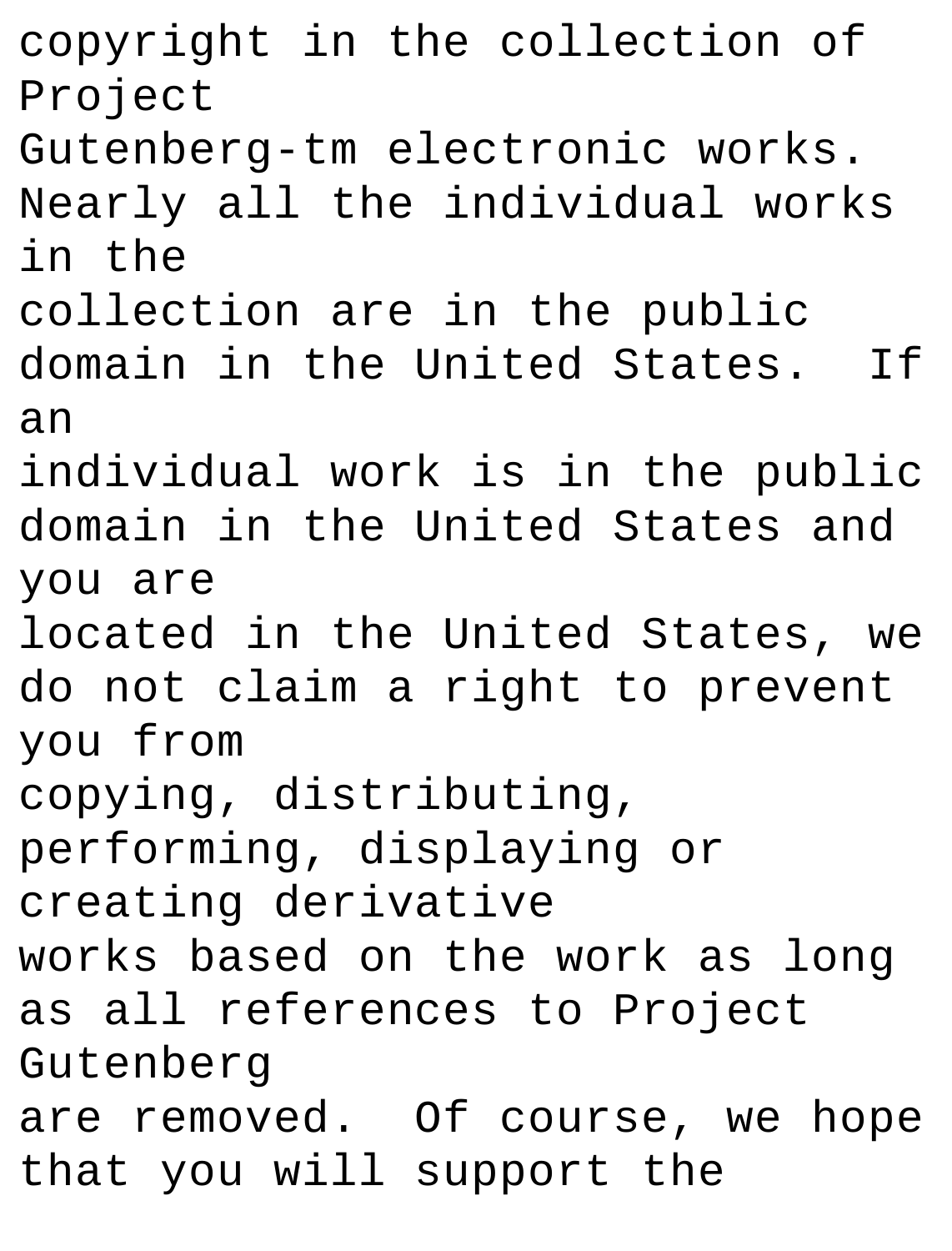Project Gutenberg-tm mission of promoting free access to electronic works by freely sharing Project Gutenberg-tm works in compliance with the terms of this agreement for keeping the Project Gutenberg-tm name associated with the work. You can easily comply with the terms of this agreement by keeping this work in the same format with its attached full Project Gutenberg-tm License when you share it without charge with others.

1.D. The copyright laws of the place where you are located also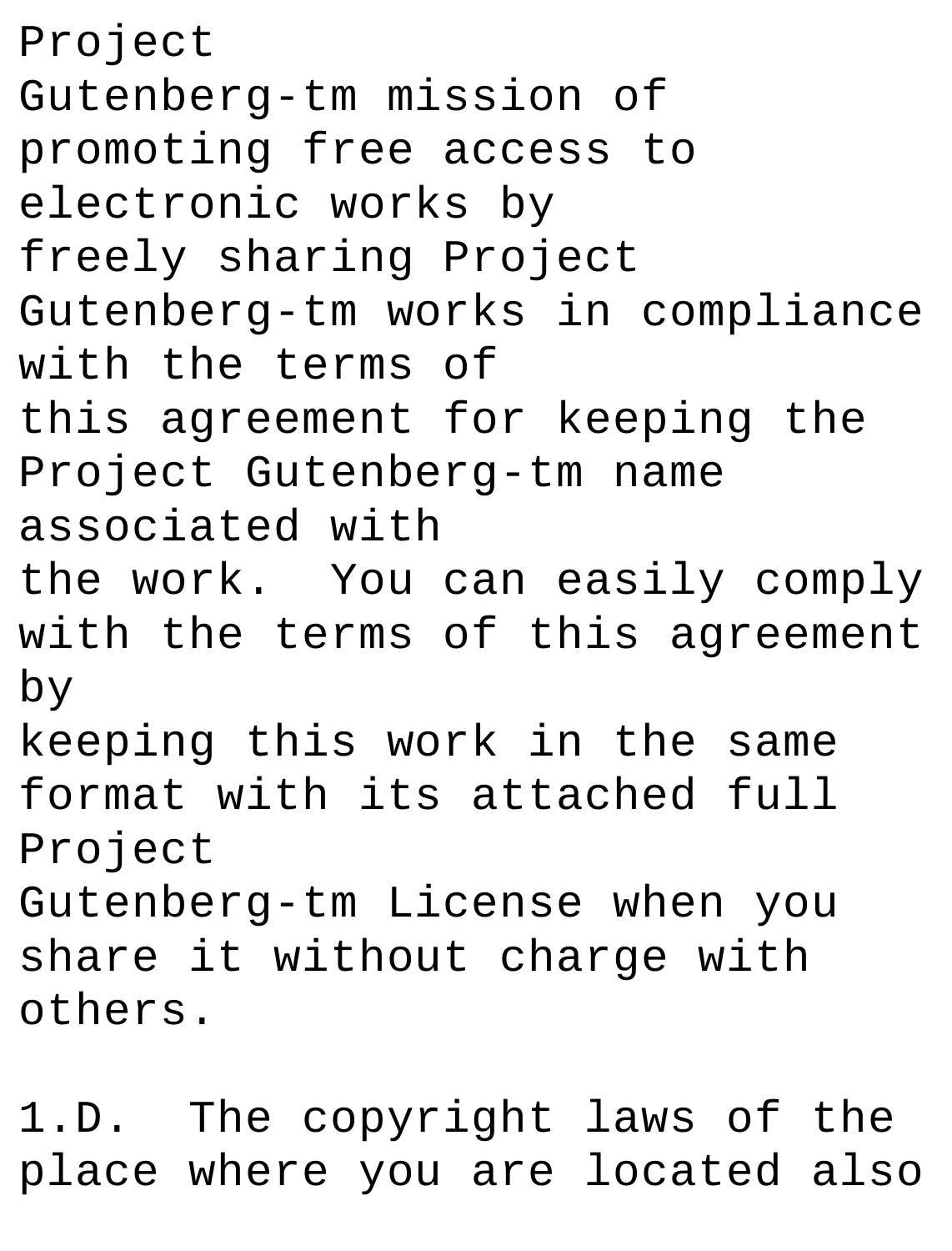govern what you can do with this work. Copyright laws in most countries are in a constant state of change. If you are outside the United States, check the laws of your country in addition to the terms of this agreement before downloading, copying, displaying, performing, distributing or creating derivative works based on this work or any other Project Gutenberg-tm work. The Foundation makes no representations concerning the copyright status of any work in any country outside the

United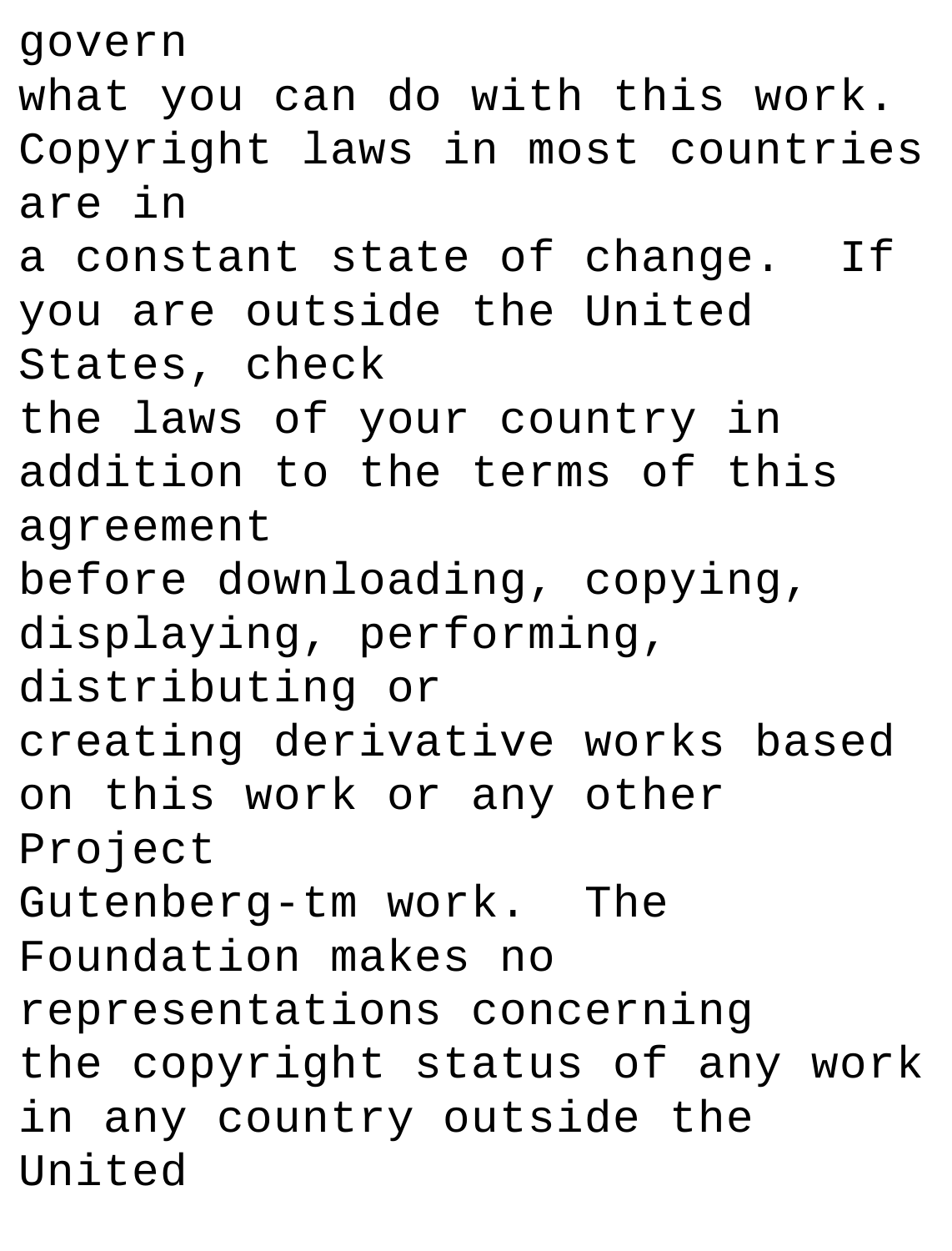States.

1.E. Unless you have removed all references to Project Gutenberg:

1.E.1. The following sentence, with active links to, or other immediate access to, the full Project Gutenberg-tm License must appear prominently whenever any copy of a Project Gutenberg-tm work (any work on which the phrase "Project Gutenberg" appears, or with which the phrase "Project Gutenberg" is associated) is accessed, displayed, performed, viewed, copied or distributed: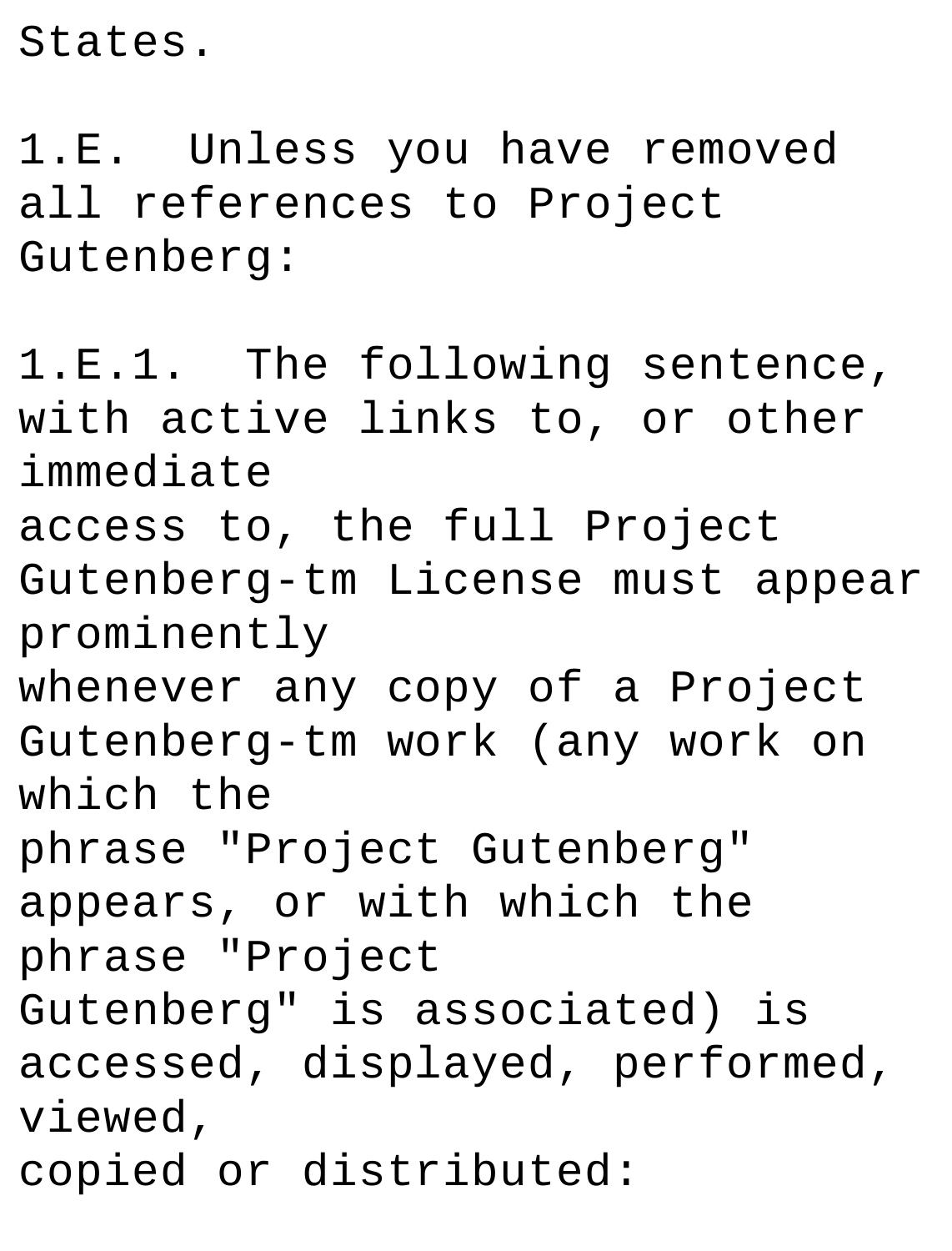This eBook is for the use of anyone anywhere at no cost and with almost no restrictions whatsoever. You may copy it, give it away or re-use it under the terms of the Project Gutenberg License included with this eBook or online at www.gutenberg.org

1.E.2. If an individual Project Gutenberg-tm electronic work is derived

from the public domain (does not contain a notice indicating that it is

posted with permission of the copyright holder), the work can be copied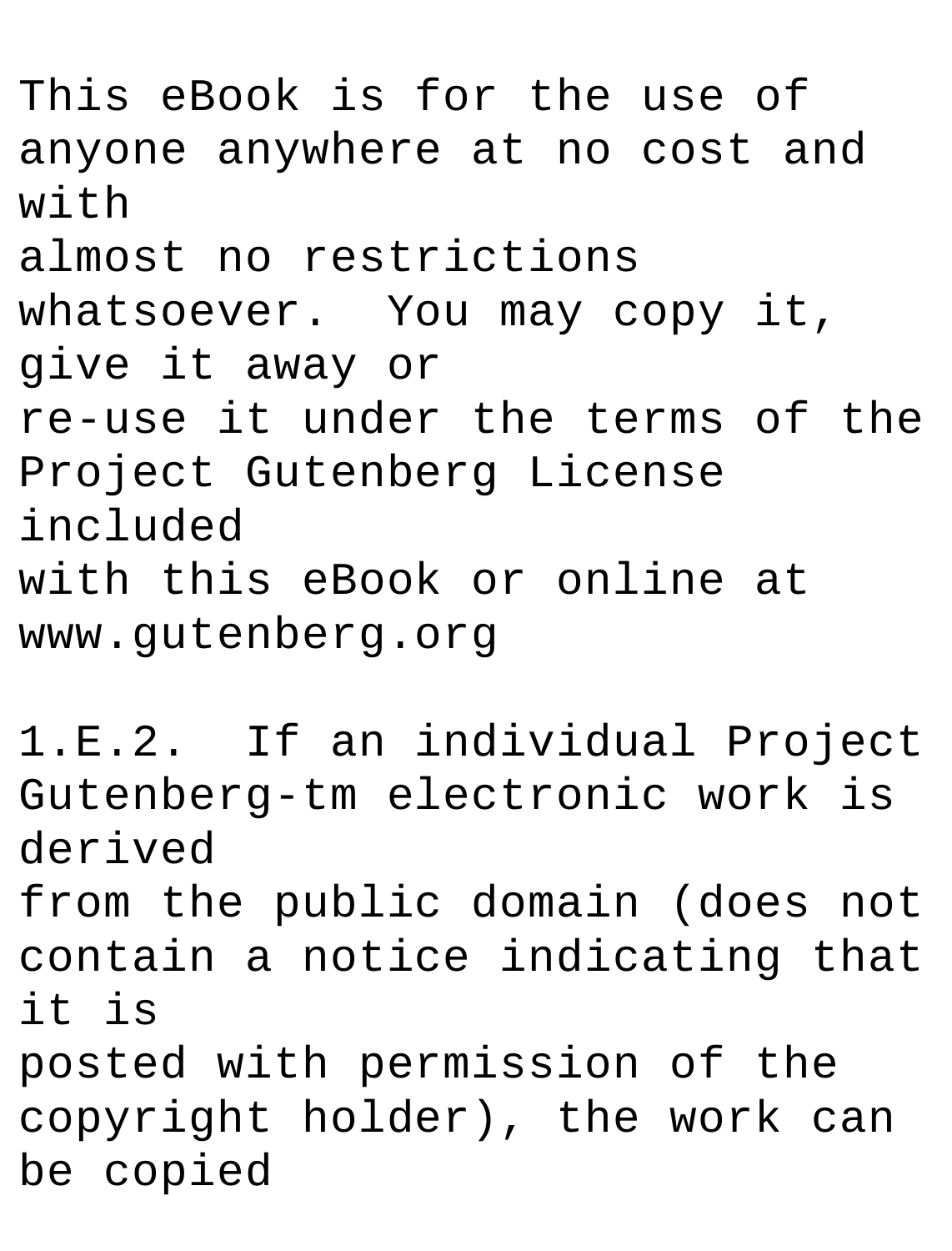and distributed to anyone in the United States without paying any fees

or charges. If you are redistributing or providing access to a work with the phrase "Project Gutenberg" associated with or appearing on the work, you must comply either with the requirements of paragraphs 1.E.1 through 1.E.7 or obtain permission for the use of the work and the Project Gutenberg-tm trademark as set forth in paragraphs 1.E.8 or 1.E.9.

1.E.3. If an individual Project Gutenberg-tm electronic work is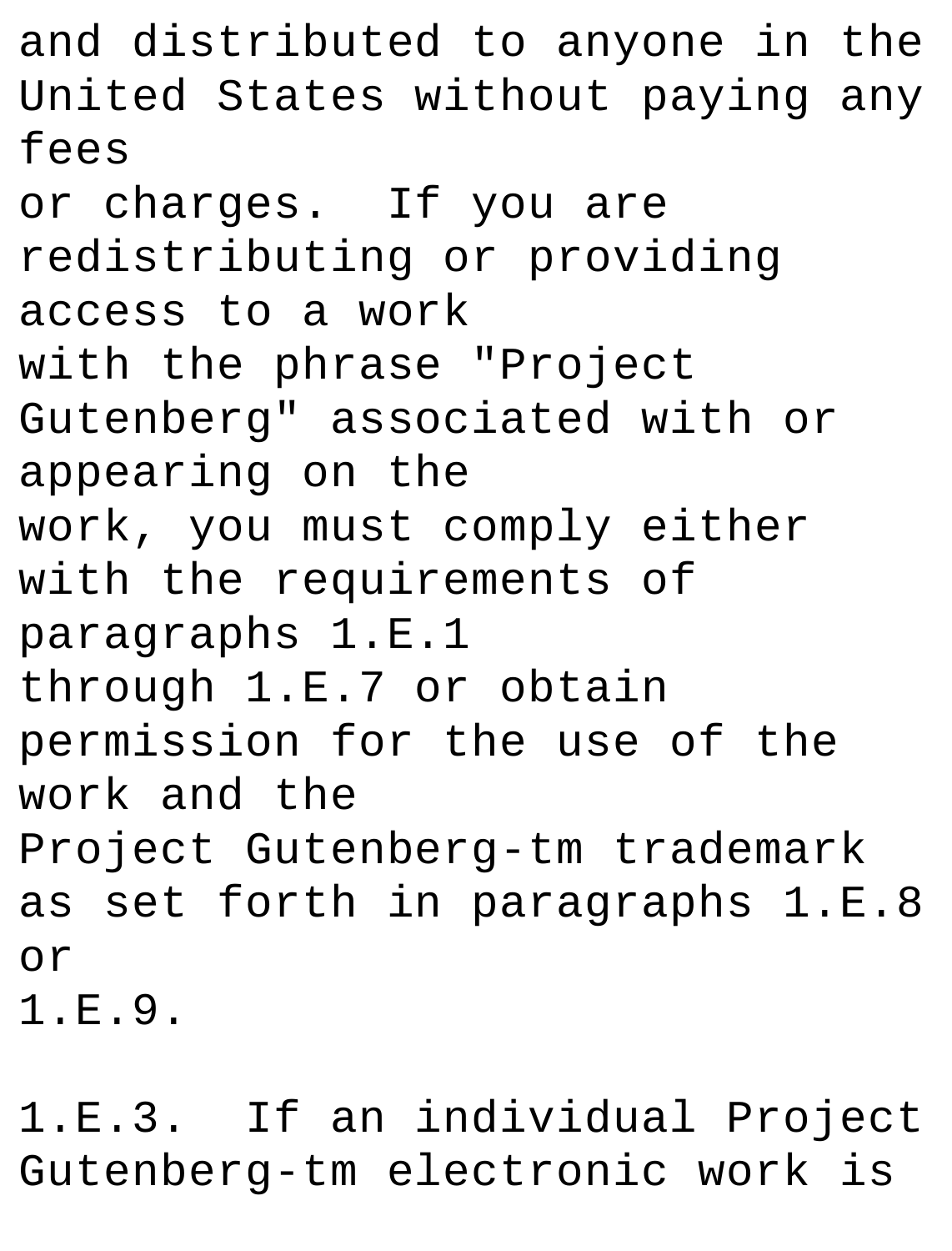posted

with the permission of the copyright holder, your use and distribution

must comply with both paragraphs 1.E.1 through 1.E.7 and any additional

terms imposed by the copyright holder. Additional terms will be linked

to the Project Gutenberg-tm

License for all works posted with the

permission of the copyright holder found at the beginning of this work.

1.E.4. Do not unlink or detach or remove the full Project Gutenberg-tm License terms from this work, or any files containing a part of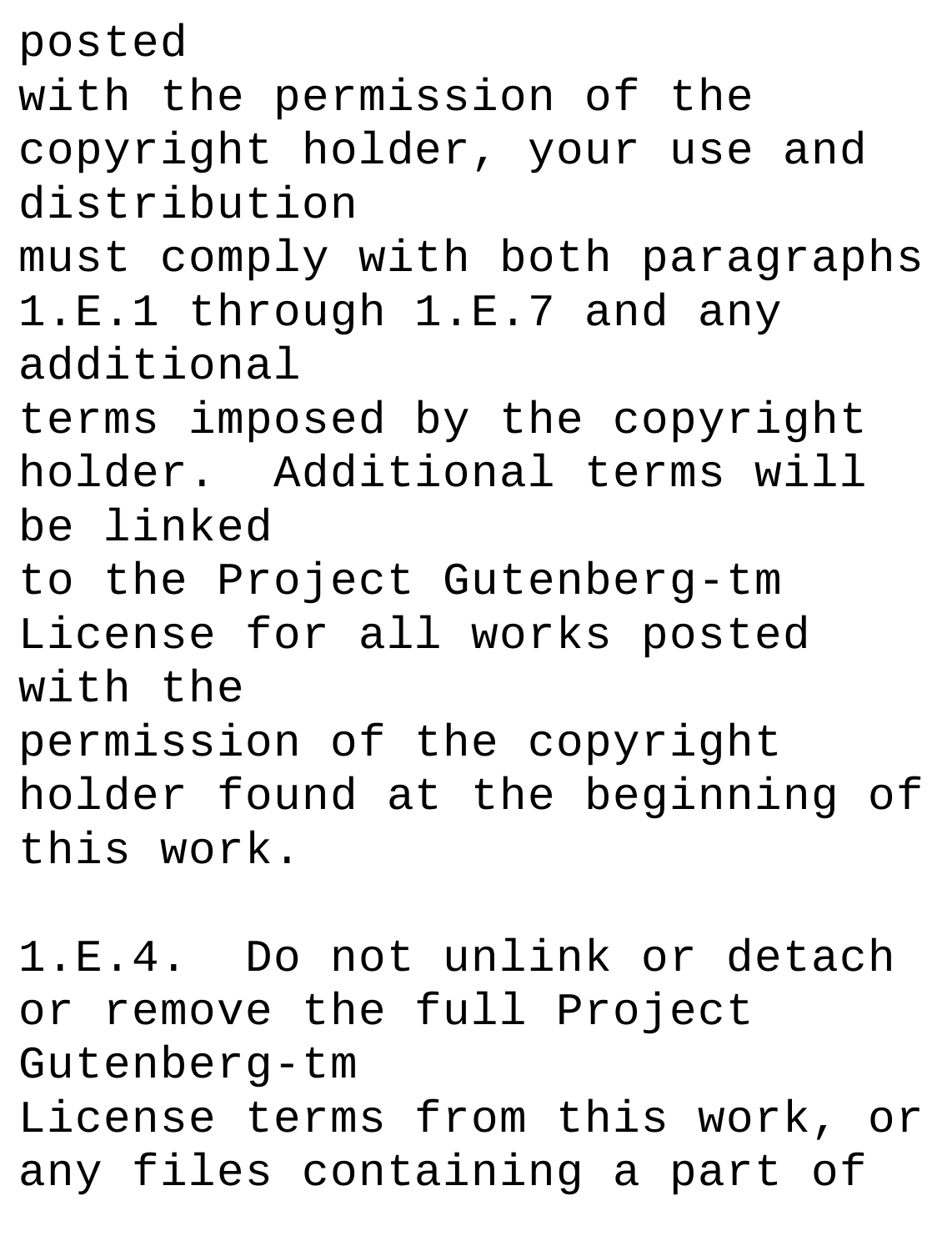this work or any other work associated with Project Gutenberg-tm.

1.E.5. Do not copy, display, perform, distribute or redistribute this electronic work, or any part of this electronic work, without prominently displaying the sentence set forth in paragraph 1.E.1 with active links or immediate access to the full terms of the Project Gutenberg-tm License.

1.E.6. You may convert to and distribute this work in any binary, compressed, marked up, nonproprietary or proprietary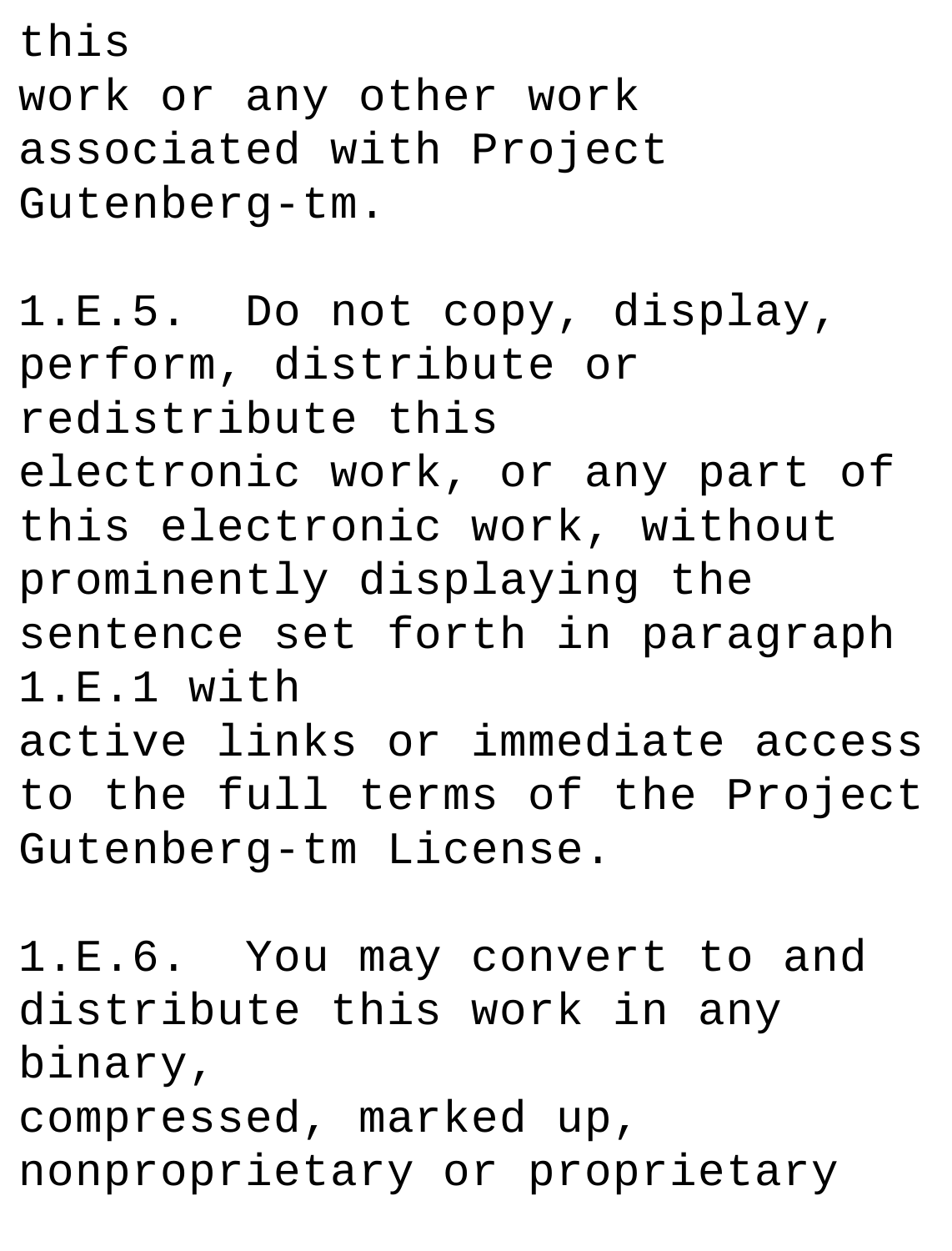form, including any word processing or hypertext form. However, if you provide access to or distribute copies of a Project Gutenberg-tm work in a format other than "Plain Vanilla ASCII" or other format used in the official version posted on the official Project Gutenberg-tm web site (www.gutenberg.org), you must, at no additional cost, fee or expense to the user, provide a copy, a means of exporting a copy, or a means of obtaining a copy upon request, of the work in its original "Plain Vanilla ASCII" or other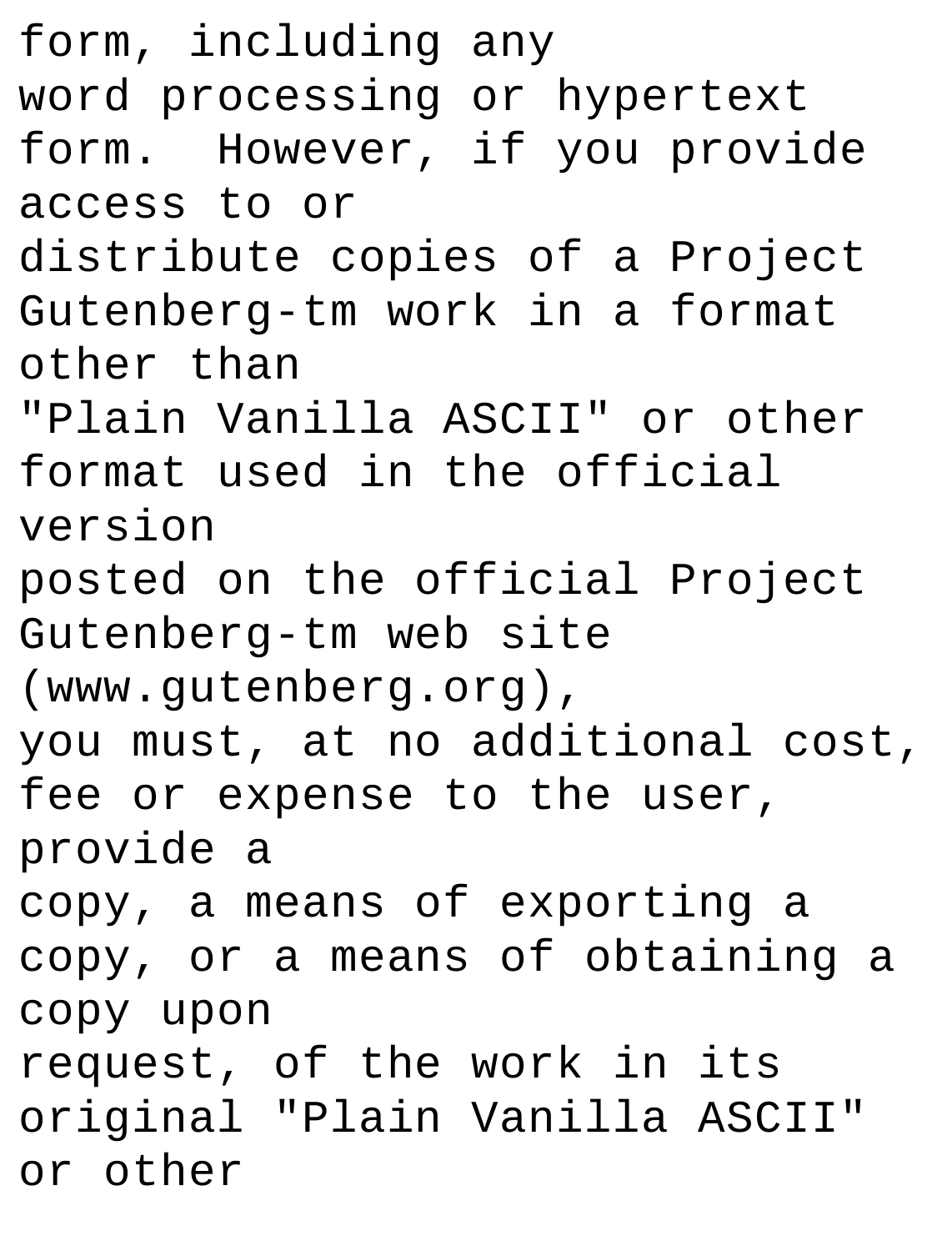form. Any alternate format must include the full Project Gutenberg-tm License as specified in paragraph 1.E.1.

1.E.7. Do not charge a fee for access to, viewing, displaying, performing, copying or distributing any Project Gutenberg-tm works unless you comply with paragraph 1.E.8 or 1.E.9.

1.E.8. You may charge a reasonable fee for copies of or providing access to or distributing Project Gutenberg-tm electronic works provided that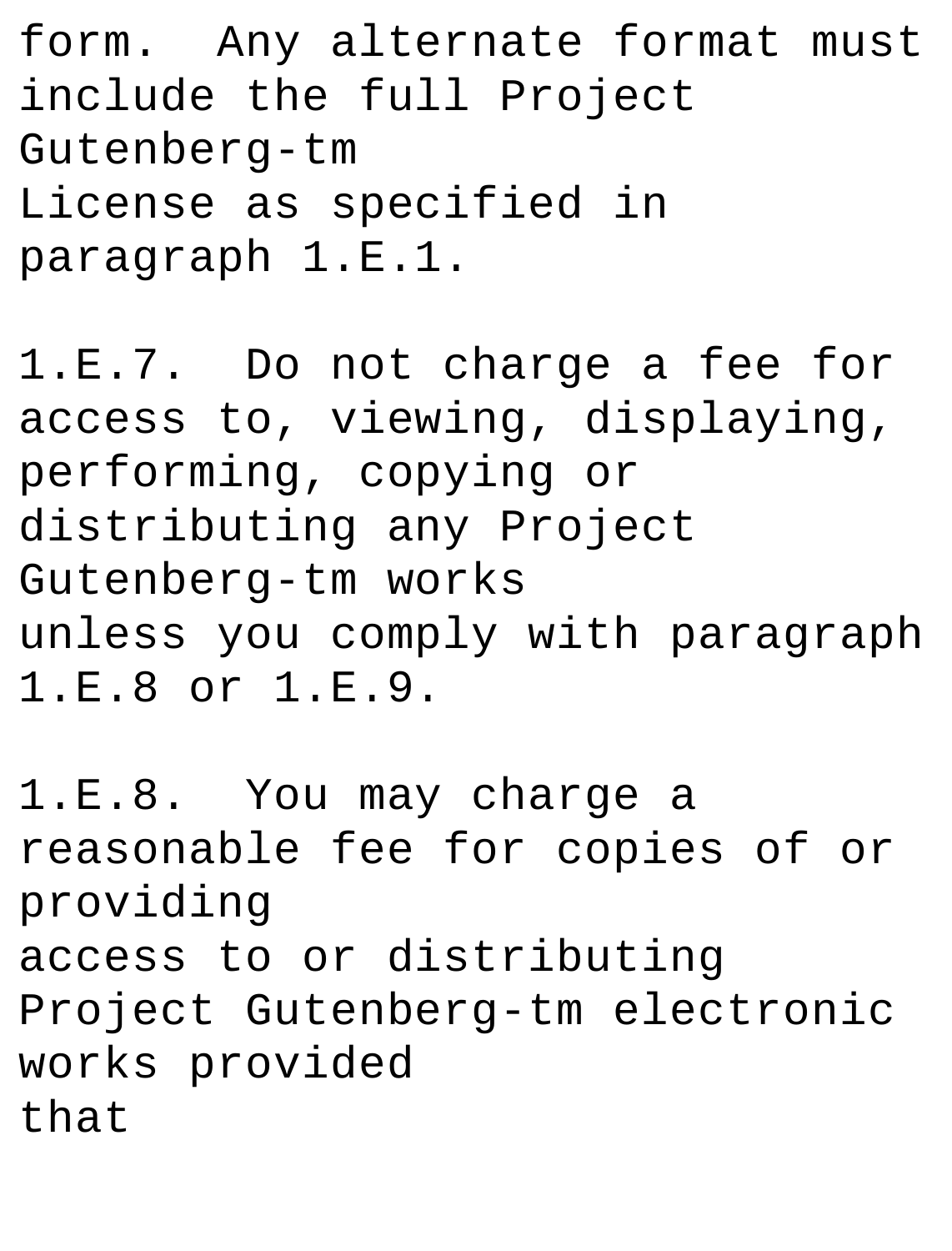- You pay a royalty fee of 20% of the gross profits you derive from

the use of Project Gutenberg-tm works calculated using the method

you already use to calculate your applicable taxes. The fee is

owed to the owner of the Project Gutenberg-tm trademark, but he

has agreed to donate royalties under this paragraph to the

Project Gutenberg Literary Archive Foundation. Royalty payments

must be paid within 60 days following each date on which you prepare (or are legally required to prepare) your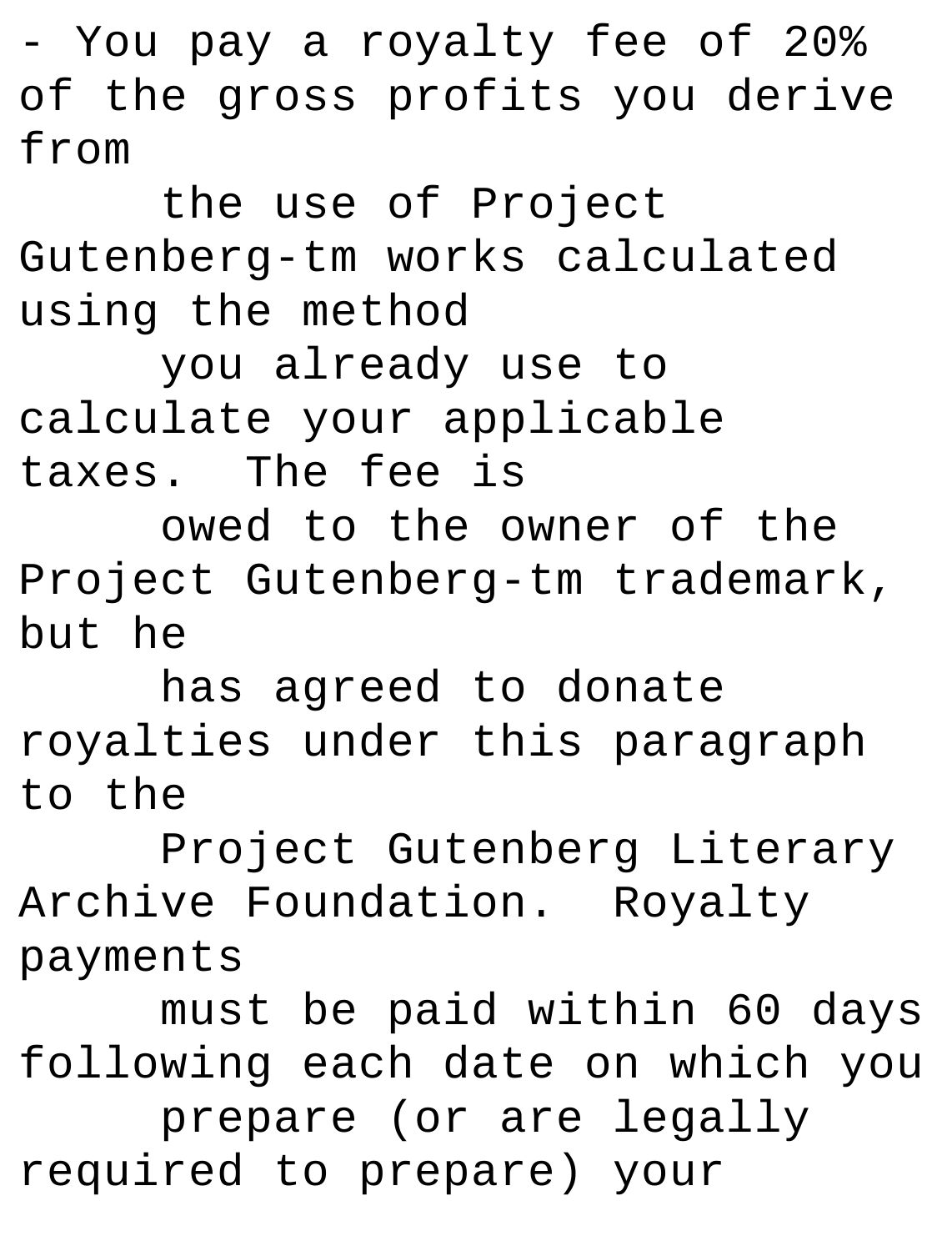periodic tax

returns. Royalty payments should be clearly marked as such and

sent to the Project Gutenberg Literary Archive Foundation at the

address specified in Section 4, "Information about donations to

the Project Gutenberg Literary Archive Foundation."

- You provide a full refund of any money paid by a user who notifies

you in writing (or by email) within 30 days of receipt that s/he

does not agree to the terms of the full Project Gutenberg-tm License. You must require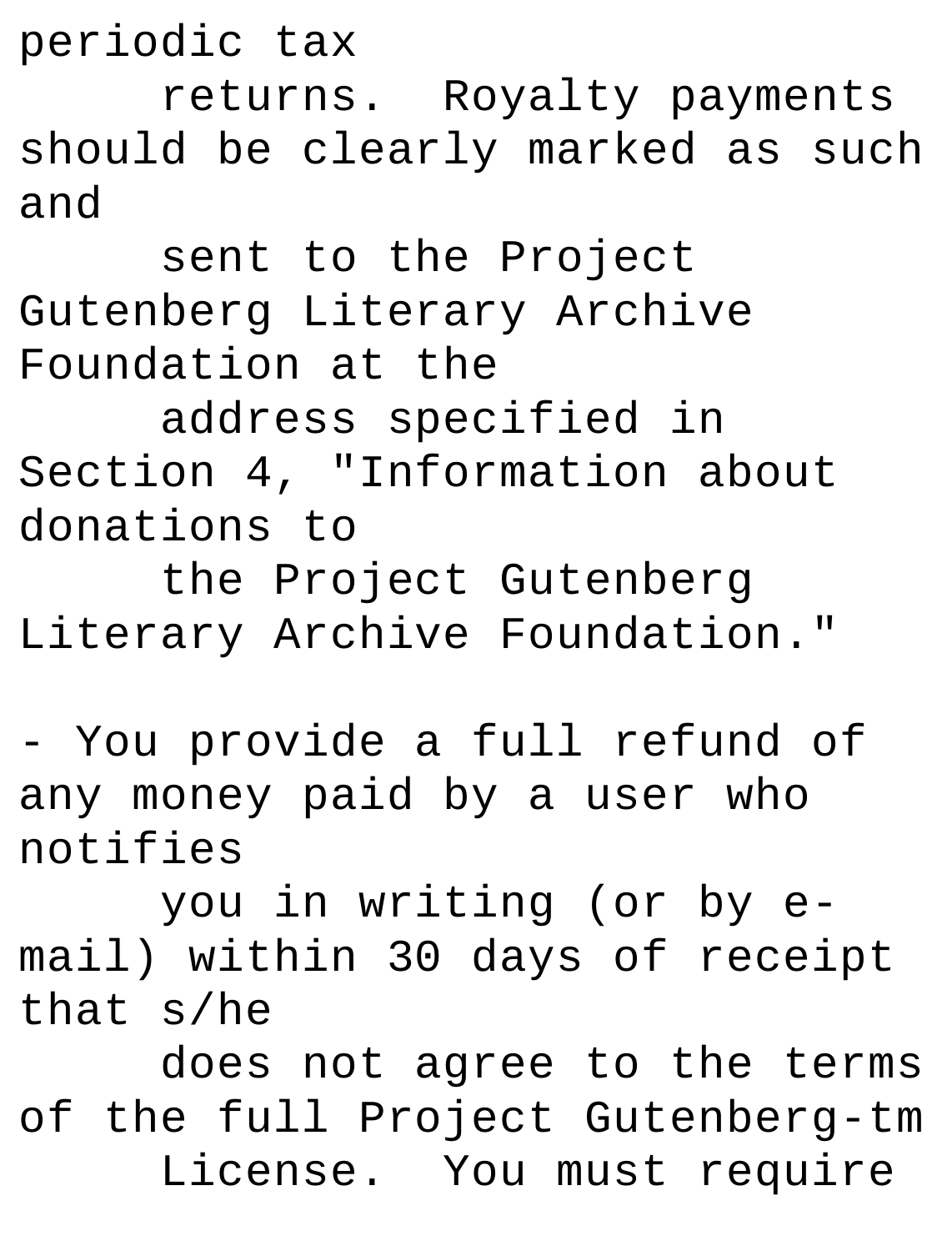such a user to return or destroy all copies of the works possessed in a physical medium

and discontinue all use of and all access to other copies of

Project Gutenberg-tm works.

- You provide, in accordance with paragraph 1.F.3, a full refund of any

money paid for a work or a replacement copy, if a defect in the

electronic work is

discovered and reported to you within 90 days

of receipt of the work.

- You comply with all other terms of this agreement for free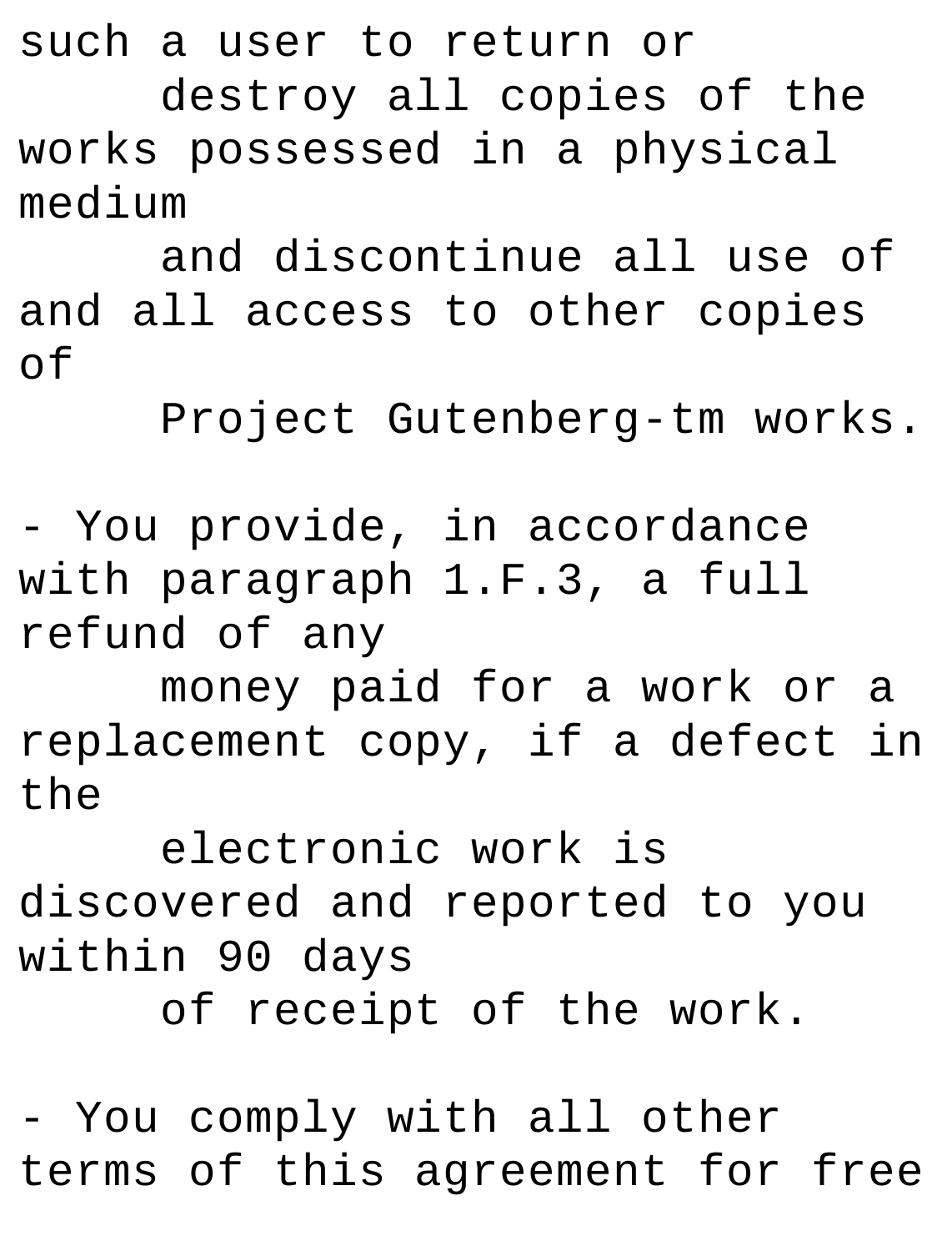distribution of Project Gutenberg-tm works.

1.E.9. If you wish to charge a fee or distribute a Project Gutenberg-tm electronic work or group of works on different terms than are set forth in this agreement, you must obtain permission in writing from both the Project Gutenberg Literary Archive Foundation and Michael Hart, the owner of the Project Gutenberg-tm trademark. Contact the Foundation as set forth in Section 3 below.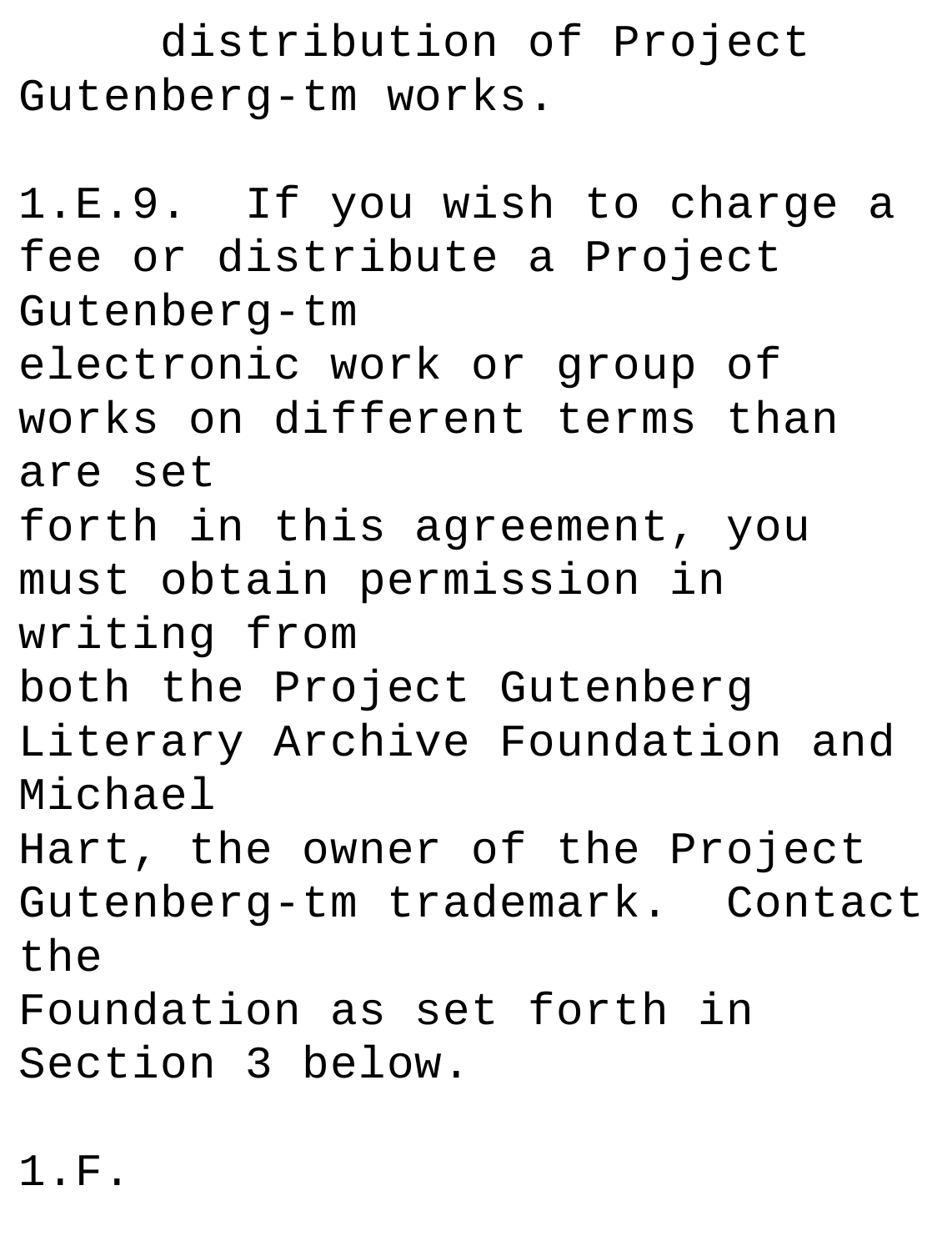1.F.1. Project Gutenberg volunteers and employees expend considerable effort to identify, do copyright research on, transcribe and proofread public domain works in creating the Project Gutenberg-tm collection. Despite these efforts, Project Gutenberg-tm electronic works, and the medium on which they may be stored, may contain "Defects," such as, but not limited to, incomplete, inaccurate or corrupt data, transcription errors, a copyright or other intellectual property infringement, a defective or damaged disk or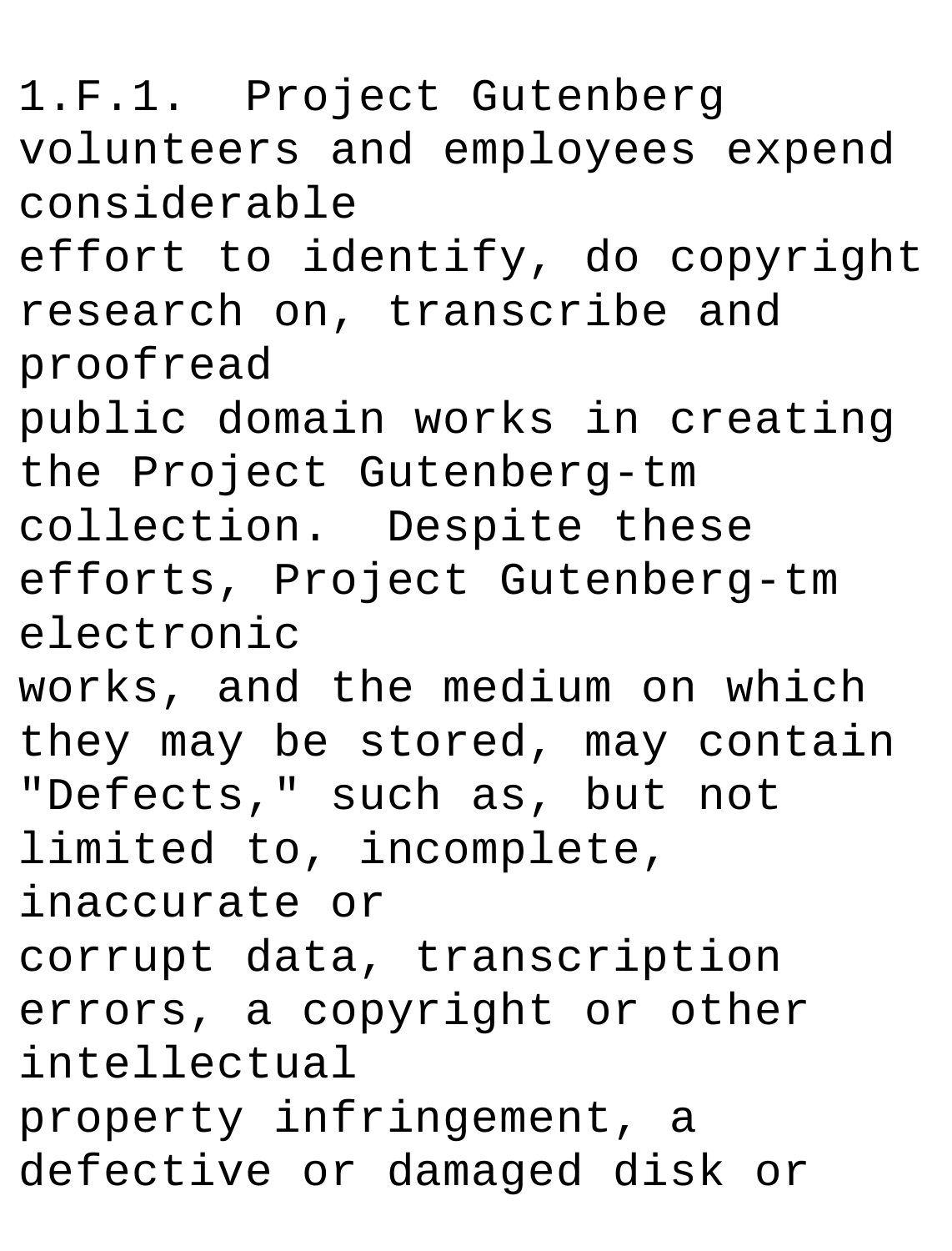other medium, a computer virus, or computer codes that damage or cannot be read by your equipment.

1.F.2. LIMITED WARRANTY, DISCLAIMER OF DAMAGES - Except for the "Right of Replacement or Refund" described in paragraph 1.F.3, the Project Gutenberg Literary Archive Foundation, the owner of the Project Gutenberg-tm trademark, and any other party distributing a Project Gutenberg-tm electronic work under this agreement, disclaim all liability to you for damages,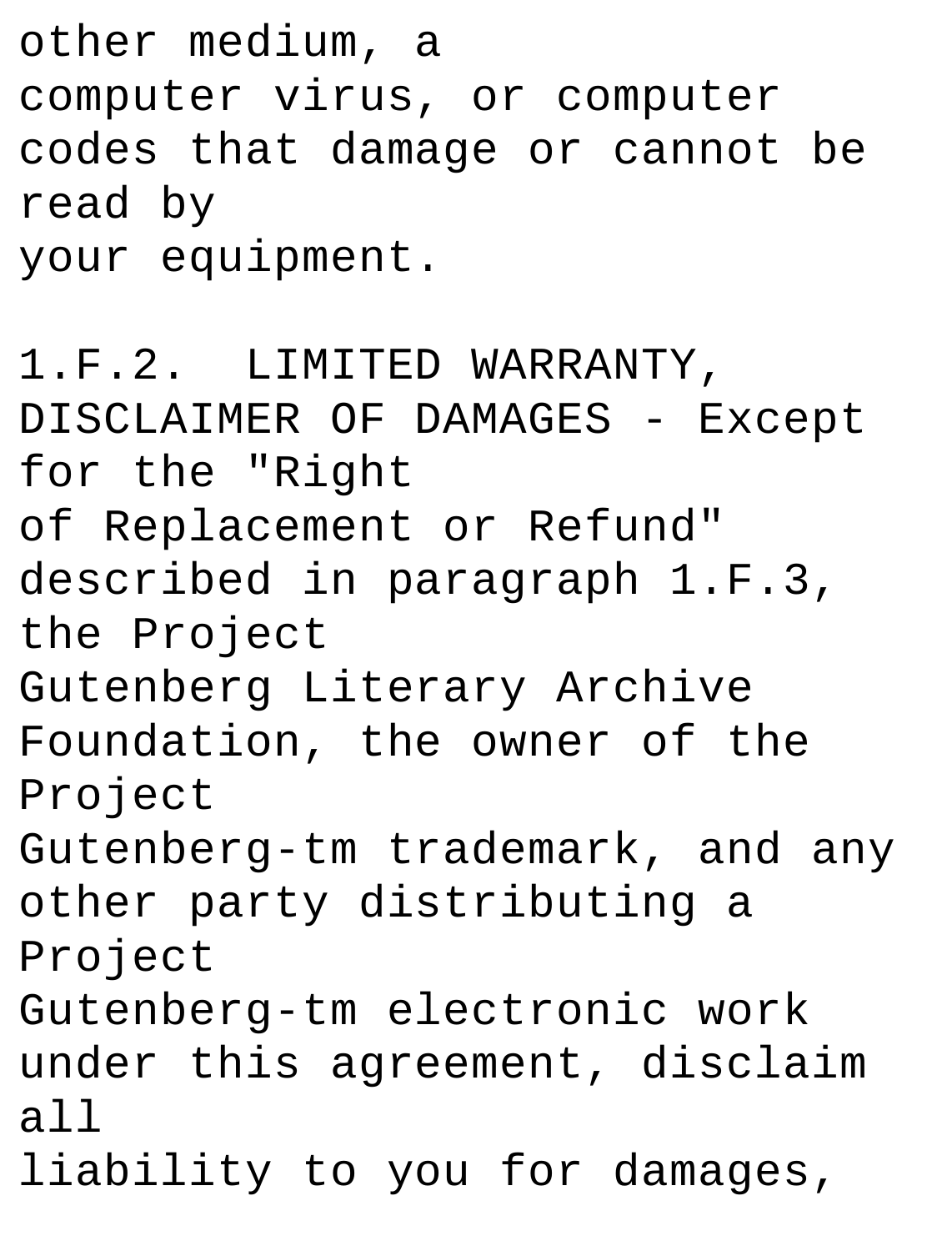costs and expenses, including legal

fees. YOU AGREE THAT YOU HAVE NO REMEDIES FOR NEGLIGENCE, **STRICT** 

LIABILITY, BREACH OF WARRANTY OR BREACH OF CONTRACT EXCEPT THOSE PROVIDED IN PARAGRAPH F3. YOU AGREE THAT THE FOUNDATION, THE TRADEMARK OWNER, AND ANY DISTRIBUTOR UNDER THIS AGREEMENT WILL NOT RE LIABLE TO YOU FOR ACTUAL, DIRECT, INDIRECT, CONSEQUENTIAL, PUNITIVE OR INCIDENTAL DAMAGES EVEN IF YOU GIVE NOTICE OF THE POSSIBILITY OF SUCH

DAMAGE.

1.F.3. LIMITED RIGHT OF REPLACEMENT OR REFUND - If you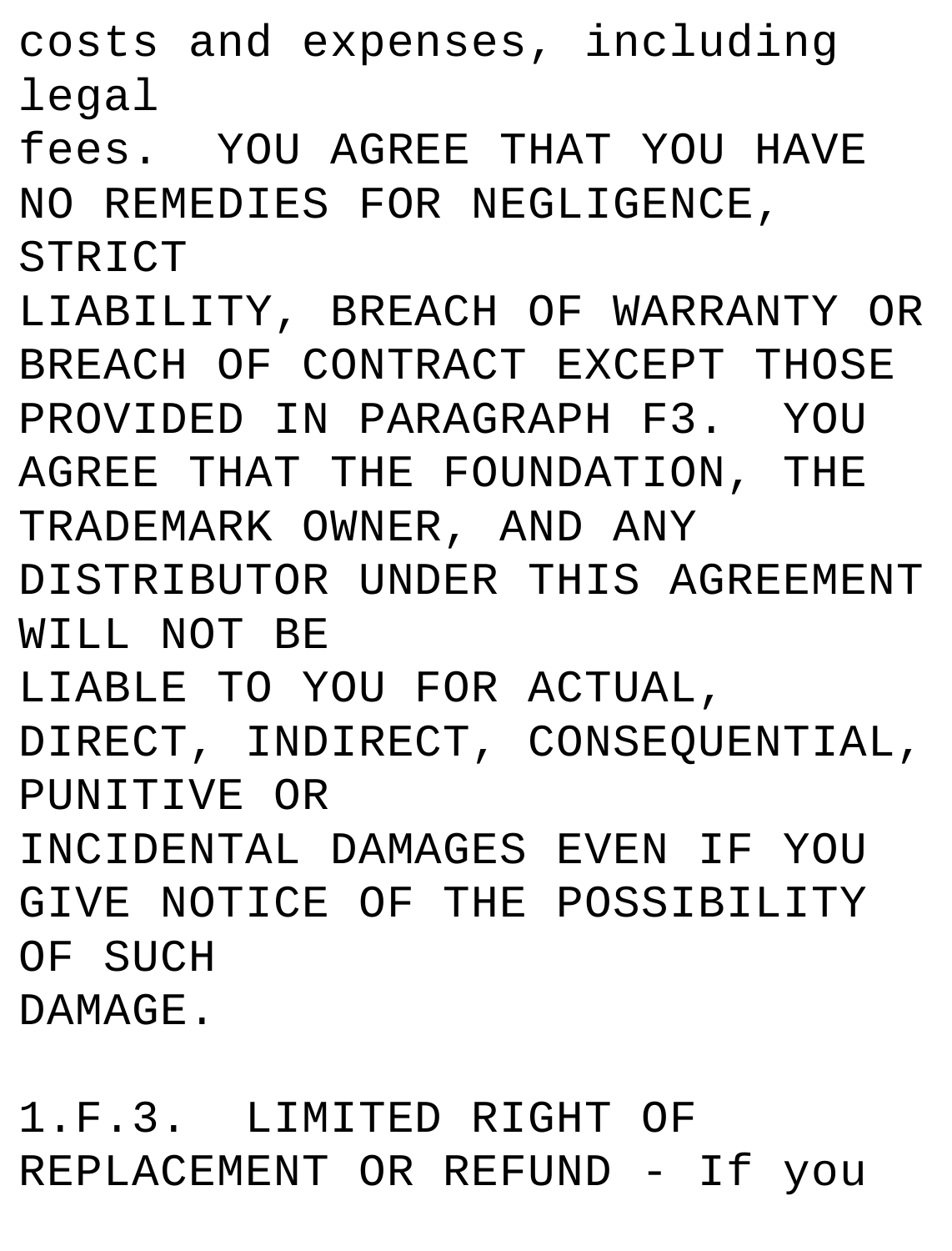discover a defect in this electronic work within 90 days of receiving it, you can receive a refund of the money (if any) you paid for it by sending a written explanation to the person you received the work from. If you received the work on a physical medium, you must return the medium with your written explanation. The person or entity that provided you with the defective work may elect to provide a replacement copy in lieu of a refund. If you received the work electronically, the person or entity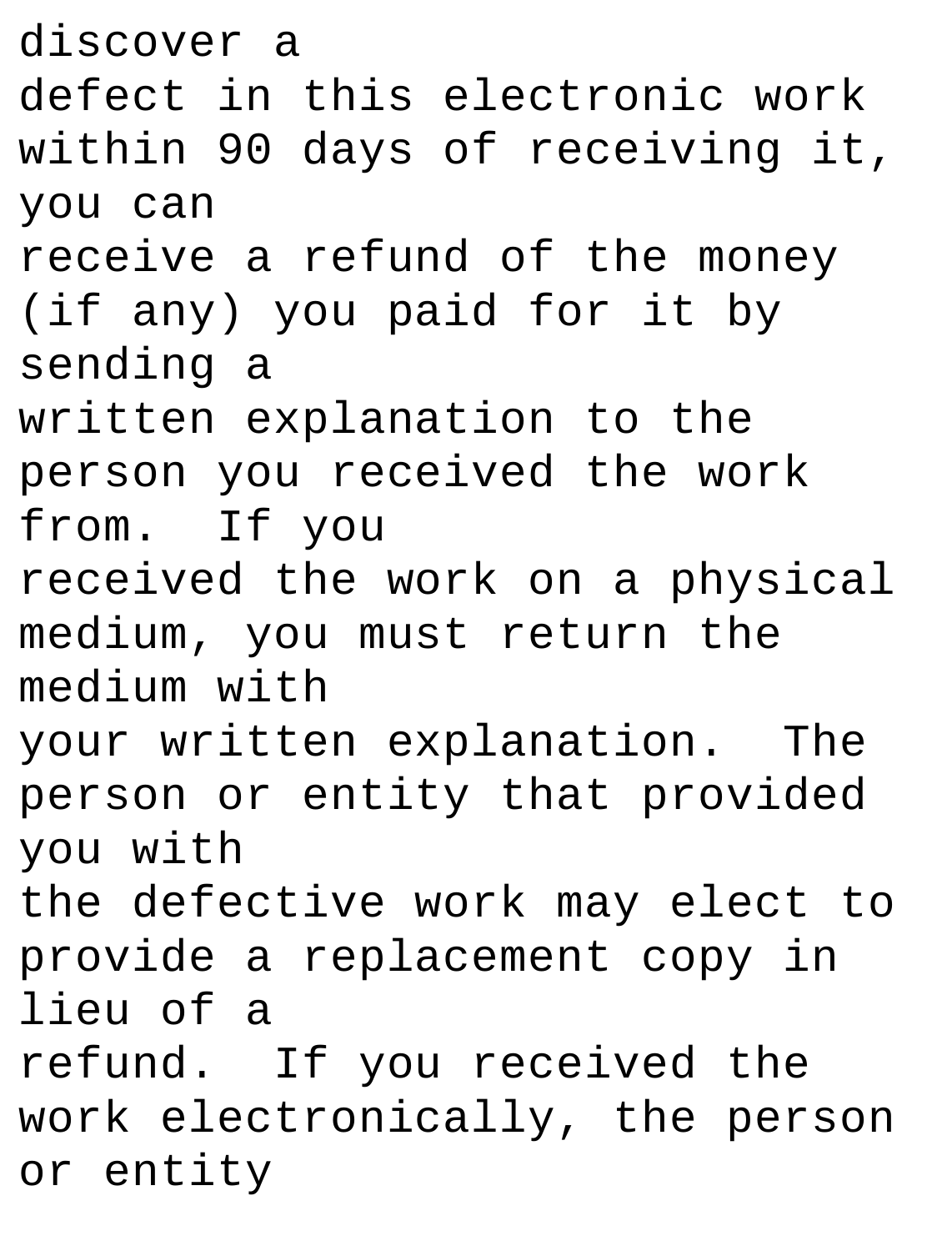providing it to you may choose to give you a second opportunity to

receive the work electronically in lieu of a refund. If the second copy is also defective, you may demand a refund in writing without further opportunities to fix the problem.

1.F.4. Except for the limited right of replacement or refund set forth

in paragraph 1.F.3, this work is provided to you 'AS-IS' WITH NO **OTHER** 

WARRANTIES OF ANY KIND, EXPRESS OR IMPLIED, INCLUDING BUT NOT LIMITED TO

WARRANTIES OF MERCHANTIBILITY OR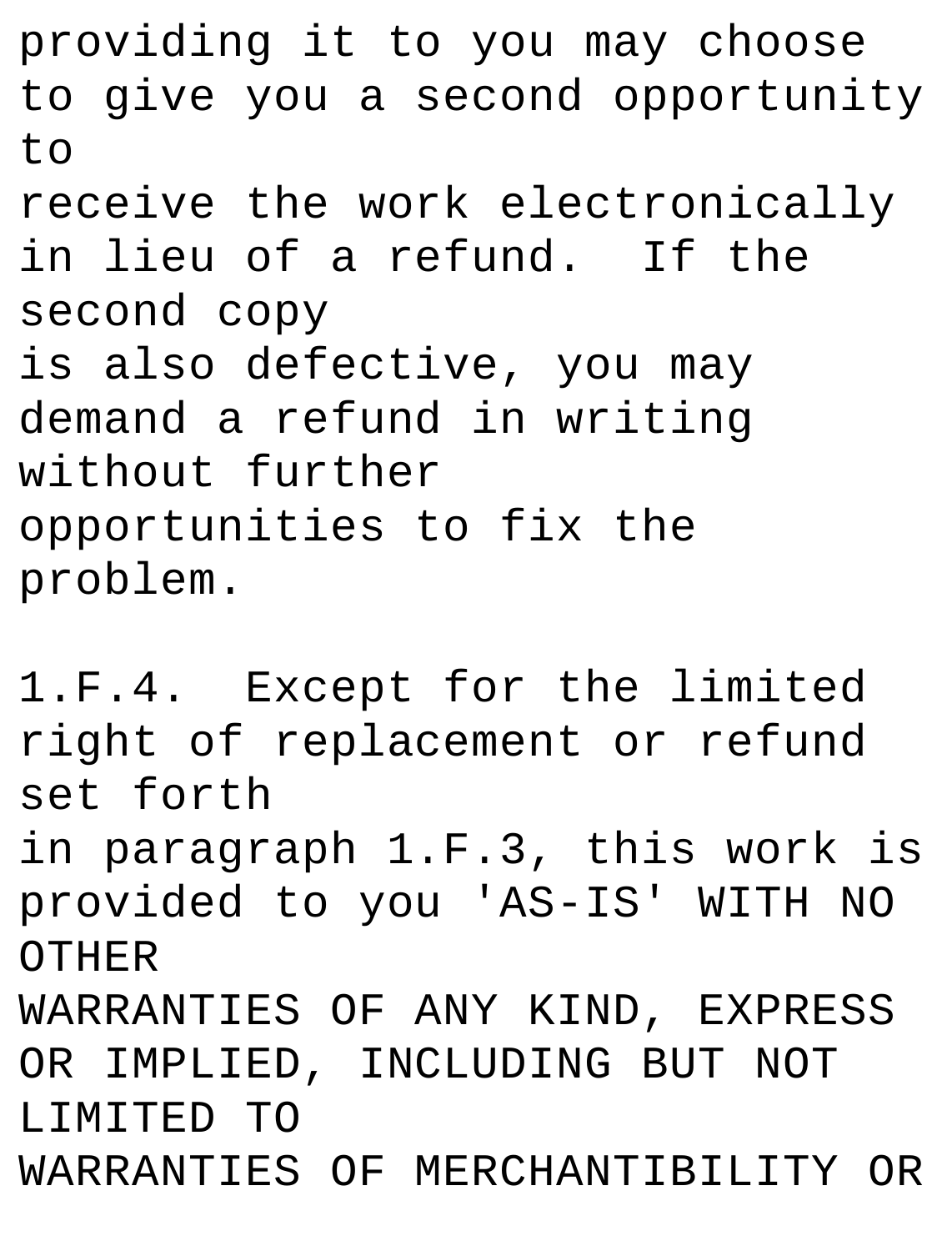FITNESS FOR ANY PURPOSE.

1.F.5. Some states do not allow disclaimers of certain implied warranties or the exclusion or limitation of certain types of damages.

If any disclaimer or limitation set forth in this agreement violates the

- law of the state applicable to this agreement, the agreement shall be
- interpreted to make the maximum disclaimer or limitation

permitted by

- the applicable state law. The invalidity or unenforceability of any
- provision of this agreement shall not void the remaining provisions.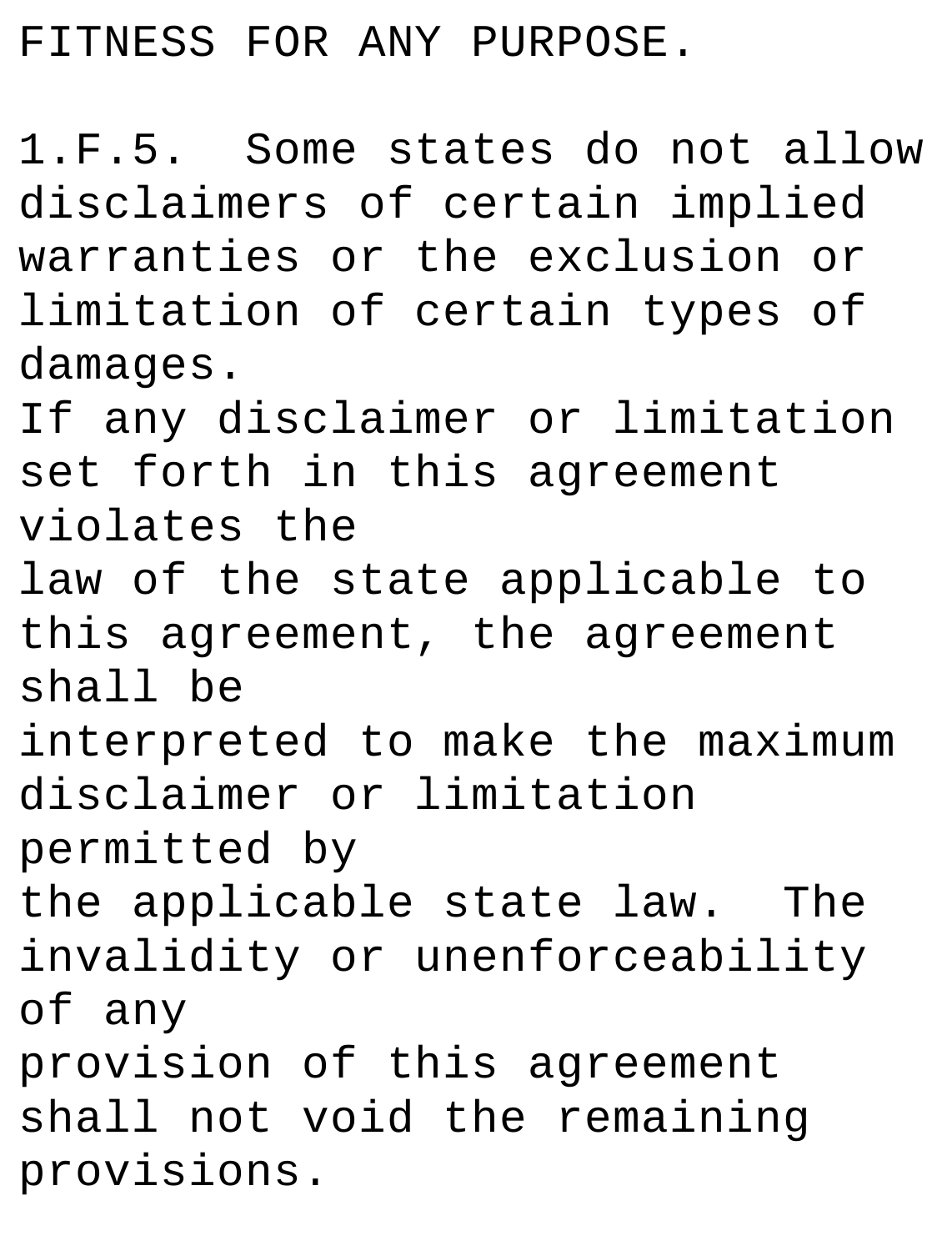1.F.6. INDEMNITY - You agree to indemnify and hold the Foundation, the trademark owner, any agent or employee of the Foundation, anyone providing copies of Project Gutenberg-tm electronic works in accordance with this agreement, and any volunteers associated with the production, promotion and distribution of Project Gutenberg-tm electronic works, harmless from all liability, costs and expenses, including legal fees, that arise directly or indirectly from any of the following which you do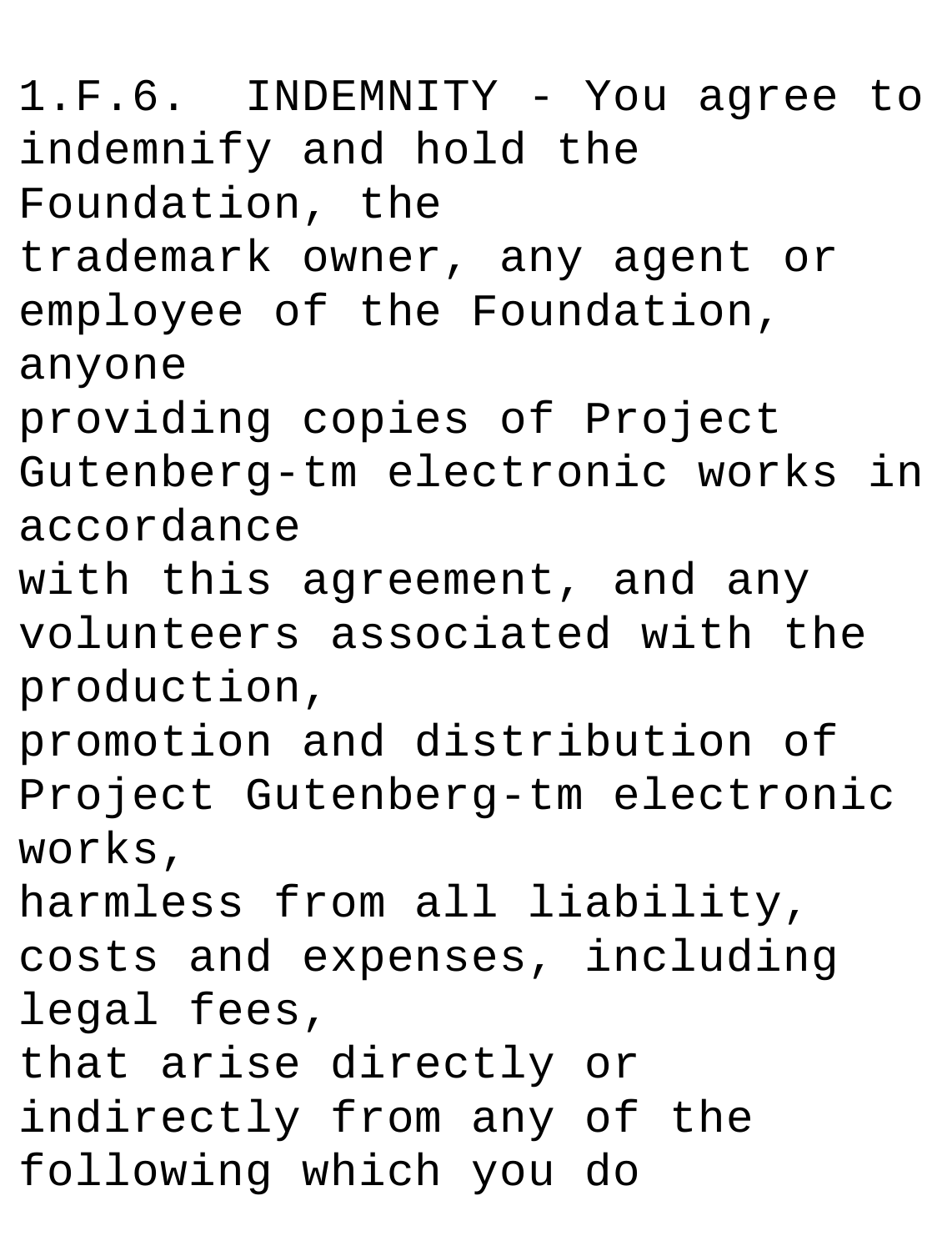or cause to occur: (a) distribution of this or any Project Gutenberg-tm work, (b) alteration, modification, or additions or deletions to any Project Gutenberg-tm work, and (c) any Defect you cause.

Section 2. Information about the Mission of Project Gutenberg-tm

Project Gutenberg-tm is synonymous with the free distribution of electronic works in formats readable by the widest variety of computers including obsolete, old, middleaged and new computers. It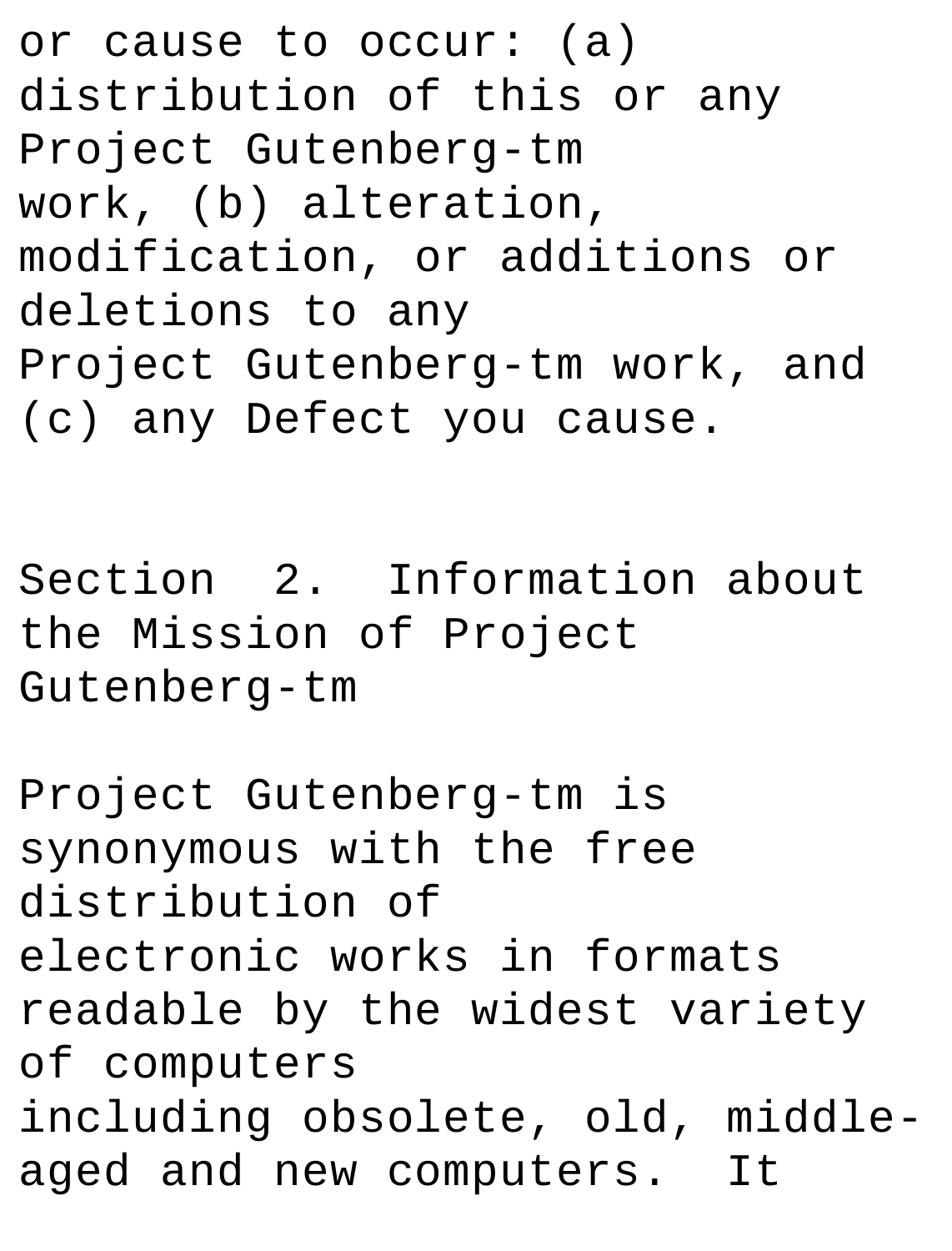exists because of the efforts of hundreds of volunteers and donations from people in all walks of life. Volunteers and financial support

to provide volunteers with the assistance they need, is critical to reaching Project Gutenberg-tm's goals and ensuring that the Project Gutenberg-tm collection will remain freely available for generations to come. In 2001, the Project Gutenberg Literary Archive Foundation was created to provide a secure and permanent future for Project Gutenberg-tm and future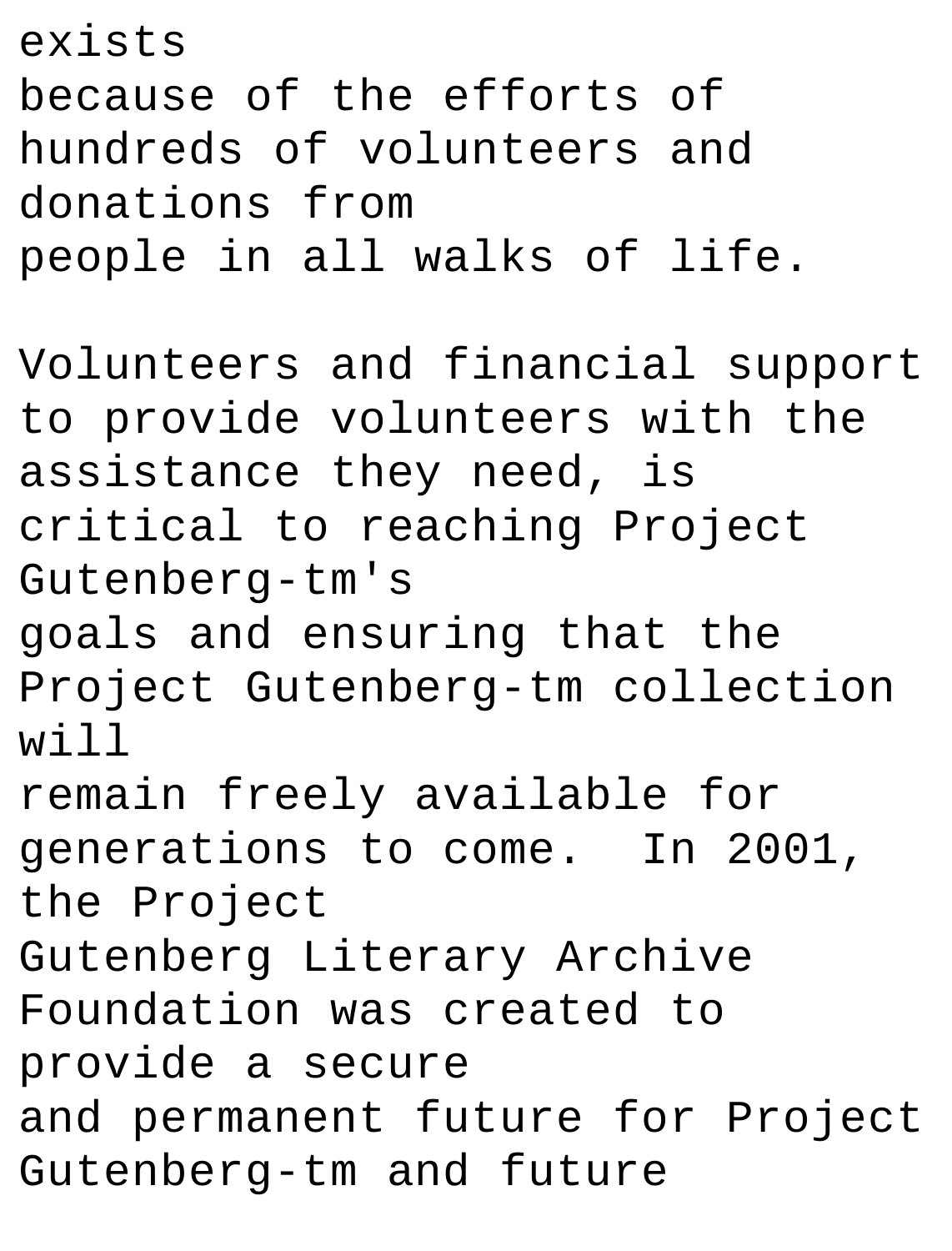```
generations.
To learn more about the Project
Gutenberg Literary Archive
Foundation
and how your efforts and
donations can help, see Sections
3 and 4
and the Foundation web page at
http://www.pglaf.org.
```
Section 3. Information about the Project Gutenberg Literary Archive Foundation

The Project Gutenberg Literary Archive Foundation is a non profit 501(c)(3) educational corporation organized under the laws of the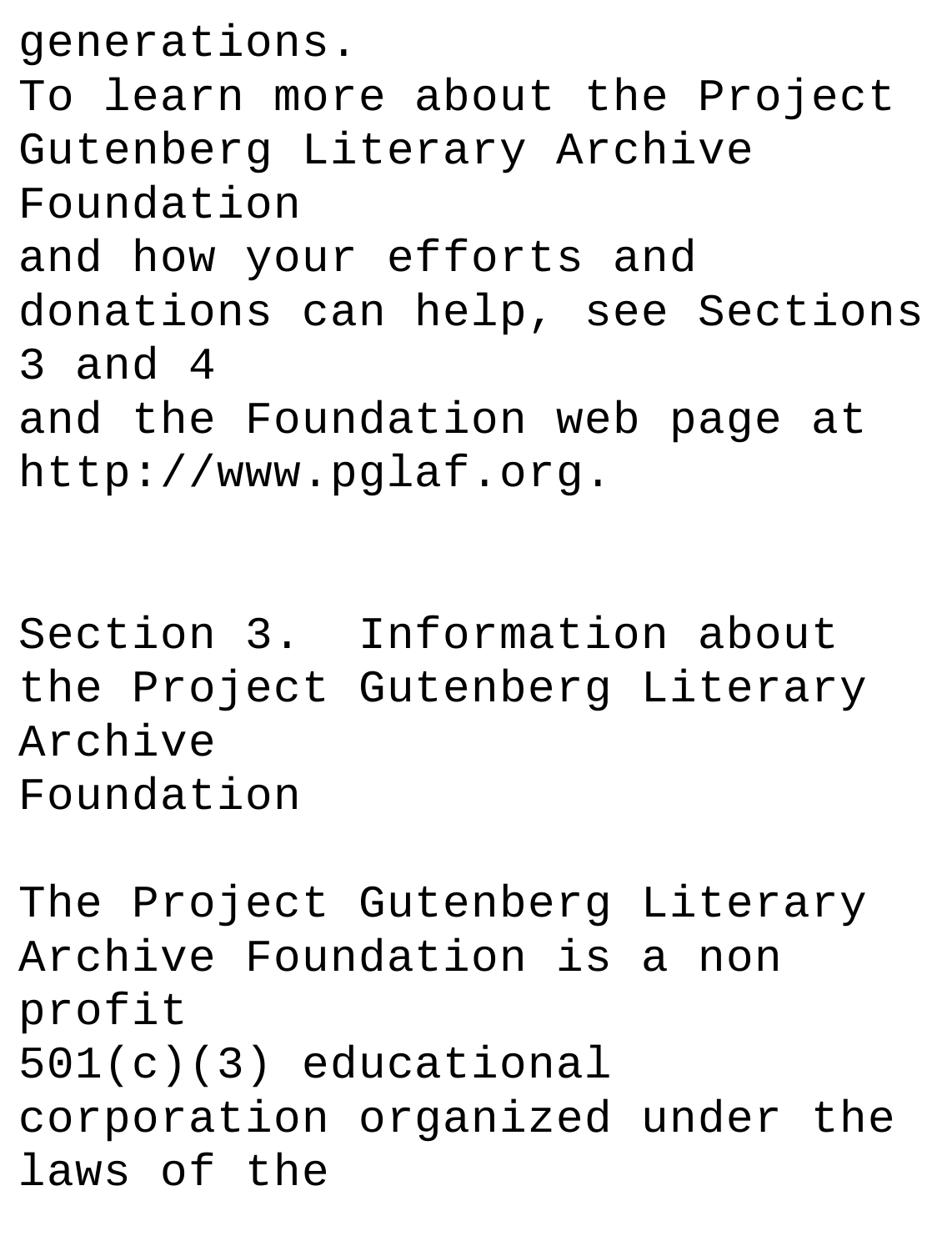state of Mississippi and granted tax exempt status by the Internal Revenue Service. The Foundation's EIN or federal tax identification number is 64-6221541. Its 501(c)(3) letter is posted at http://pglaf.org/fundraising. Contributions to the Project Gutenberg Literary Archive Foundation are tax deductible to the full extent permitted by U.S. federal laws and your state's laws. The Foundation's principal office is located at 4557 Melan

Dr. S.

Fairbanks, AK, 99712., but its volunteers and employees are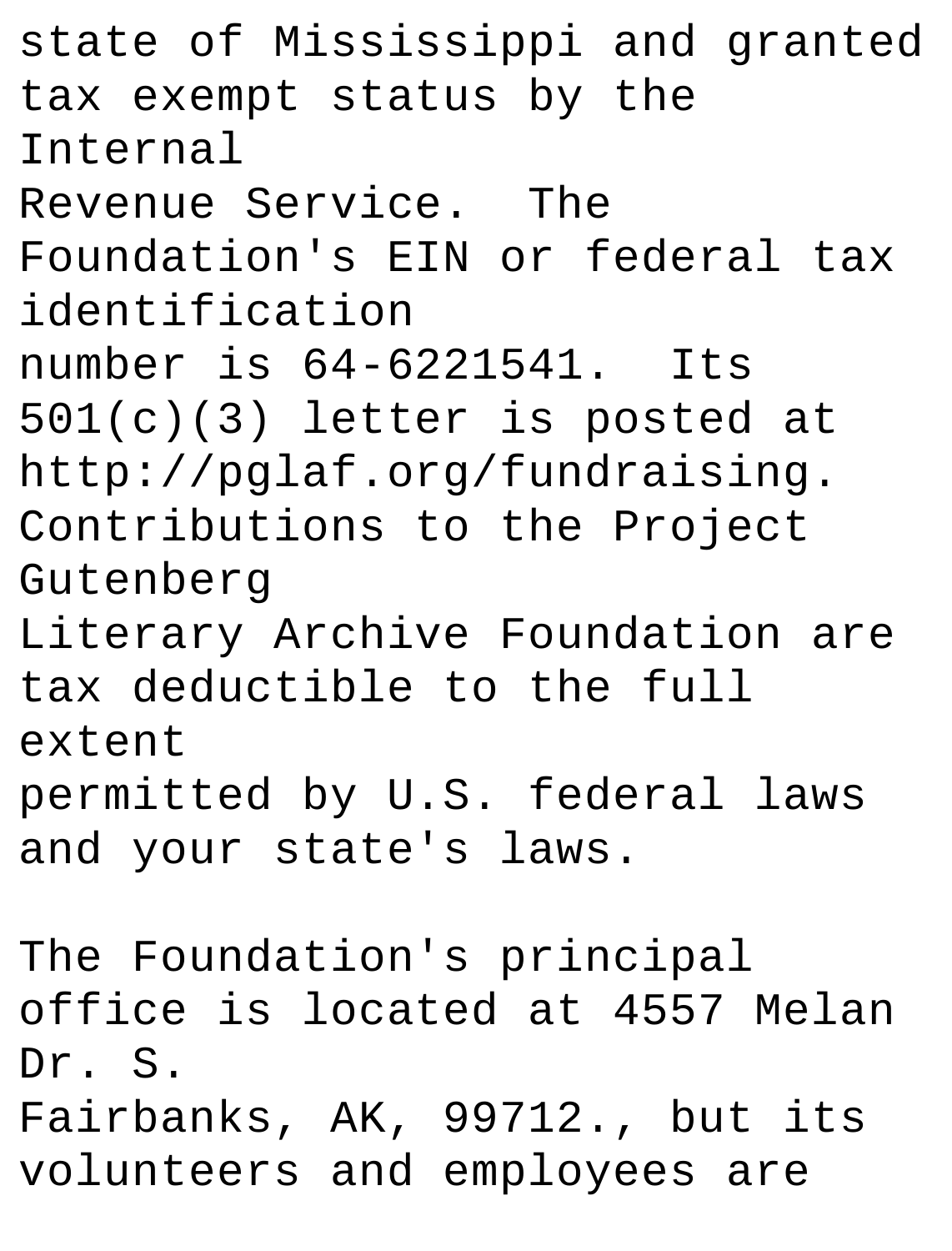```
scattered
throughout numerous locations.
Its business office is located
at
809 North 1500 West, Salt Lake
City, UT 84116, (801) 596-1887,
email
business@pglaf.org. Email
contact links and up to date
contact
information can be found at the
Foundation's web site and
official
page at http://pglaf.org
For additional contact
information:
     Dr. Gregory B. Newby
     Chief Executive and
Director
     gbnewby@pglaf.org
```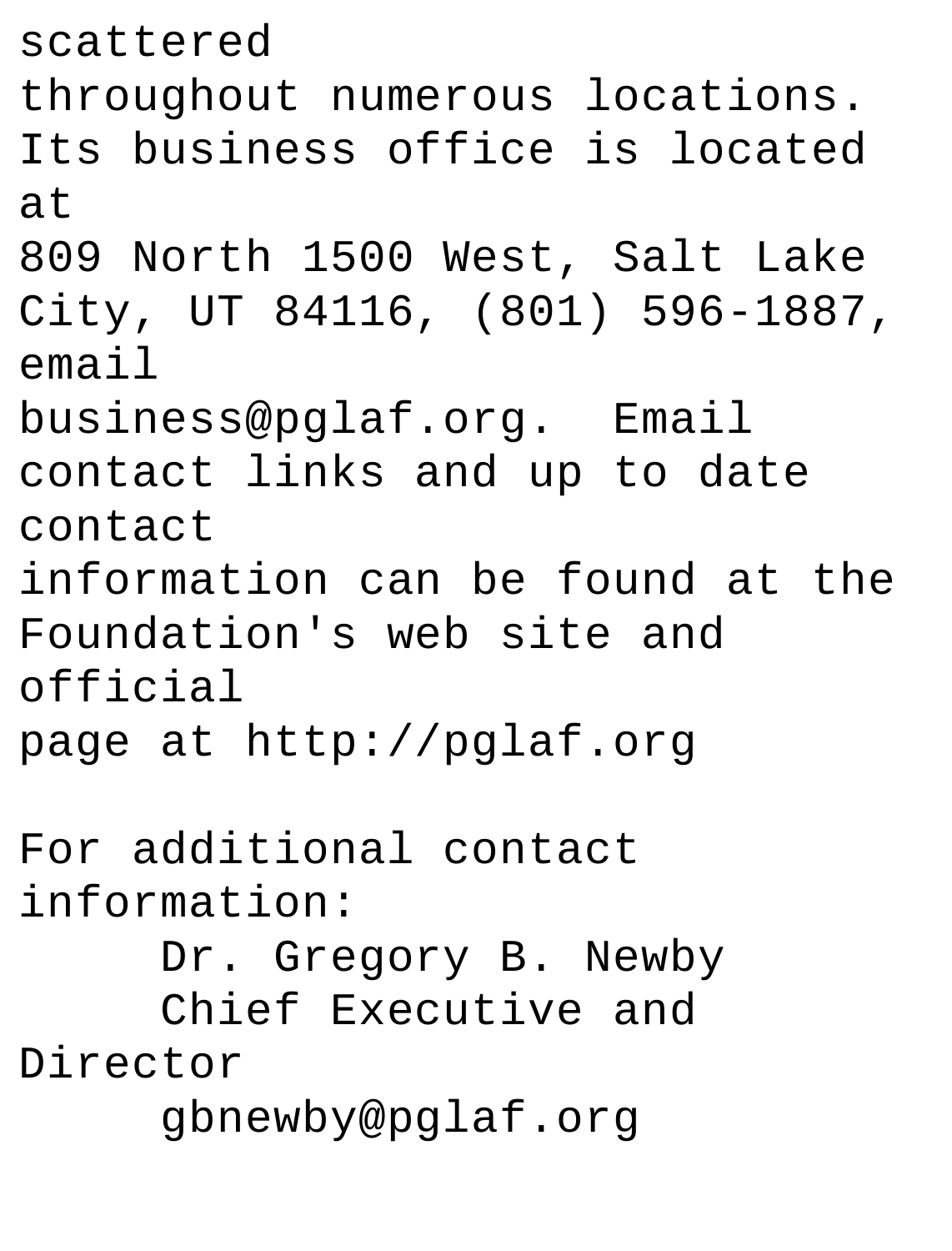Section 4. Information about Donations to the Project Gutenberg Literary Archive Foundation

Project Gutenberg-tm depends upon and cannot survive without wide spread public support and donations to carry out its mission of increasing the number of public domain and licensed works that can be freely distributed in machine readable form accessible by the widest array of equipment including outdated equipment. Many small donations (\$1 to \$5,000) are particularly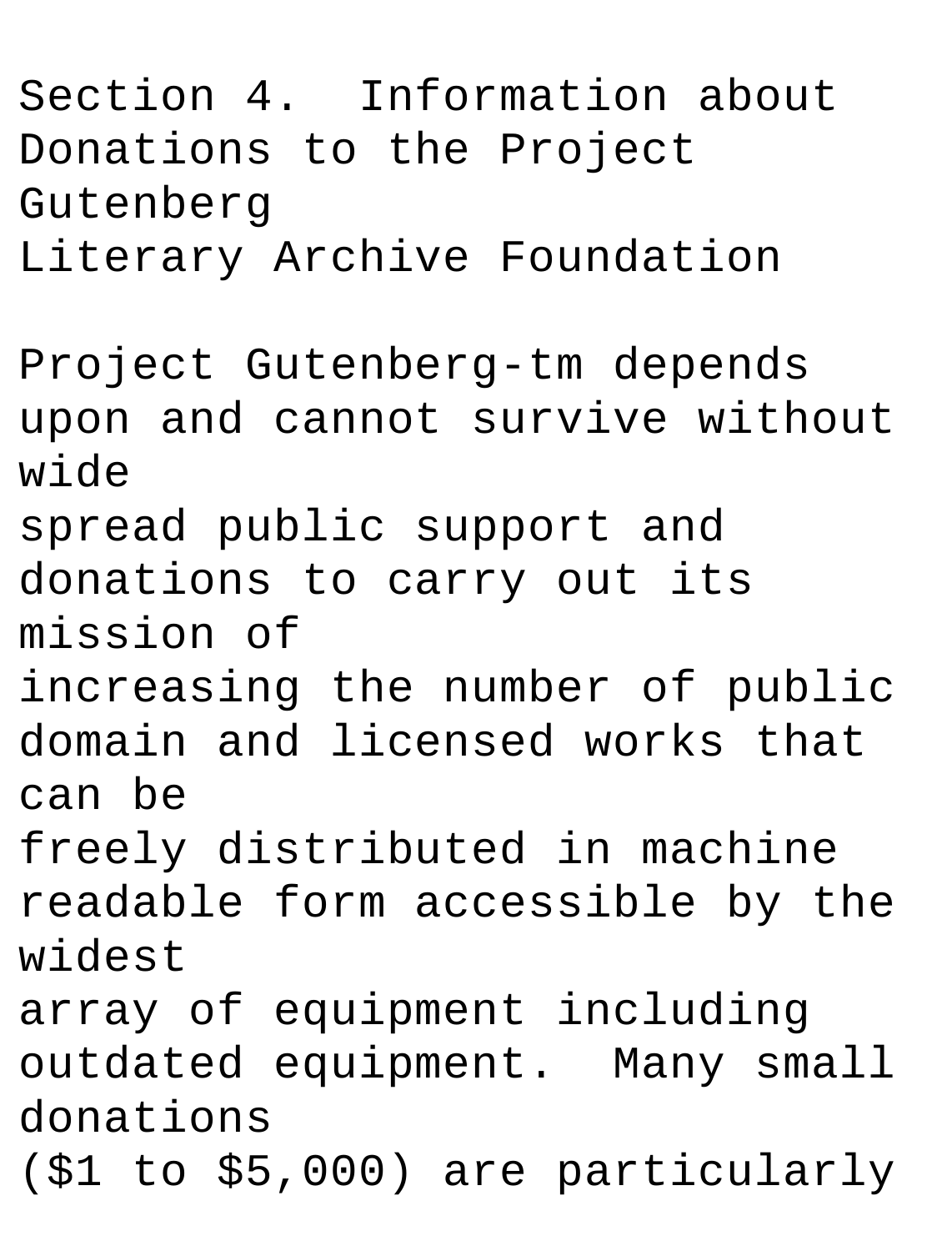important to maintaining tax exempt status with the IRS. The Foundation is committed to complying with the laws regulating charities and charitable donations in all 50 states of the United States. Compliance requirements are not uniform and it takes a considerable effort, much paperwork and many fees to meet and keep up with these requirements. We do not solicit donations in locations where we have not received written confirmation of compliance. To SEND DONATIONS or determine the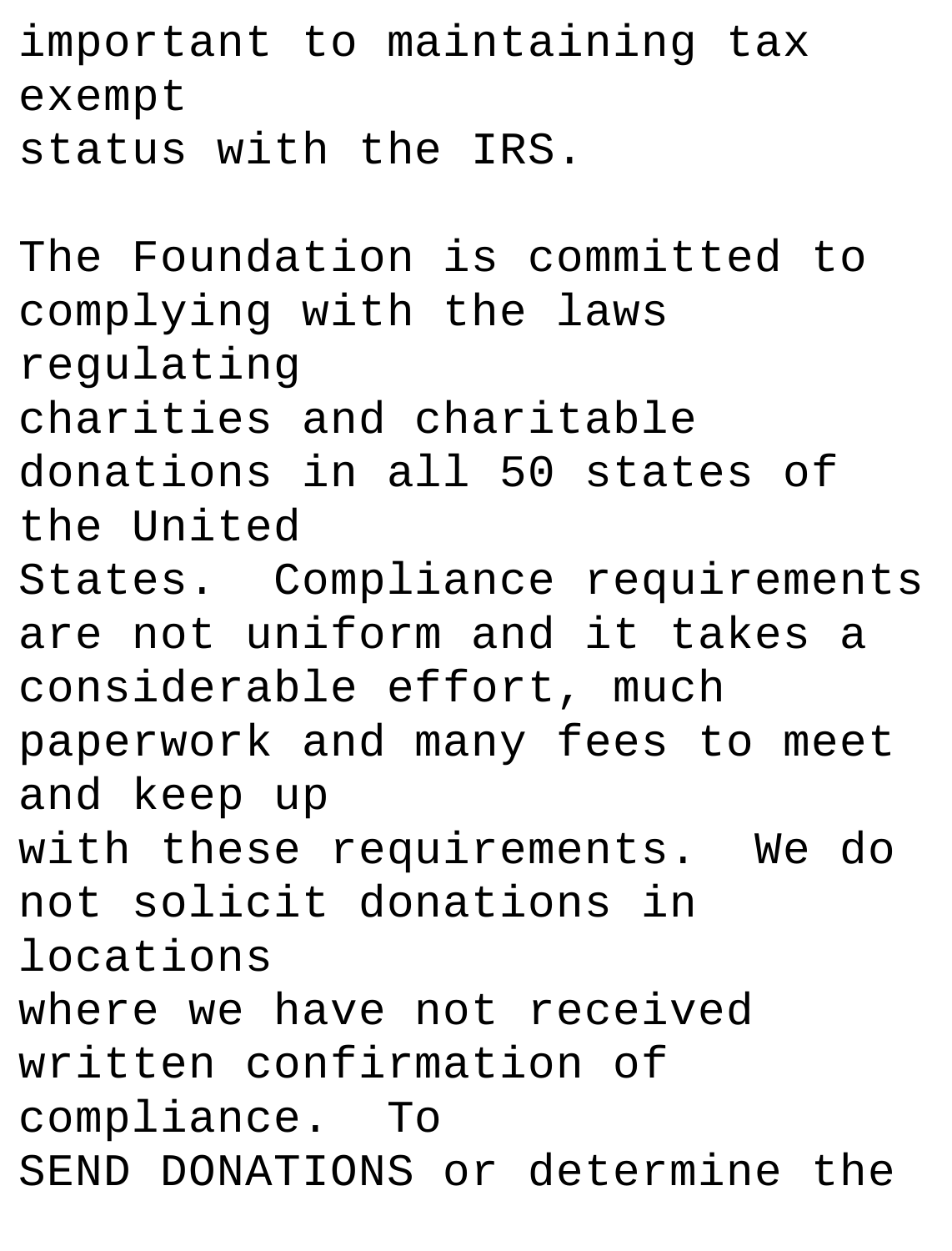status of compliance for any particular state visit http://pglaf.org

While we cannot and do not solicit contributions from states where we have not met the solicitation requirements, we know of no prohibition against accepting unsolicited donations from donors in such states who approach us with offers to donate.

International donations are gratefully accepted, but we cannot make any statements concerning tax treatment of donations received from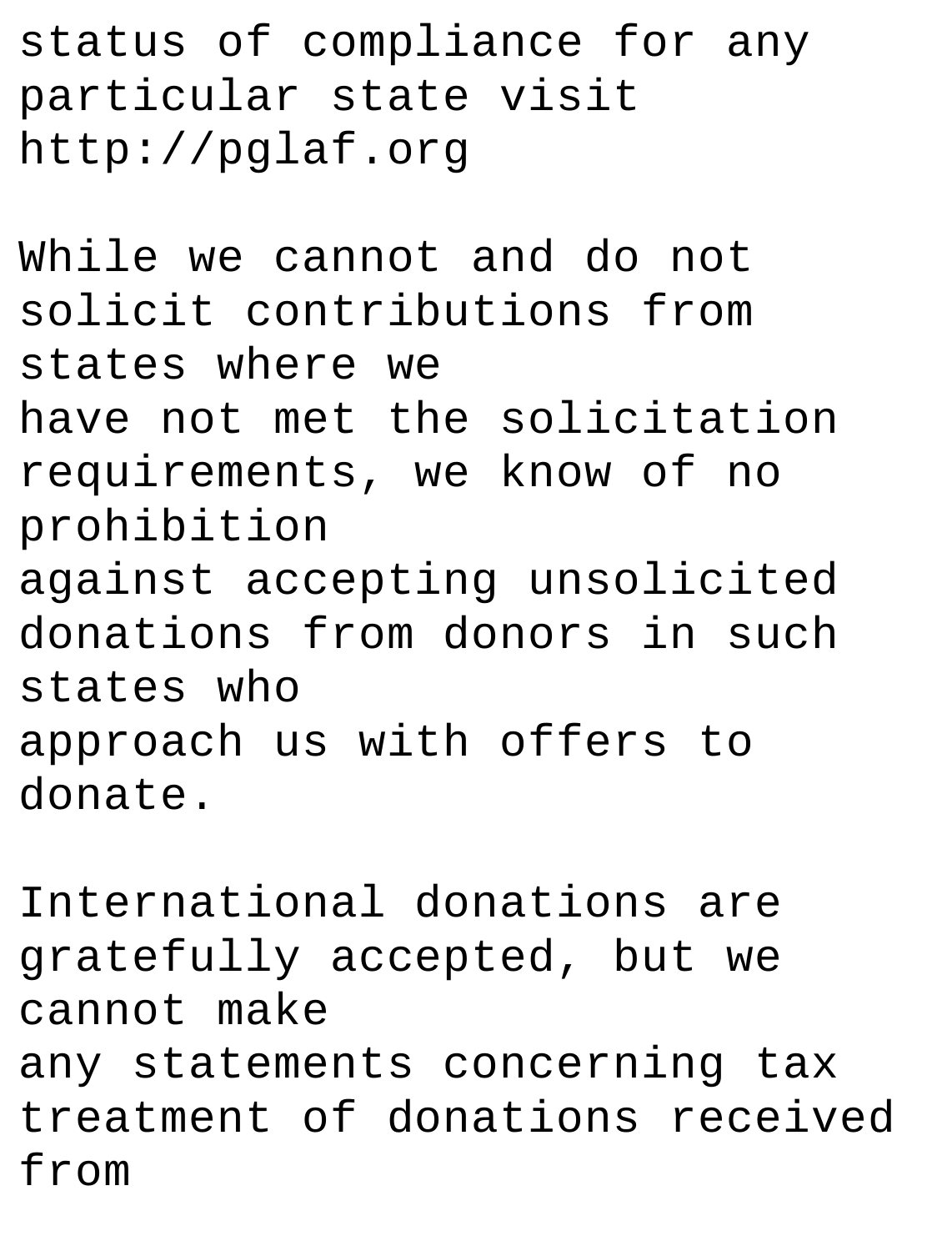outside the United States. U.S. laws alone swamp our small staff.

Please check the Project Gutenberg Web pages for current donation methods and addresses. Donations are accepted in a number of other ways including checks, online payments and credit card donations. To donate, please visit: http://pglaf.org/donate

Section 5. General Information About Project Gutenberg-tm electronic works.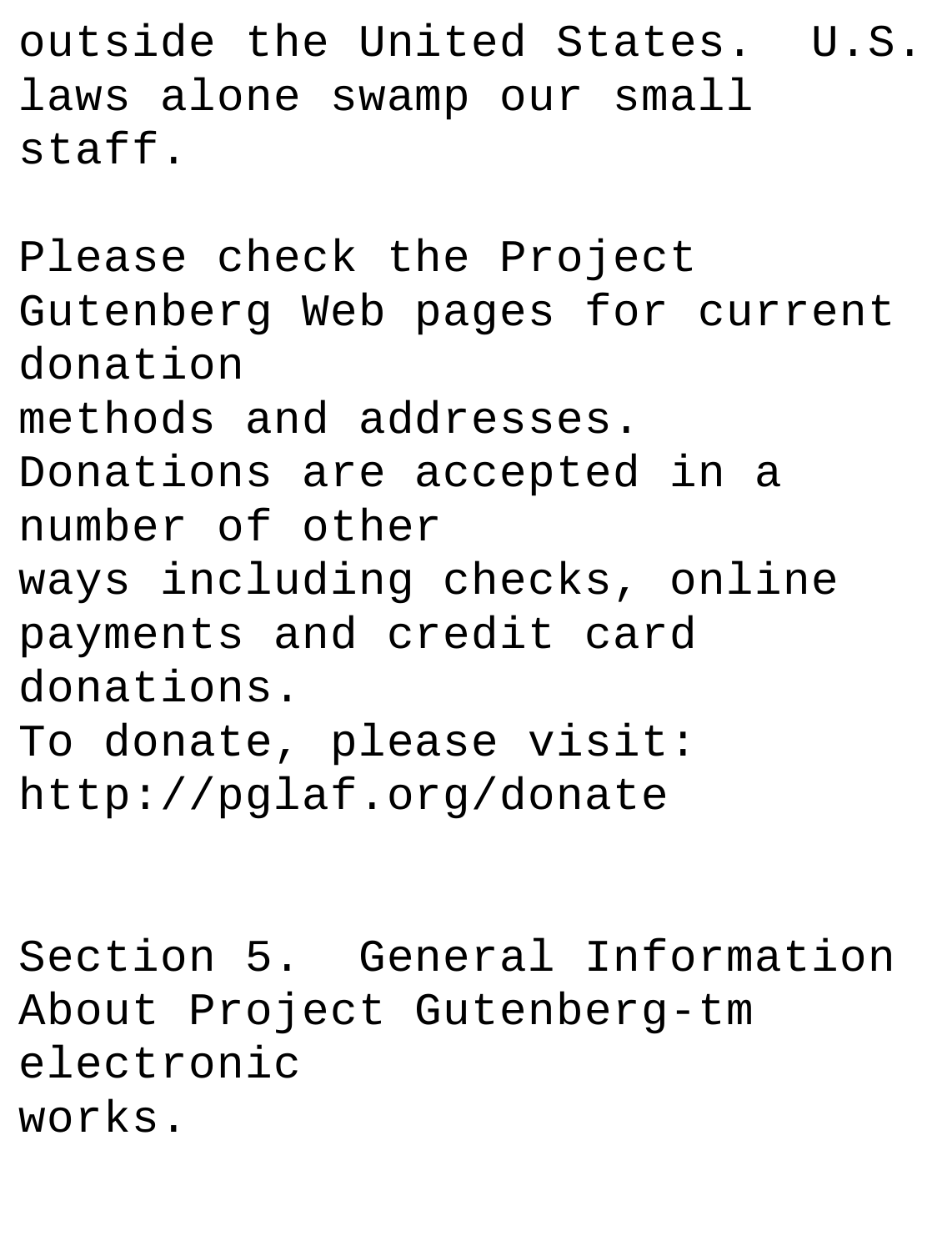Professor Michael S. Hart is the originator of the Project Gutenberg-tm concept of a library of electronic works that could be freely shared with anyone. For thirty years, he produced and distributed Project Gutenberg-tm eBooks with only a loose network of volunteer support.

Project Gutenberg-tm eBooks are often created from several printed editions, all of which are confirmed as Public Domain in the U.S. unless a copyright notice is included. Thus, we do not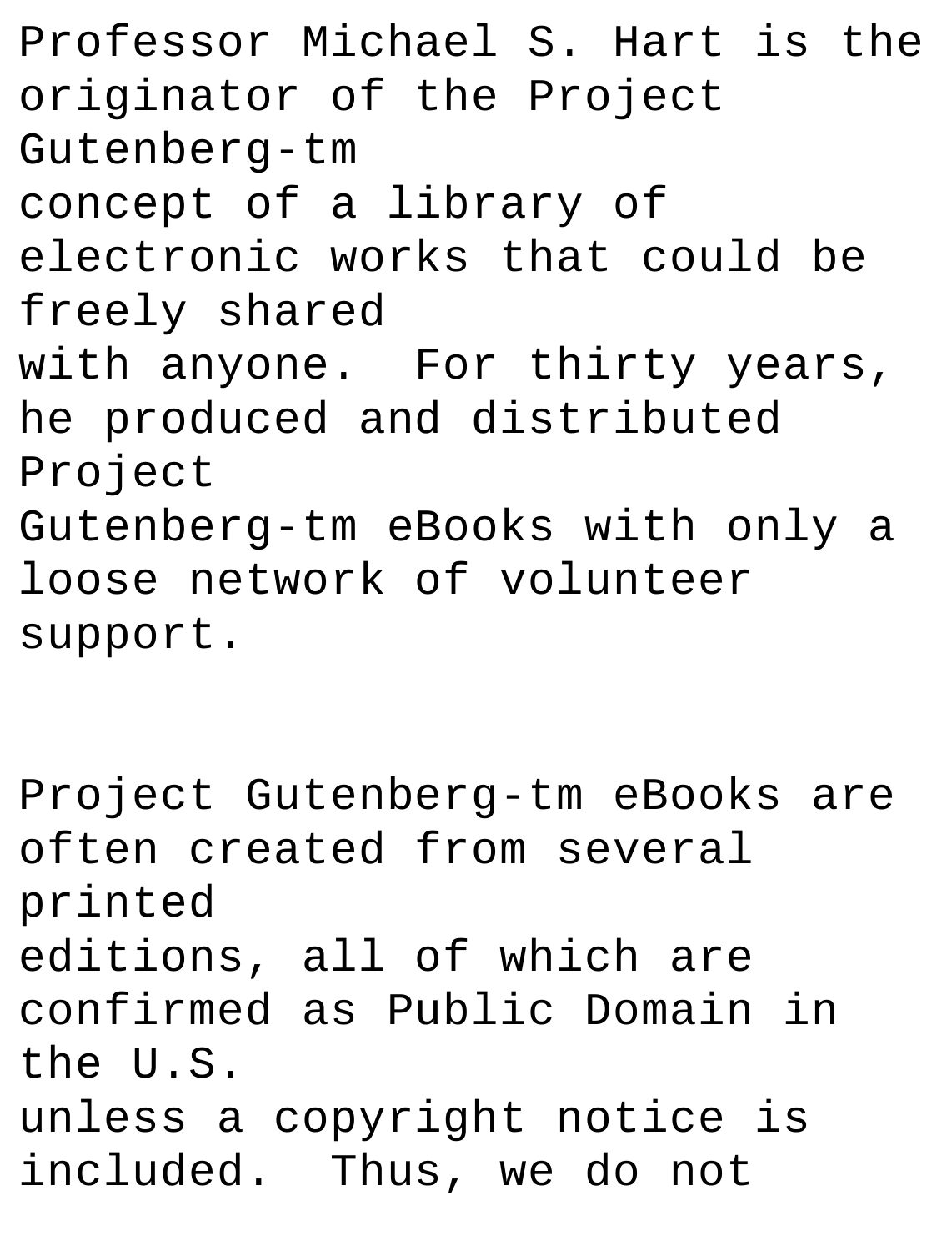necessarily keep eBooks in compliance with any particular paper edition.

Most people start at our Web site which has the main PG search facility:

http://www.gutenberg.org

This Web site includes information about Project Gutenberg-tm, including how to make donations to the Project Gutenberg Literary Archive Foundation, how to help produce our new eBooks, and how to subscribe to our email newsletter to hear about new